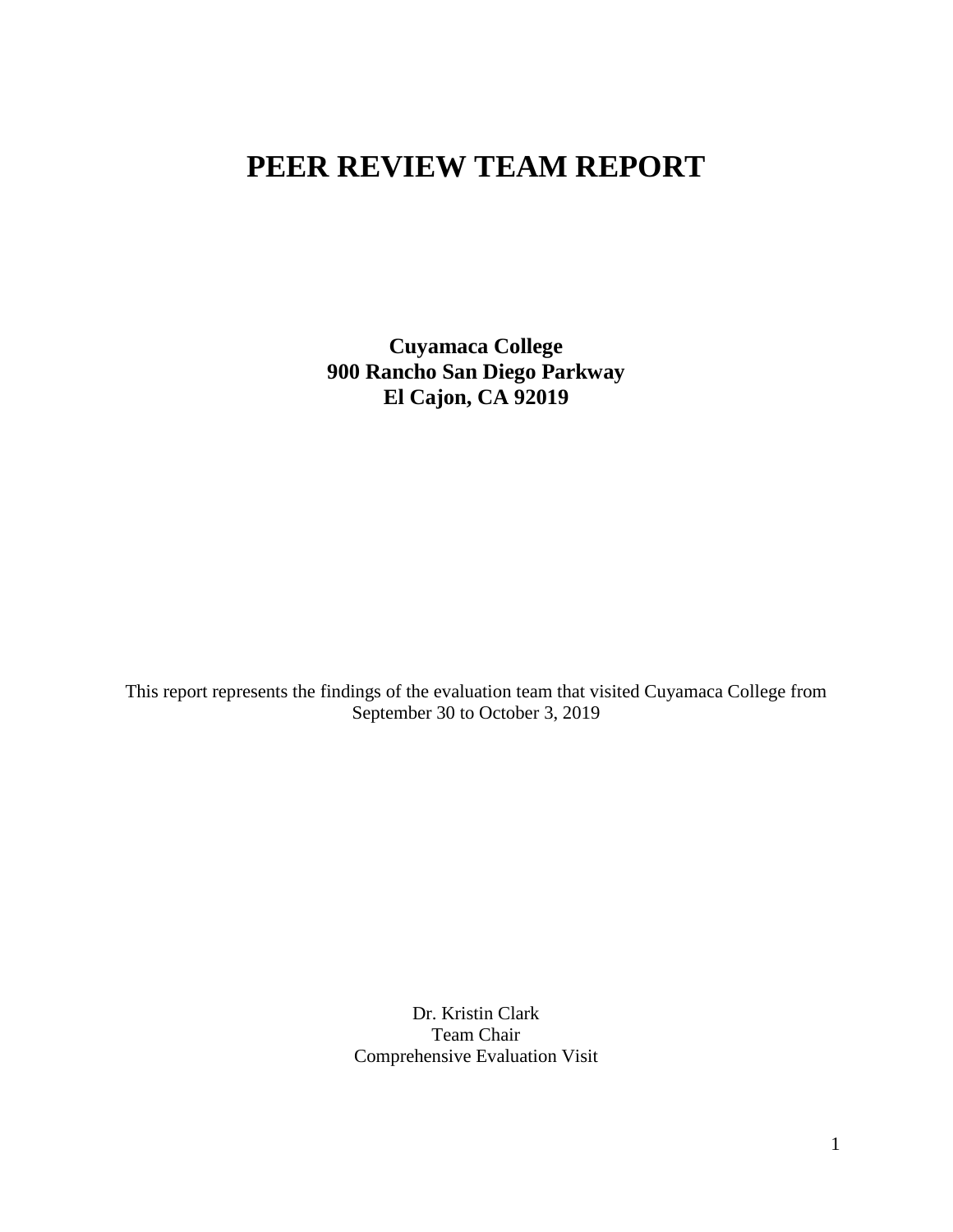# **Team Roster**

Dr. Kristin Clark, Team Chair President West Hills College Lemoore

Mr. James Preston, Team Assistant Vice President of Educational Services West Hills College Lemoore

#### **ACADEMIC MEMBERS**

Ms. Rebecca Benas English Instructor Fresno City College

Dr. Tina Inzerilla Library Coordinator Las Positas College

Mr. Christopher Howerton Professor of Communication Studies/ SLO Coordinator/ Senate VP Woodland Community College

Dr. Joumana McGowan Associate Vice President of Instruction Mt. San Antonio College

Mr. Mario Tejada, Jr. Professor Diablo Valley College

#### **ACCJC STAFF LIAISON**

Dr. Stephanie Droker Senior Vice President ACCJC

#### **ADMINISTRATIVE MEMBERS**

Dr. Renee DeLong Dean of Counseling Orange Coast College

Mr. Alfred Gallegos Dean of Institutional Advancement, Institutional Research

Dr. Sarah Schrader Controller Yosemite Community College District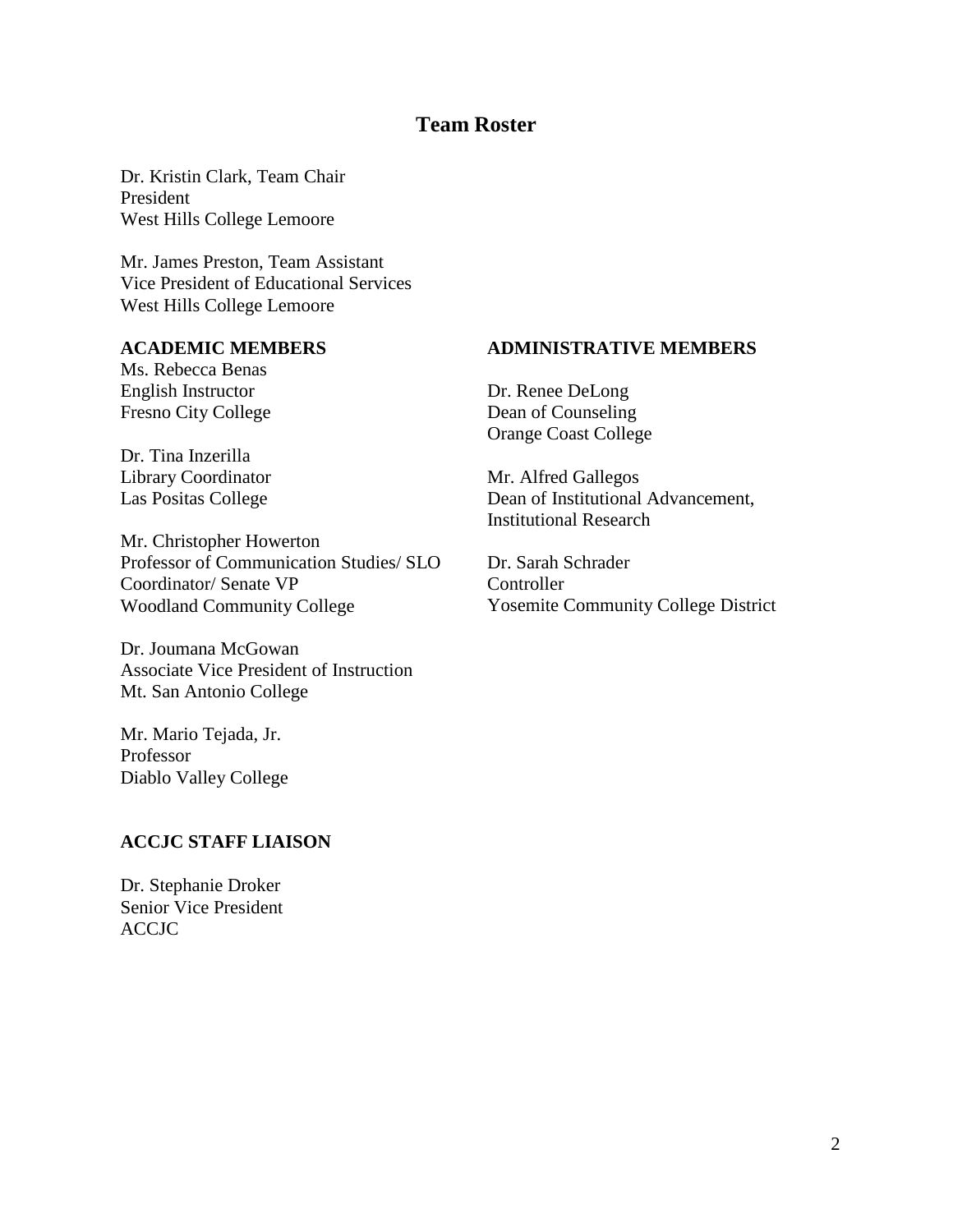# **Summary of Peer Review Report**

INSTITUTION: Cuyamaca College

DATES OF VISIT: September 30 to October 3, 2019

TEAM CHAIR: Dr. Kristin Clark

A ten person peer review team, including a team assistant, visited Cuyamaca College from September 30 to October 3, 2019. The purpose of the visit was to confirm that the College continues to meet the ACCJC Accreditation Standards, Eligibility Requirements, Commission Policies, and USDE regulations.

The team chair attended an ACCJC led team chair training on August 1, 2019 and the entire peer review team attended training on September 4, 2019. The team chair conducted a virtual previsit meeting with the College President and the College's accreditation liaison officer on August 23, 2019.

The peer review team received the College's Institutional Self Evaluation Report (ISER) approximately two months before the visit. During the team training, the team discussed overall impressions of the ISER and found it to be a well written document that clearly addresses the Accreditation Standards, Eligibility Requirements, Commission Policies, and regulations. The College provided evidence that the ISER was developed with broad participation across the institution including faculty, classified staff, students, and administrators. The College also included a Quality Focused Essay in the ISER.

Team members thoroughly reviewed the ISER and accompanying evidence and submitted assignments to the team chair in advance of the visit. The night before the visit, the team met to discuss initial observations and assignments and to prepare for the college site visit.

During the visit, five members of the team visited the Grossmont-Cuyamaca Community College District (GCCCD) Office to meet with board members, the Chancellor, and administrative staff. On the first day of the College visit, the team attended a reception to meet members of the campus community and took a tour led by student ambassadors. While on site at the College, team members attended 25 meetings with approximately 83 faculty, classified staff, students, and administrators. Two open forums were held with approximately 35 people in attendance.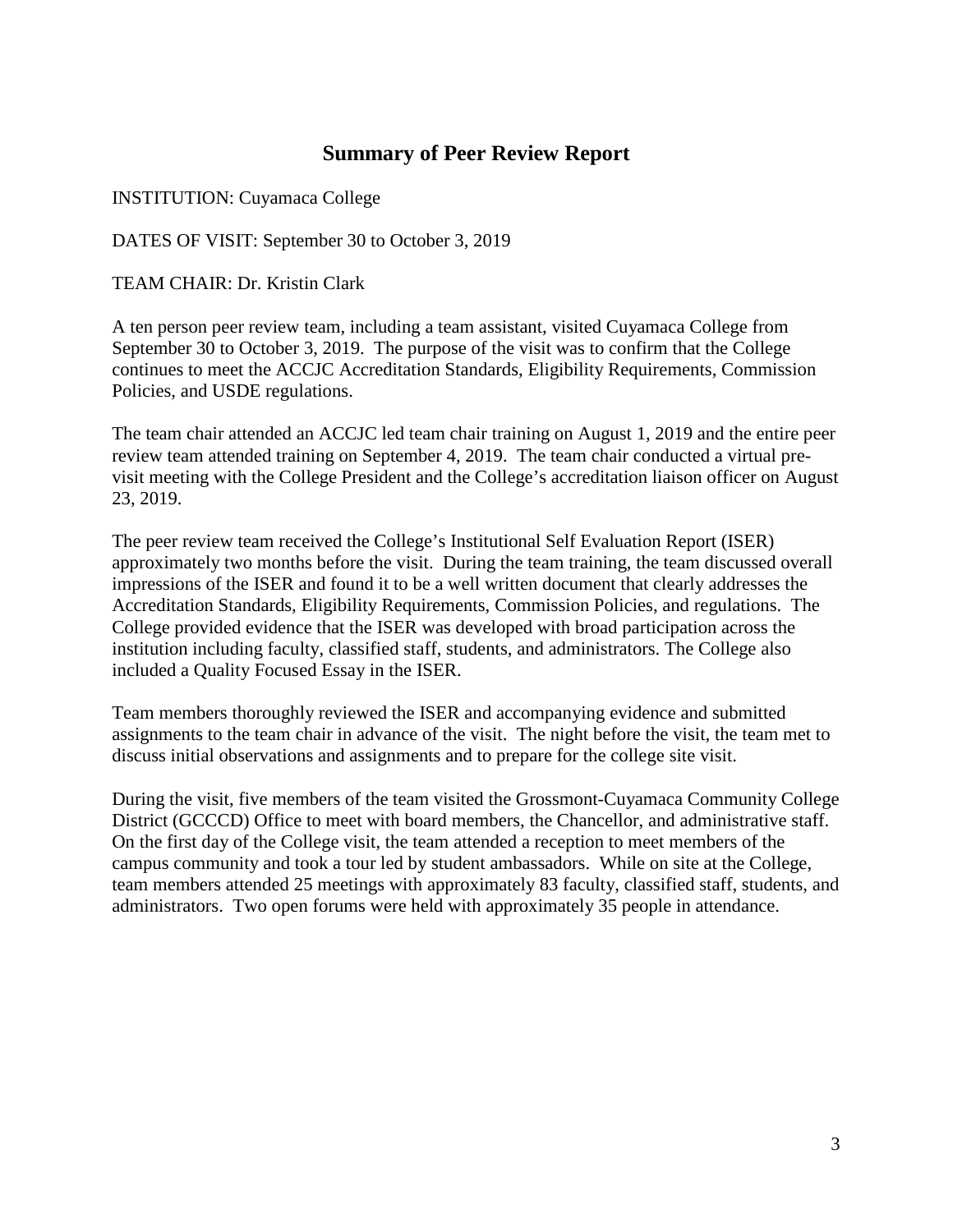### **Major Findings and Recommendations of the 2019 External Peer Review Team**

### **Team Commendations:**

### Commendation 1:

The team commends the College for its sustained, substantive, and collegial dialogue about student outcomes, student equity, academic quality, institutional effectiveness, and continuous improvement of student learning and achievement. The College's commitment to equity and the effective use of data permeates throughout the institution and has led to numerous examples of continuous innovation, dialogue, and improvement (I.B.1).

### **Team Recommendations for Compliance:**

### District Recommendation 1:

In order to the meet the Standard, the team recommends that the District ensures that all classified and management employees are systematically evaluated at stated intervals (III.A.5).

### **Team Recommendations to Improve Quality:**

### College Recommendation 1:

In order to improve institutional effectiveness, the team recommends that the College updates its long-range capital plans to include comprehensive total cost of ownership projections for new facilities and equipment (III.B.4).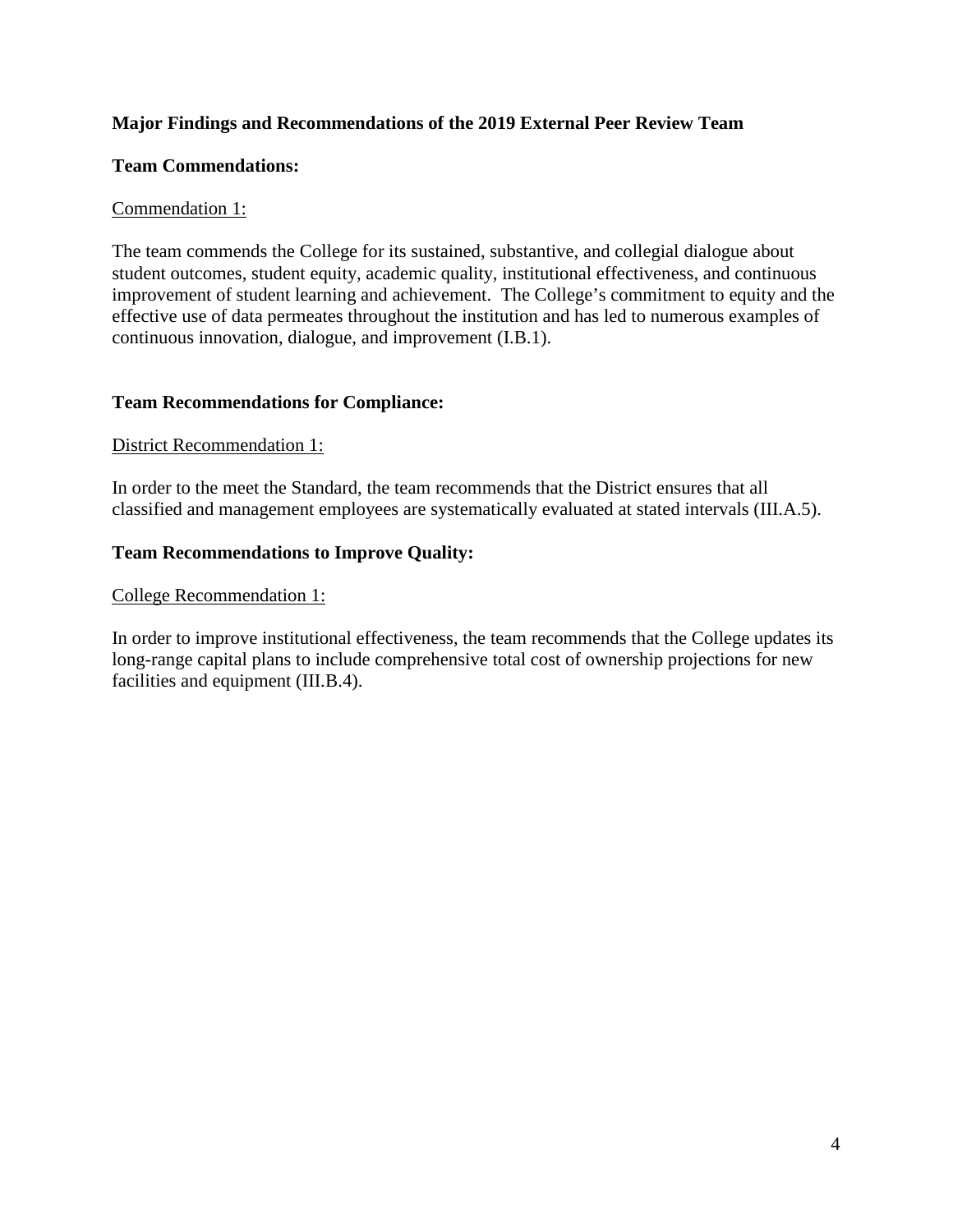# **Introduction**

Cuyamaca College is one of two colleges in the GCCCD. The College was established in 1978 with the intention of serving as a vocational school for San Diego's East County. As the community grew, so did the need for a fully comprehensive community college, which is what Cuyamaca College is today. The College offers transfer programs, associate degrees, certificates in career and technical training, and broad array of academic and other support services.

The College houses several distinctive facilities including a Water Conservation Garden, Heritage of the Americas Museum, Center for Water Studies, and an award-winning Ornamental Horticulture Department, which launched the first viticulture apprenticeship program of its kind in California in 2018.

The GCCCD secured two voter-approved construction bonds—one in 2002 and the other in 2012, which funded construction for several new facilities. In 2020, the College will begin construction of a new Student Services and Administration Building, which will house a Welcome Center, financial aid, admissions, counseling, Disability Support Programs and Services (DSPS), CalWORKs, and administrative offices.

Cuyamaca College has been recognized for many achievements including its leadership in accelerated remediation for basic skills courses and, in 2018, the College received the Dr. John Rice Diversity and Equity Award from the California Community Colleges Chancellor's Office. The College's culture of innovation fuels its desire for continuous improvement through the use of assessment and data review to make informed decisions. In addition, the College fosters a culture of equity and inclusivity that is integral in its mission, vision, values, and day-to-day operations.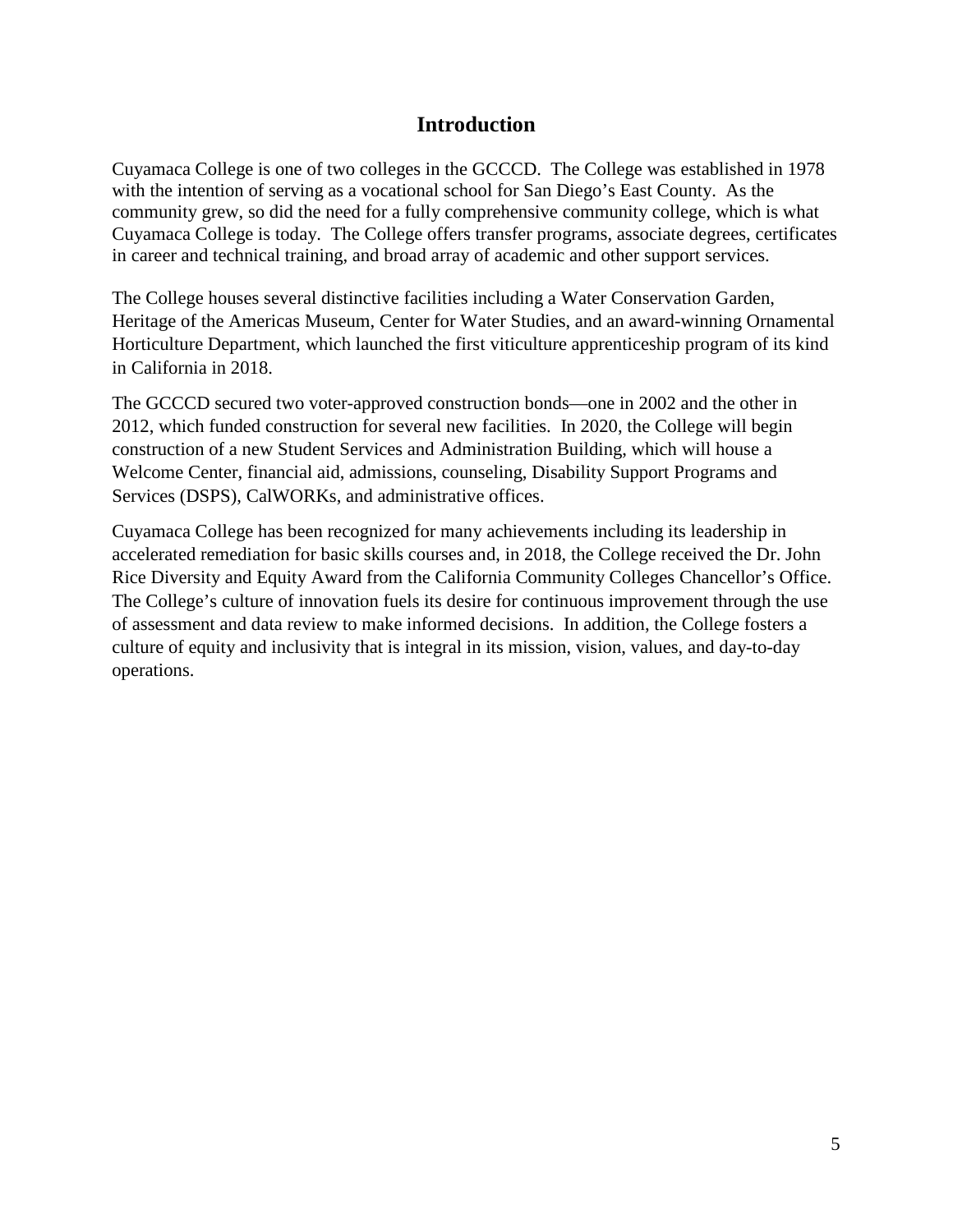# **Eligibility Requirements**

### **1. Authority**

The peer review team confirmed that Cuyamaca College is authorized to operate as a postsecondary degree-granting institution based on continuous accreditation from the Accrediting Commission for Community and Junior Colleges (ACCJC). ACCJC is authorized under a regional accrediting body that is recognized by the U.S. Department of Education.

The College meets ER 1.

### **2. Operational Status**

The peer review team confirmed that the College is operational and provides instruction and educational services to 13,290 students. Approximately 87 percent of the students are pursuing goals leading to a degree, certificate, or transfer.

The College meets ER 2.

### **3. Degrees**

Cuyamaca College offers 94 Associate Degrees and 82 Certificates. A substantial portion of the College's educational offerings are in programs that lead to degrees, and a significant proportion of Cuyamaca College students are enrolled in them. More than one of the College's degrees are two academic years in length.

The College meets ER 3.

### **4. Chief Executive Officer**

The CEO was appointed in 2015 and reports directly to the Chancellor. The peer review team verified that the CEO possesses the necessary qualifications for the position, is employed fulltime at the College, and is granted the requisite authority to implement policies and provide leadership for the College's operations. Neither the Chancellor nor the CEO serve as the chair of the governing board. The College immediately notifies the accrediting commission when the CEO changes.

The College meets ER 4.

### **5. Financial Accountability**

The College's external audit is part of the overall GCCCD comprehensive annual audit of the financial statements conducted by an independent certified public accounting firm. Title IV regulations and compliance is evaluated through the external annual audit and the peer review team verified that the College meets Title IV regulations.

The College meets ER 5.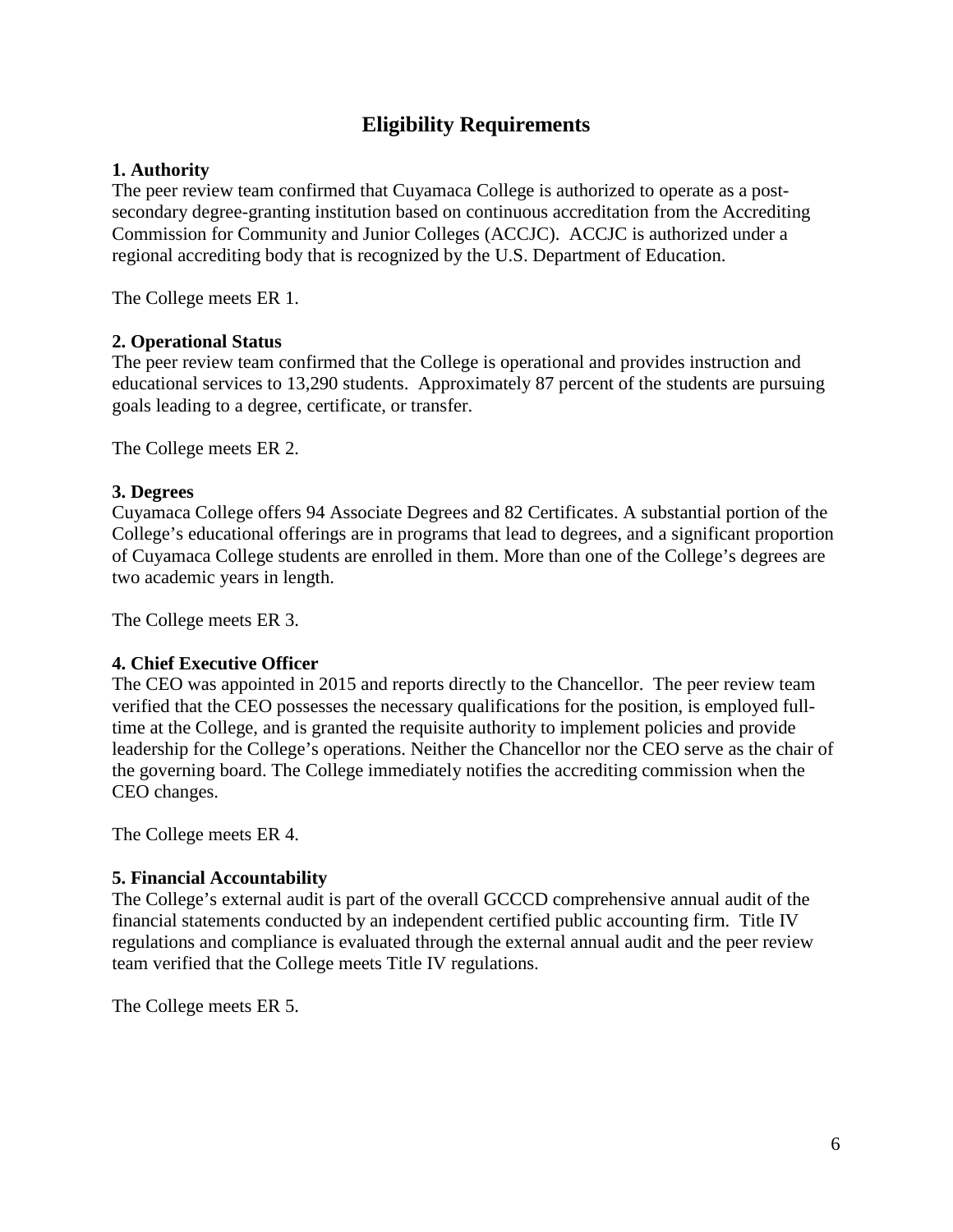# **Checklist for Evaluating Compliance with Federal Regulations and Related Commission Policies**

### **Public Notification of an Evaluation Team Visit and Third Party Comment**

[Regulation citation: 602.23(b).]

### **Evaluation Items:**

| X                         | The institution has made an appropriate and timely effort to solicit third party<br>comment in advance of a comprehensive evaluation visit.                                         |
|---------------------------|-------------------------------------------------------------------------------------------------------------------------------------------------------------------------------------|
| $\boldsymbol{\mathrm{X}}$ | The institution cooperates with the evaluation team in any necessary follow-up related<br>to the third party comment.                                                               |
| $\boldsymbol{X}$          | The institution demonstrates compliance with the Commission <i>Policy on Rights and</i><br>Responsibilities of the Commission and Member Institutions as to third party<br>comment. |

### **Conclusion Check-Off (mark one):**

| X | The team has reviewed the elements of this component and has found the institution to<br>meet the Commission's requirements.                               |
|---|------------------------------------------------------------------------------------------------------------------------------------------------------------|
|   | The team has reviewed the elements of this component and has found the institution to<br>meet the Commission's requirements, but follow-up is recommended. |
|   | The team has reviewed the elements of this component and found the institution does<br>not meet the Commission's requirements.                             |

The College meets the regulation.

### **Standards and Performance with Respect to Student Achievement**

[Regulation citations:  $602.16(a)(1)(i)$ ;  $602.17(f)$ ;  $602.19(a-e)$ .]

### **Evaluation Items:**

| X | The institution has defined elements of student achievement performance across the<br>institution, and has identified the expected measure of performance within each<br>defined element. Course completion is included as one of these elements of student<br>achievement. Other elements of student achievement performance for measurement<br>have been determined as appropriate to the institution's mission. (Standard I.B.3 and<br>Section B. Presentation of Student Achievement Data and Institution-set Standards) |
|---|------------------------------------------------------------------------------------------------------------------------------------------------------------------------------------------------------------------------------------------------------------------------------------------------------------------------------------------------------------------------------------------------------------------------------------------------------------------------------------------------------------------------------|
| X | The institution has defined elements of student achievement performance within each<br>instructional program, and has identified the expected measure of performance within<br>each defined element. The defined elements include, but are not limited to, job<br>placement rates for program completers, and for programs in fields where licensure is                                                                                                                                                                      |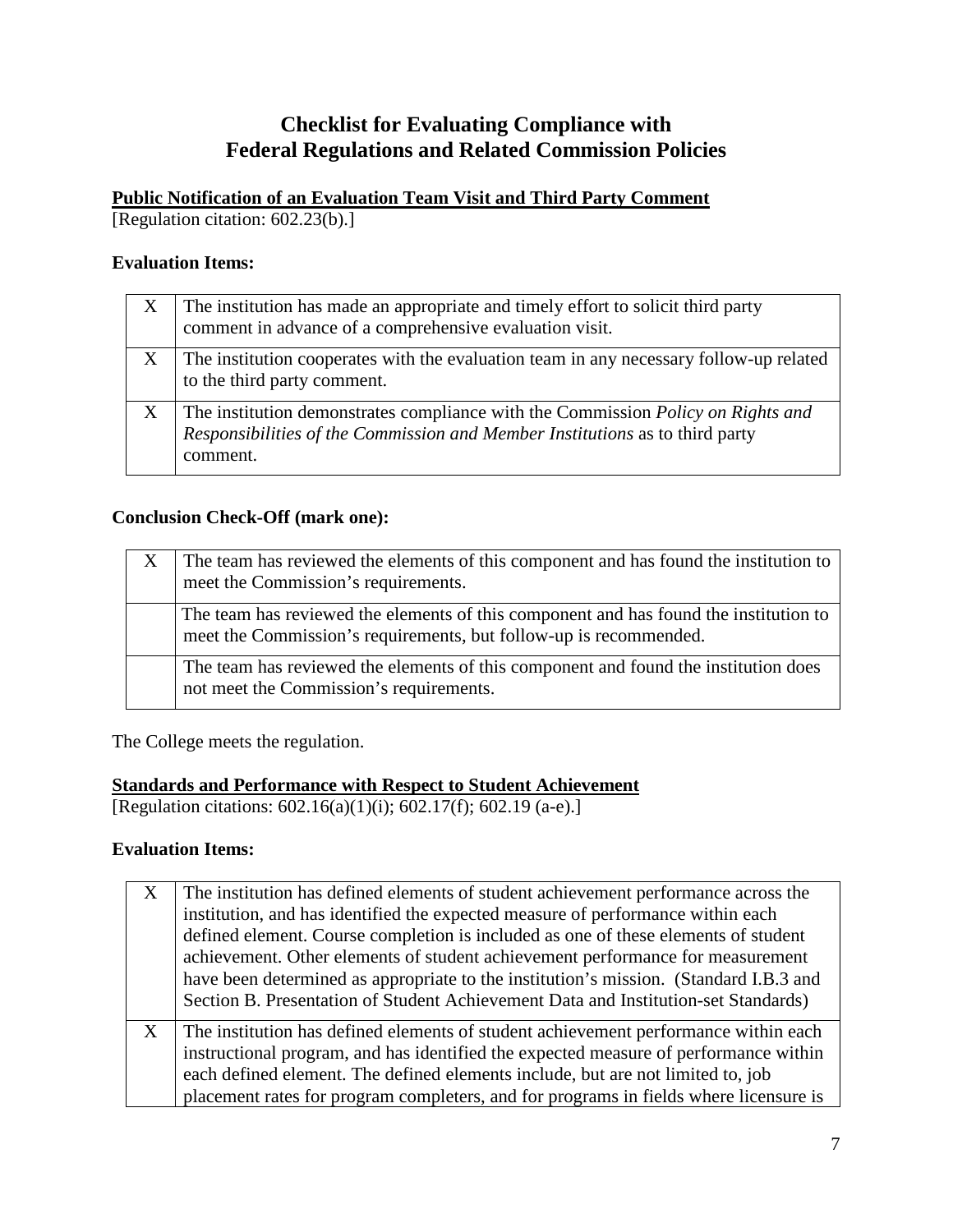|   | required, the licensure examination passage rates for program completers. (Standard<br>I.B.3 and Section B. Presentation of Student Achievement Data and Institution-set<br>Standards)                                                                                                                                                                                                                                                                                                                                                                                                          |
|---|-------------------------------------------------------------------------------------------------------------------------------------------------------------------------------------------------------------------------------------------------------------------------------------------------------------------------------------------------------------------------------------------------------------------------------------------------------------------------------------------------------------------------------------------------------------------------------------------------|
| X | The institution-set standards for programs and across the institution are relevant to<br>guide self-evaluation and institutional improvement; the defined elements and<br>expected performance levels are appropriate within higher education; the results are<br>reported regularly across the campus; and the definition of elements and results are<br>used in program-level and institution-wide planning to evaluate how well the<br>institution fulfills its mission, to determine needed changes, to allocating resources,<br>and to make improvements. (Standard I.B.3, Standard I.B.9) |
| X | The institution analyzes its performance as to the institution-set standards and as to<br>student achievement, and takes appropriate measures in areas where its performance is<br>not at the expected level. (Standard I.B.4)                                                                                                                                                                                                                                                                                                                                                                  |

# **Conclusion Check-Off (mark one):**

| X | The team has reviewed the elements of this component and has found the institution to<br>meet the Commission's requirements.                                    |
|---|-----------------------------------------------------------------------------------------------------------------------------------------------------------------|
|   | The team has reviewed the elements of this component and has found the institution to<br>meet the Commission's requirements, but that follow-up is recommended. |
|   | The team has reviewed the elements of this component and found the institution does<br>not meet the Commission's requirements.                                  |

The College meets the regulation.

### **Credits, Program Length, and Tuition**

[Regulation citations: 600.2 (definition of credit hour); 602.16(a)(1)(viii); 602.24(e), (f); 668.2; 668.9.]

# **Evaluation Items:**

| X | Credit hour assignments and degree program lengths are within the range of good<br>practice in higher education (in policy and procedure). (Standard II.A.9)                                                                                                                                                         |
|---|----------------------------------------------------------------------------------------------------------------------------------------------------------------------------------------------------------------------------------------------------------------------------------------------------------------------|
| X | The assignment of credit hours and degree program lengths is verified by the<br>institution, and is reliable and accurate across classroom based courses, laboratory<br>classes, distance education classes, and for courses that involve clinical practice (if<br>applicable to the institution). (Standard II.A.9) |
| X | Tuition is consistent across degree programs (or there is a rational basis for any<br>program-specific tuition). (Standard I.C.2)                                                                                                                                                                                    |
|   | Any clock hour conversions to credit hours adhere to the Department of Education's<br>conversion formula, both in policy and procedure, and in practice. (Standard II.A.9)                                                                                                                                           |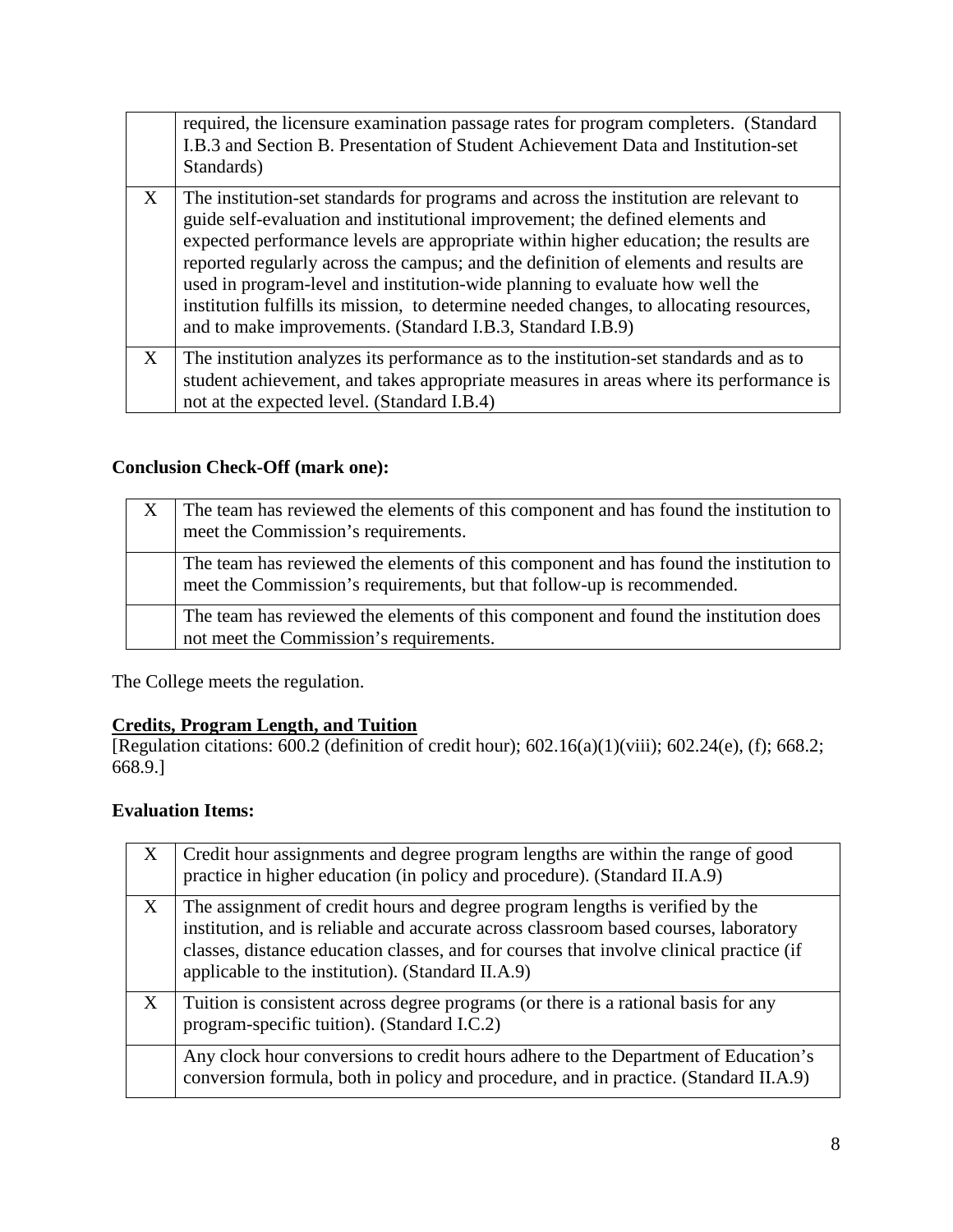| The institution demonstrates compliance with the Commission <i>Policy on Institutional</i> |
|--------------------------------------------------------------------------------------------|
| Degrees and Credits.                                                                       |

### **Conclusion Check-Off (mark one):**

| The team has reviewed the elements of this component and has found the institution to<br>meet the Commission's requirements.                                    |
|-----------------------------------------------------------------------------------------------------------------------------------------------------------------|
| The team has reviewed the elements of this component and has found the institution to<br>meet the Commission's requirements, but that follow-up is recommended. |
| The team has reviewed the elements of this component and found the institution does<br>not meet the Commission's requirements.                                  |

The College does not have curriculum that necessitates clock hour to credit hour conversion. The College meets the regulation.

### **Transfer Policies**

[Regulation citations: 602.16(a)(1)(viii); 602.17(a)(3); 602.24(e); 668.43(a)(ii).]

### **Evaluation Items:**

|   | Transfer policies are appropriately disclosed to students and to the public. (Standard<br>II.A.10                          |
|---|----------------------------------------------------------------------------------------------------------------------------|
| X | Policies contain information about the criteria the institution uses to accept credits for<br>transfer. (Standard II.A.10) |
| X | The institution complies with the Commission <i>Policy on Transfer of Credit</i> .                                         |

### **Conclusion Check-Off (mark one):**

| The team has reviewed the elements of this component and has found the institution to<br>meet the Commission's requirements.                                    |
|-----------------------------------------------------------------------------------------------------------------------------------------------------------------|
| The team has reviewed the elements of this component and has found the institution to<br>meet the Commission's requirements, but that follow-up is recommended. |
| The team has reviewed the elements of this component and found the institution does<br>not meet the Commission's requirements.                                  |

The College meets the regulation.

# **Distance Education and Correspondence Education**

[Regulation citations: 602.16(a)(1)(iv), (vi); 602.17(g); 668.38.]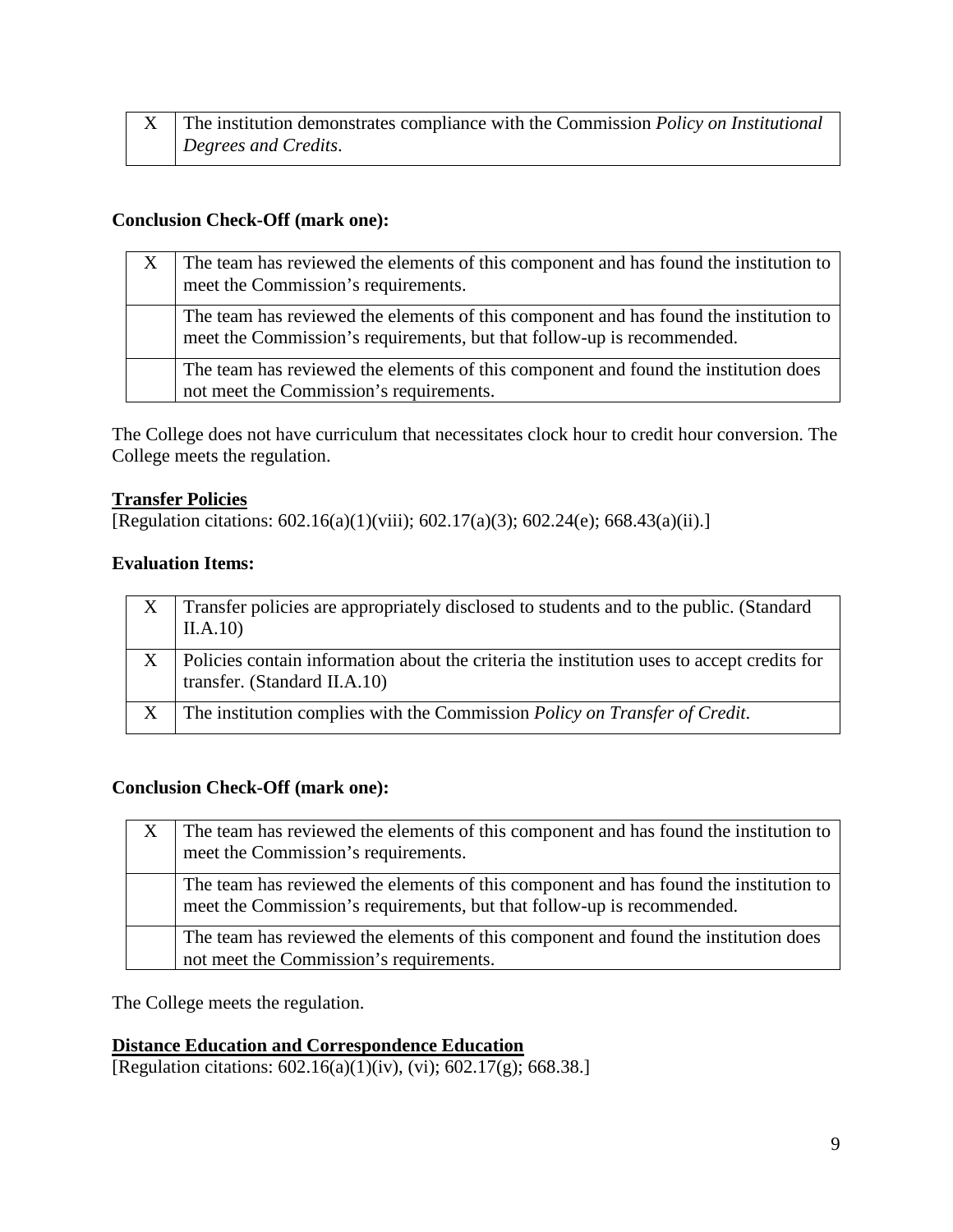### **Evaluation Items:**

### **For Distance Education:**

| X | The institution demonstrates regular and substantive interaction between students and<br>the instructor.                                                                                                           |
|---|--------------------------------------------------------------------------------------------------------------------------------------------------------------------------------------------------------------------|
| X | The institution demonstrates comparable learning support services and student support<br>services for distance education students. (Standards II.B.1, II.C.1)                                                      |
|   | The institution verifies that the student who registers in a distance education program<br>is the same person who participates every time and completes the course or program<br>and receives the academic credit. |

# **For Correspondence Education:**

| The institution demonstrates comparable learning support services and student support<br>services for correspondence education students. (Standards II.B.1, II.C.1)                                                      |
|--------------------------------------------------------------------------------------------------------------------------------------------------------------------------------------------------------------------------|
| The institution verifies that the student who registers in a correspondence education<br>program is the same person who participates every time and completes the course or<br>program and receives the academic credit. |

### **Overall:**

| The technology infrastructure is sufficient to maintain and sustain the distance<br>education and correspondence education offerings. (Standard III.C.1) |
|----------------------------------------------------------------------------------------------------------------------------------------------------------|
| The institution demonstrates compliance with the Commission <i>Policy on Distance</i><br><b>Education and Correspondence Education.</b>                  |

# **Conclusion Check-Off (mark one):**

| The team has reviewed the elements of this component and has found the institution to<br>meet the Commission's requirements.                                    |
|-----------------------------------------------------------------------------------------------------------------------------------------------------------------|
| The team has reviewed the elements of this component and has found the institution to<br>meet the Commission's requirements, but that follow-up is recommended. |
| The team has reviewed the elements of this component and found the institution does<br>not meet the Commission's requirements.                                  |
| The college does not offer Distance Education or Correspondence Education.                                                                                      |

The College does not offer any correspondence courses. The College has established a policy for regular and effective contact for distance education courses and a checklist of best practices for effective online instruction. In reviewing a sampling of ten percent of the total number of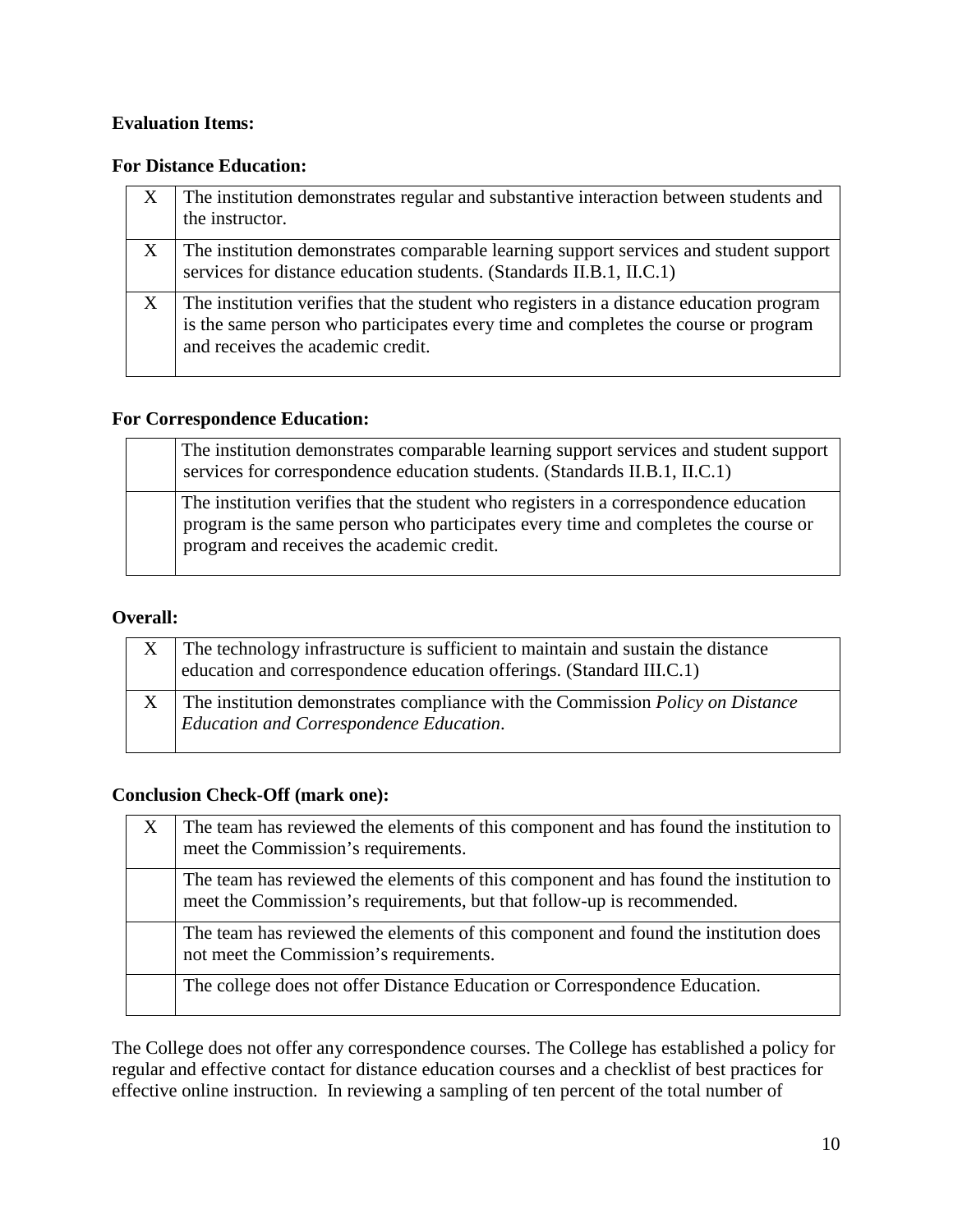courses offered in the fully online format in spring 2019, the team determined the courses met the College's definition of regular and effective contact*.* The College meets the regulation.

# **Student Complaints**

[Regulation citations: 602.16(a)(1)(ix); 668.43.]

### **Evaluation Items:**

| X | The institution has clear policies and procedures for handling student complaints, and<br>the current policies and procedures are accessible to students in the college catalog<br>and online.                                                                                    |
|---|-----------------------------------------------------------------------------------------------------------------------------------------------------------------------------------------------------------------------------------------------------------------------------------|
| X | The student complaint files for the previous seven years (since the last comprehensive<br>evaluation) are available; the files demonstrate accurate implementation of the<br>complaint policies and procedures.                                                                   |
| X | The team analysis of the student complaint files identifies any issues that may be<br>indicative of the institution's noncompliance with any Accreditation Standards.                                                                                                             |
| X | The institution posts on its website the names of associations, agencies and<br>governmental bodies that accredit, approve, or license the institution and any of its<br>programs, and provides contact information for filing complaints with such entities.<br>(Standard I.C.1) |
| X | The institution demonstrates compliance with the Commission <i>Policy on</i><br>Representation of Accredited Status and Policy on Student and Public Complaints<br><b>Against Institutions.</b>                                                                                   |

### **Conclusion Check-Off (mark one):**

| X | The team has reviewed the elements of this component and has found the institution to<br>meet the Commission's requirements.                                    |
|---|-----------------------------------------------------------------------------------------------------------------------------------------------------------------|
|   | The team has reviewed the elements of this component and has found the institution to<br>meet the Commission's requirements, but that follow-up is recommended. |
|   | The team has reviewed the elements of this component and found the institution does<br>not meet the Commission's requirements.                                  |

The College meets the regulation.

### **Institutional Disclosure and Advertising and Recruitment Materials**

[Regulation citations: 602.16(a)(1))(vii); 668.6.]

### **Evaluation Items:**

| X The institution provides accurate, timely (current), and appropriately detailed   |
|-------------------------------------------------------------------------------------|
| information to students and the public about its programs, locations, and policies. |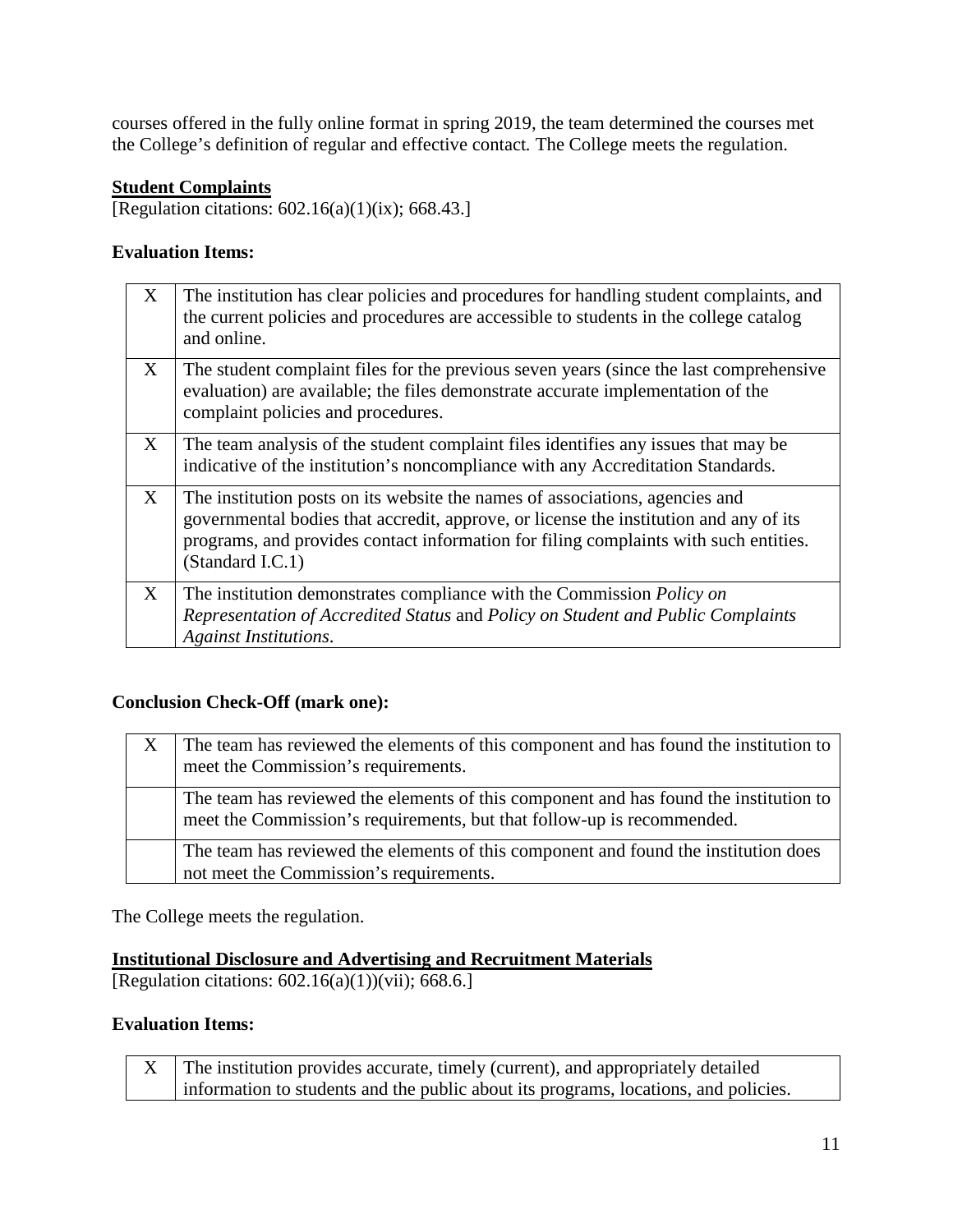|   | (Standard I.C.2)                                                                                                                                                     |
|---|----------------------------------------------------------------------------------------------------------------------------------------------------------------------|
| X | The institution complies with the Commission <i>Policy on Institutional Advertising</i> ,<br>Student Recruitment, and Policy on Representation of Accredited Status. |
| X | The institution provides required information concerning its accredited<br>status.(Standard I.C.12)                                                                  |
|   |                                                                                                                                                                      |

# **Conclusion Check-Off (mark one):**

| X | The team has reviewed the elements of this component and has found the institution to<br>meet the Commission's requirements.                                    |
|---|-----------------------------------------------------------------------------------------------------------------------------------------------------------------|
|   | The team has reviewed the elements of this component and has found the institution to<br>meet the Commission's requirements, but that follow-up is recommended. |
|   | The team has reviewed the elements of this component and found the institution does<br>not meet the Commission's requirements.                                  |

The College meets the regulation.

# **Title IV Compliance**

[Regulation citations:  $602.16(a)(1)(v)$ ;  $602.16(a)(1)(x)$ ;  $602.19(b)$ ;  $668.5$ ;  $668.15$ ;  $668.16$ ; 668.71 et seq.]

# **Evaluation Items:**

| X | The institution has presented evidence on the required components of the Title IV<br>Program, including findings from any audits and program or other review activities by<br>the USDE. (Standard III.D.15)                                                                                                                                                                                              |
|---|----------------------------------------------------------------------------------------------------------------------------------------------------------------------------------------------------------------------------------------------------------------------------------------------------------------------------------------------------------------------------------------------------------|
|   | If applicable, the institution has addressed any issues raised by the USDE as to<br>financial responsibility requirements, program record-keeping, etc. If issues were not<br>timely addressed, the institution demonstrates it has the fiscal and administrative<br>capacity to timely address issues in the future and to retain compliance with Title IV<br>program requirements. (Standard III.D.15) |
| X | If applicable, the institution's student loan default rates are within the acceptable range<br>defined by the USDE. Remedial efforts have been undertaken when default rates near<br>or meet a level outside the acceptable range. (Standard III.D.15)                                                                                                                                                   |
| X | If applicable, contractual relationships of the institution to offer or receive educational,<br>library, and support services meet the Accreditation Standards and have been<br>approved by the Commission through substantive change if required. (Standard<br>III.D.16                                                                                                                                 |
| X | The institution demonstrates compliance with the Commission Policy on Contractual<br>Relationships with Non-Regionally Accredited Organizations and the Policy on<br>Institutional Compliance with Title IV.                                                                                                                                                                                             |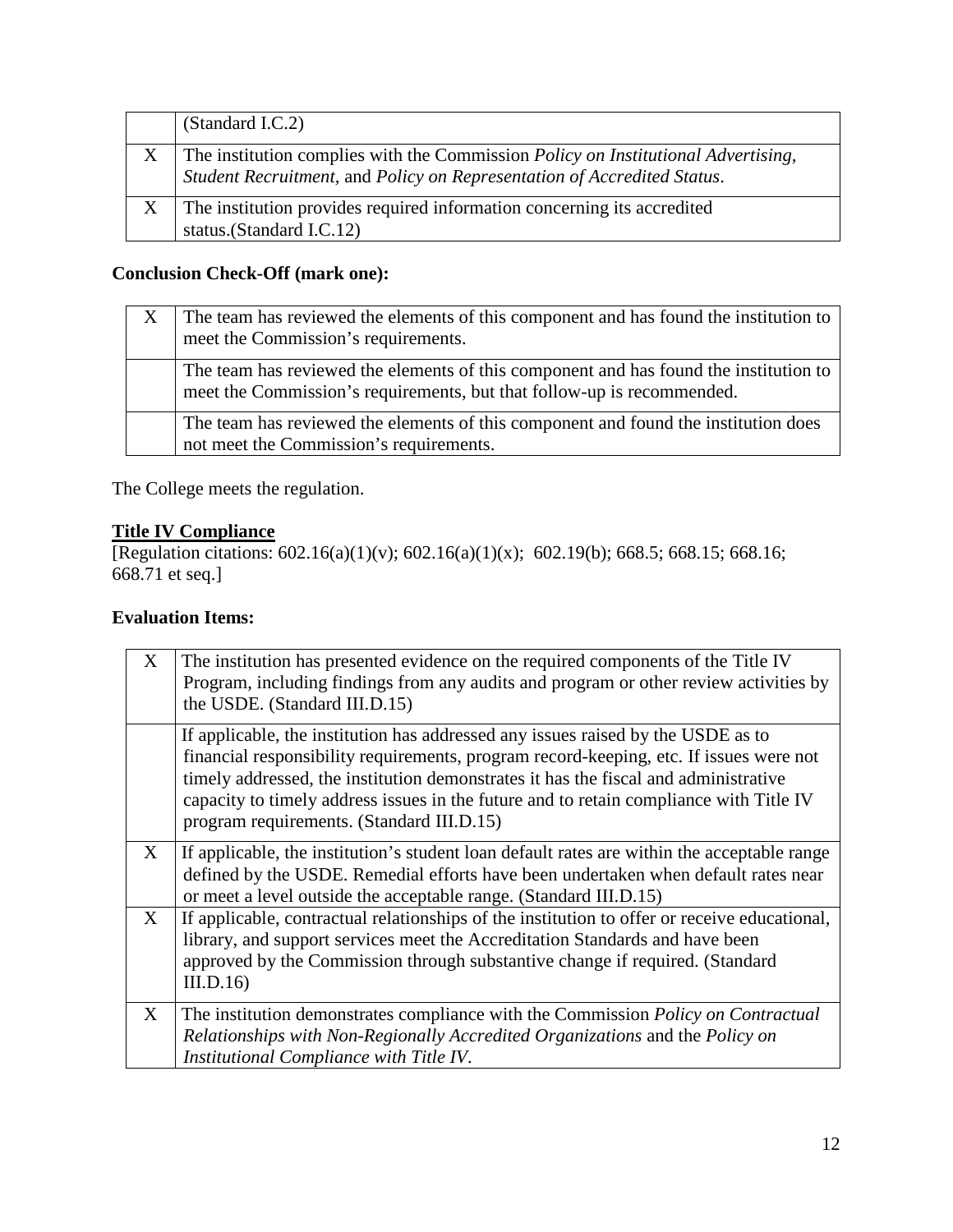# **Conclusion Check-Off (mark one):**

| X | The team has reviewed the elements of this component and has found the institution to<br>meet the Commission's requirements.                                    |
|---|-----------------------------------------------------------------------------------------------------------------------------------------------------------------|
|   | The team has reviewed the elements of this component and has found the institution to<br>meet the Commission's requirements, but that follow-up is recommended. |
|   | The team has reviewed the elements of this component and found the institution does<br>not meet the Commission's requirements.                                  |

The College has not had any issues raised by USDE as to financial responsibility requirements, program record-keeping, etc. The College meets the regulation.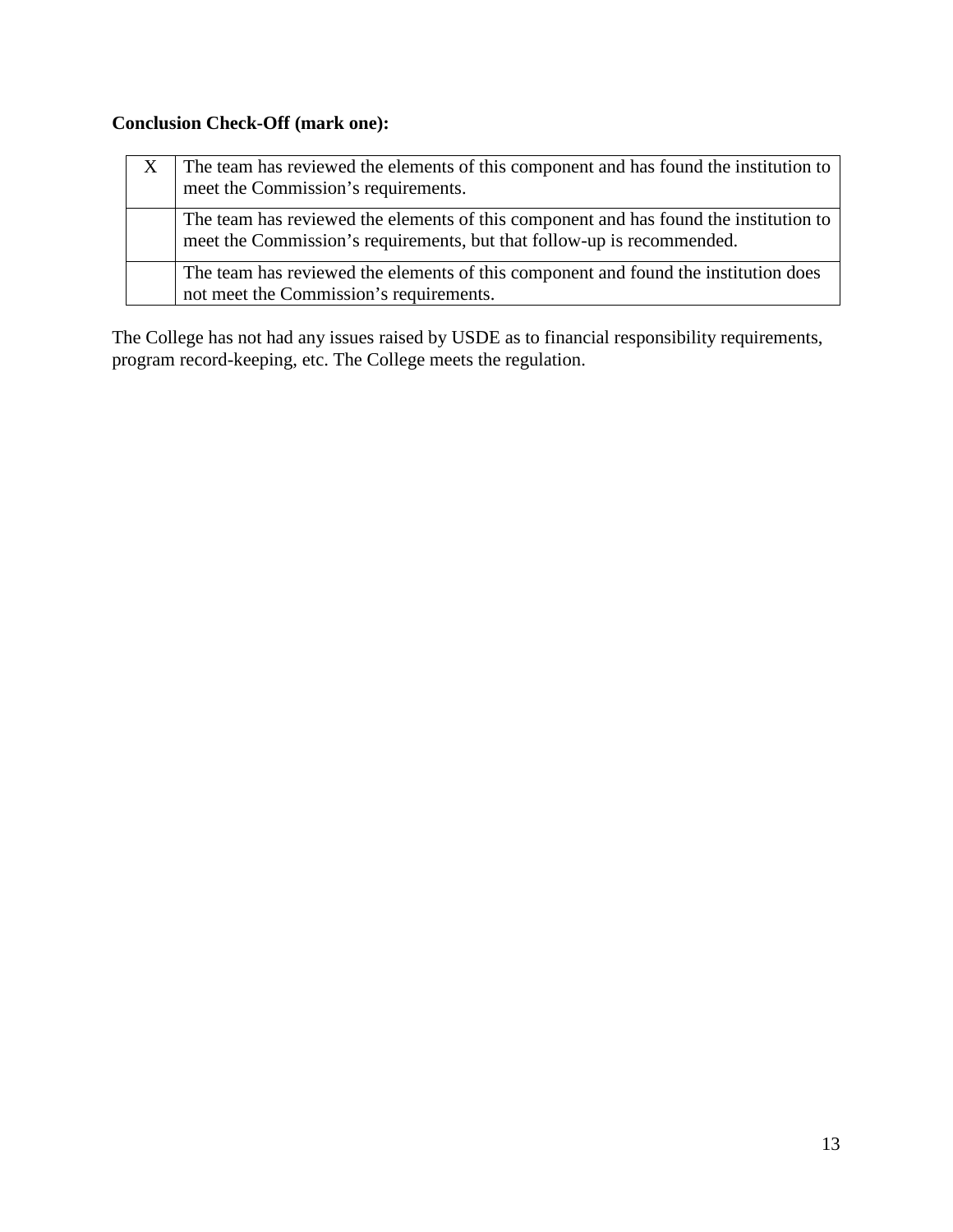# **Standard I**

# **IA. Mission**

### General Observations:

The College's mission is clearly expressed in Vision, Mission, and Values. The mission describes the students, degrees, goals, and plans for the College using review processes that incorporate data on performance, priorities, and community needs. Programs and services are connected to the mission. The College's use of data to make decisions to advance its mission was evidenced in interviews with faculty, staff, and students.

### Findings and Evidence:

The college mission identified in the ISER and the college website describes the institution's broad educational purposes in identifying programs that support student transfer, associate degree programs, certificates, workforce preparation, and developmental education. Its intended student population is clearly identified in disaggregated data on student and local populations. The types of degrees and other credentials it offers are listed in the college catalog and in the course schedule. The College's commitment to student learning and student achievement is clearly described in its Values statement and demonstrated and supported by Student Learning Outcomes, Program Learning Outcomes, and Institutional Learning Outcomes (1.A.1, ER 6).

The institution uses data to determine how effectively it is accomplishing its mission, and whether the mission directs institutional priorities in meeting the educational needs of students. The ISER's copious data on student demographics, labor market, and student achievement show how data is used to accomplish the mission and priorities of the College. The use of Key Performance Indicators, KPI, and data has been applied to areas such as Accelerated Basic Skills and Guided Student Pathways in the Strategic Plan (1.A.2).

The College's programs and services are aligned with its mission in the Strategic Plan that includes Accelerated Basic Skills, Guided Student Pathways, and Student Validation and Engagement. The mission guides institutional decision-making, planning, and resource allocation and informs institutional goals for student learning and achievement by implementing the Strategic Plan (1.A.3).

The College publishes its Mission with its Values and Vision on its website, which was approved by the governing board in 2016. There is a plan in place to review the mission statement and update it in the Cuyamaca College Council on six-year cycle as the strategic plans are reviewed by both the College and the District. (1.A.4, ER 6).

### Conclusion:

The College meets the Standard and related eligibility requirements.

### **I.B. Assuring Academic Quality and Institutional Effectiveness**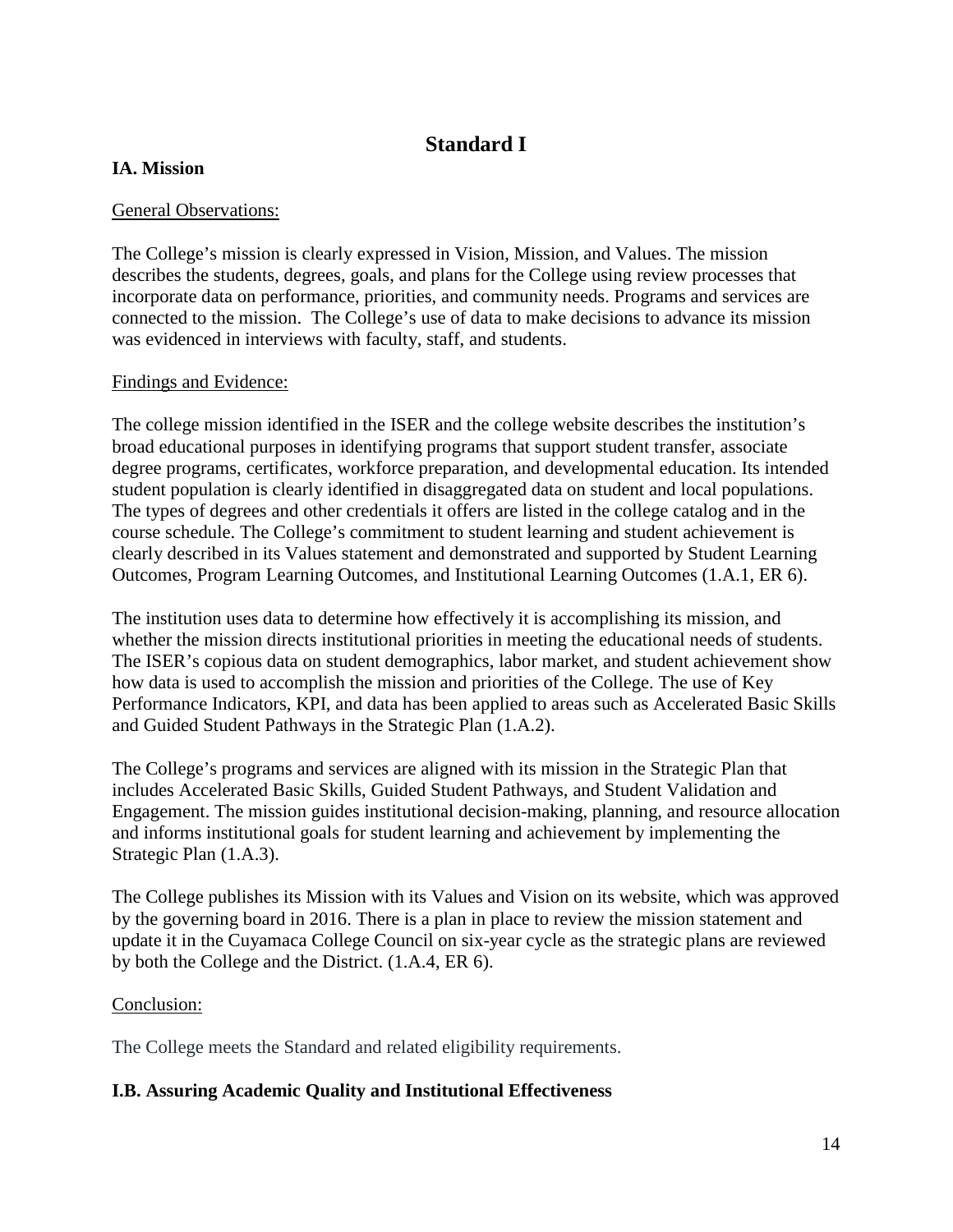### General Observations:

Cuyamaca College demonstrates a sustained, substantive, and collegial dialog about student outcomes, student equity, academic quality, institutional effectiveness, and continuous improvement of student learning and achievement. As evidenced by the curriculum review, program review, and student learning outcomes assessment processes, as well as college-wide planning, evaluation, and improvement efforts, the College demonstrates substantive and collegial dialog about student success, equity, academic quality, and institutional effectiveness.

### Findings and Evidence:

Instructional programs are provided with disaggregated student access and achievement data to inform program review and planning at the unit level. Program review data are compiled by the Institutional Effectiveness, Success, and Equity (IESE) Office and are posted on the College's program review data webpage each fall semester. Additional data can be located on the district Research, Planning, and Institutional Effectiveness (RPIE) dashboard page and can be disaggregated by student demographic and academic factors. The Student Learning Outcomes and Assessment Committee (SLOAC) coordinates the evaluation and improvement of structures and processes related to learning outcomes assessment across the College. Transformation of the Student Success and Equity Committee to the Student Success and Equity Council propelled the College into the development of a culture committed to equity that guided efforts while advocating for inclusivity, civility, and social justice. The commitment to equity and the effective use of data permeates the College and has led to efforts that accelerated math and English completion and guided student pathways to support student course completion, persistence, unit accumulation; as well as overall completion of degrees, certificates and transfer. Additionally, during the visit the team observed numerous examples of the College's culture of continuous innovation, dialogue, and improvement that exceed the Standard. For example, the College enlisted the help of the Institutional Effectiveness Partnership Initiative Partnership (IEPI) to restructure the governance process to ensure broad participation, the College created an Office of Institutional Effectiveness to provide data and training on the use of data for continuous improvement, the College is using the IEPI as second time to help strengthen assessment in Student Services and across the campus, and the College provided evidence of dialogue related to student equity and student achievement (I.B.1).

Cuyamaca College defines and assesses learning outcomes for all instructional courses and student learning and support services. The College is engaged in regular assessment of student learning outcomes for all academic programs and student learning and support services (I.B.2) The Student Learning Outcomes (SLO) Coordinator recently began serving on the Curriculum Technical Review Subcommittee to provide guidance on creating or revising course and program SLOs to be both meaningful and measurable (I.B.2). Each course SLO is now expected to be assessed at least once during the four-year cycle, as noted in the SLO Assessment Plan Template (I.B.2, ER 11).

As shown in the College's annual planning and evaluation processes, Cuyamaca College establishes institution-set standards for student achievement, appropriate to its mission, assesses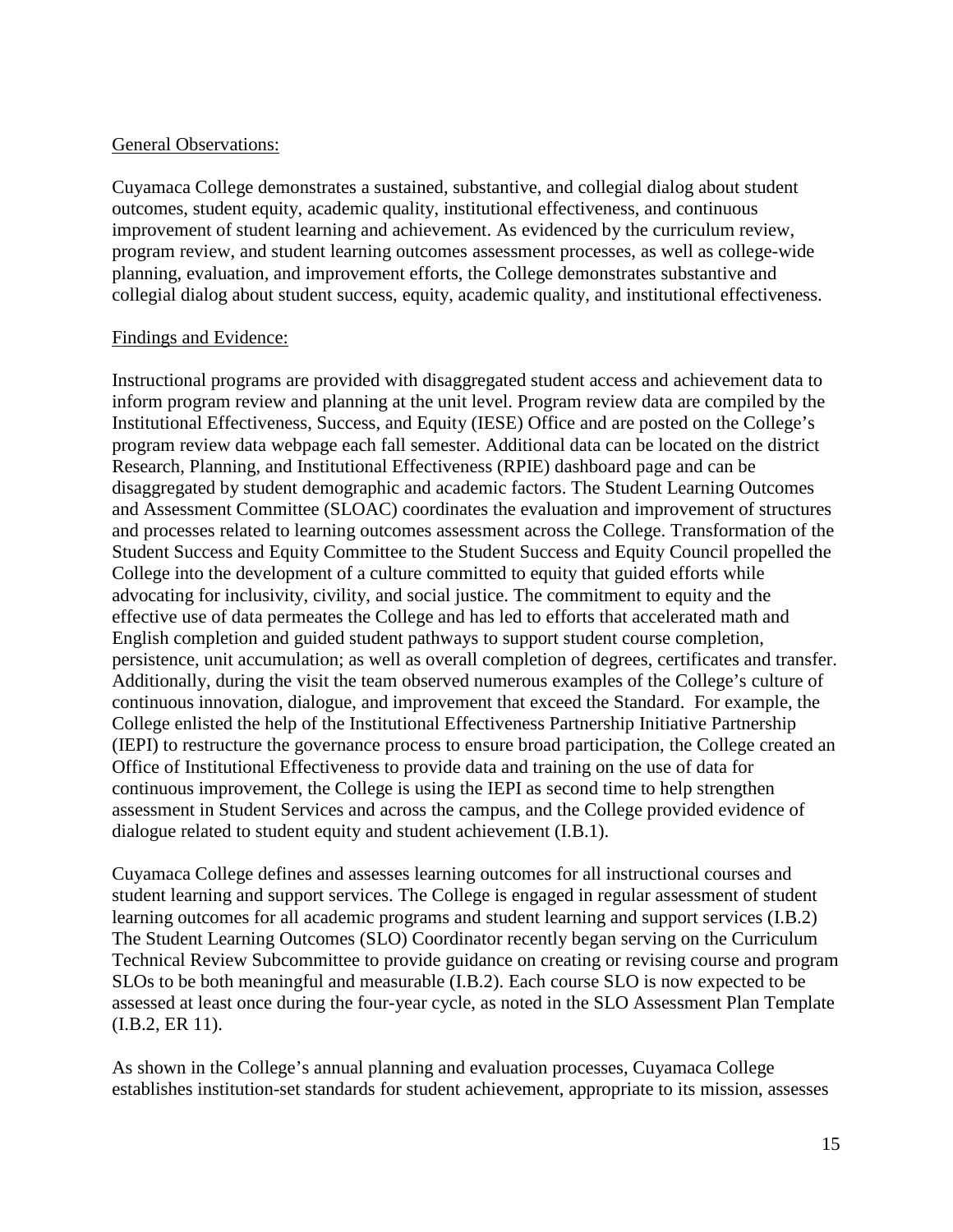how well it is achieving these goals in pursuit of continuous improvement, and communicates this information via its planning and evaluation website and through its governance groups (I.B.3, ER 11).

Instructional programs utilize learning outcome assessment data, in combination with student achievement data, to improve their programs (I.B.4). The College recognizes that the integration and effective use of SLO data beyond the course and department levels needs improvement. While the College has made progress in the past two years to improve its assessment processes, it is currently revising its assessment infrastructure to facilitate more meaningful assessment practices (I.B.4).

As evidenced by its continuous efforts to improve program review structures and processes in support of student learning and achievement, Cuyamaca College assesses accomplishment of its mission through program review and evaluation of goals and objectives, student learning outcomes, and student achievement. Quantitative and qualitative data appropriate to the program or service area are disaggregated for analysis by program type and mode of delivery (I.B.5).

Cuyamaca College disaggregates and analyzes learning outcomes and achievement for subpopulations of students in accordance with its equity plan. When performance gaps are identified, the College implements strategies, such as innovative approaches to increasing the number and percentage of students completing transfer-level math and English in their first year. Human, fiscal, and other resources are allocated to mitigate achievement gaps. The College continuously evaluates the efficacy of its equity strategies to facilitate meaningful dialog and improvement (I.B.6).

As evidenced by the College's comprehensive efforts to streamline its governance structures and processes, improve its integrated planning processes, and advance equity-minded practices, Cuyamaca College regularly evaluates its policies and practices across all areas of the institution. This evaluation includes instructional programs, student and learning support services, resource management, and governance processes to assure their effectiveness in supporting academic quality and accomplishment of its mission (I.B.7).

Cuyamaca College broadly communicates the results of its assessment and evaluation activities. This ensures that all members of the institution have the opportunity to develop a shared understanding of the institution's strengths and weaknesses and, in response, set appropriate priorities. The College actively evaluates and implements improvement efforts to expand awareness of its progress in meeting strategic priorities and goals for increasing student learning and achievement (I.B.8).

As demonstrated by the College's strategic planning, college-wide evaluation, and improvement efforts, Cuyamaca College engages in continuous, broad-based, systematic evaluation and planning. The College integrates program review, planning, and resource allocation into a comprehensive process, which ensures progress in meetings its mission. The institution is focused on improvement of institutional effectiveness and academic quality. In addition, as shown by its 2016-2022 Strategic Plan, the College addresses short- and long-term needs for educational programs and services (I.B.9, ER 19).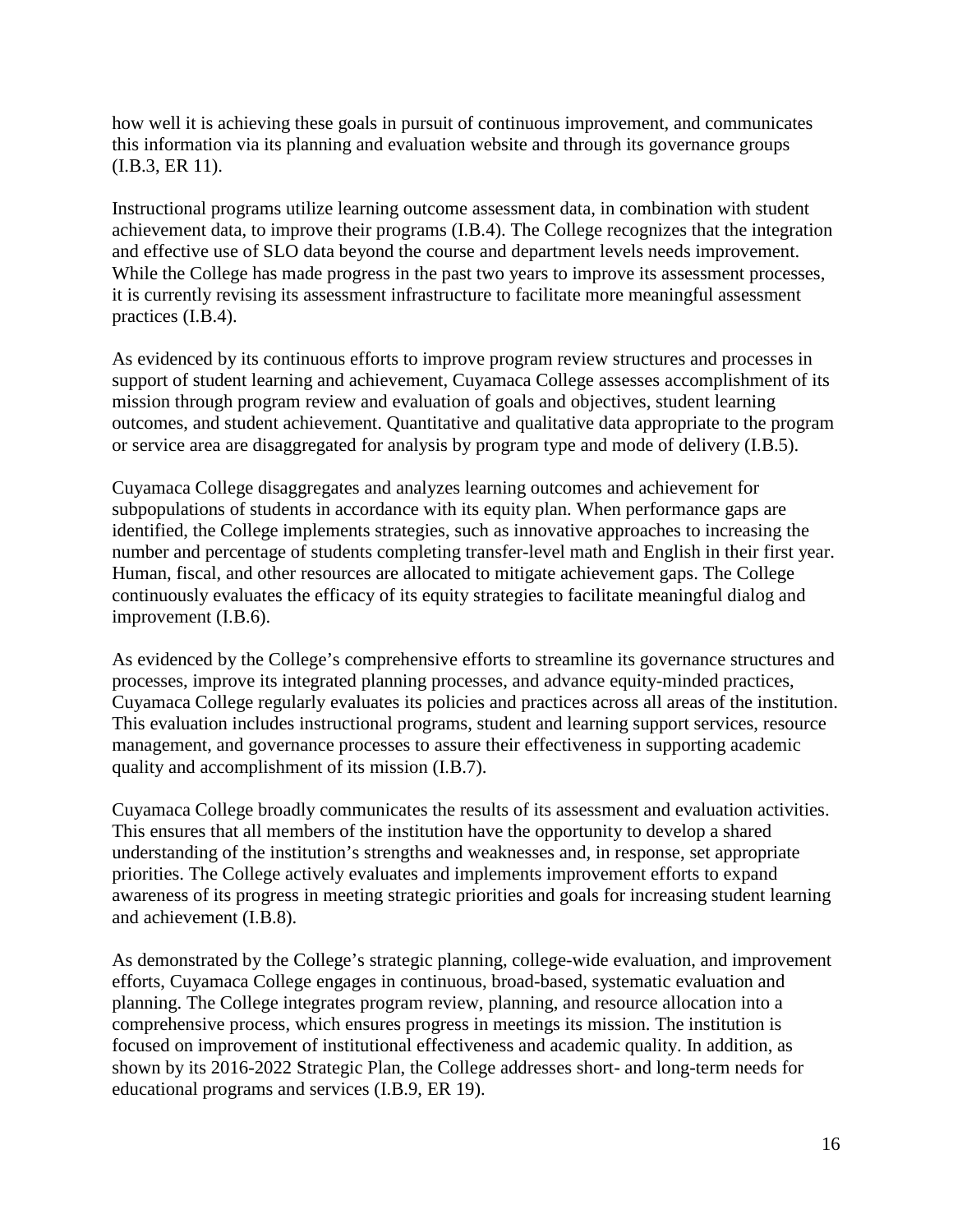### Conclusion:

The College meets the Standard.

### Commendation 1:

The team commends the College for its sustained, substantive, and collegial dialogue about student outcomes, student equity, academic quality, institutional effectiveness, and continuous improvement of student learning and achievement. The College's commitment to equity and the effective use of data permeates throughout the institution and has led to numerous examples of continuous innovation, dialogue, and improvement (I.B.1).

### **IC. Institutional Integrity**

### General Observations:

Cuyamaca College assures the clarity, accuracy, and integrity of information provided to all college stakeholders or organizations related to its mission statement, learning outcomes, educational programs, and student support services, and it gives accurate information about its accreditation status with all accreditors. The College's catalog is printed and provided online to current and prospective students and the catalog contains precise, accurate, and current information about the College's requirements, policies and procedures.

Student learning and achievement results are used to communicate the College's academic quality to current and prospective students, and appropriate stakeholders. Certificates and degrees are described in terms of their purpose, content, course requirements, and expected learning outcomes. Policies, procedures, and college publications are reviewed regularly to assure that representation of its mission, programs, and services are done faithfully.

The total cost of education is disclosed to current and prospective students. Governing board policies on academic freedom and responsibility are published on the Governing Board website and in the College's faculty handbook. Honesty, responsibility, and academic integrity are promoted through published Board Policies and Administrative Procedures. Faculty present data and information fairly and objectively. Cuyamaca College supports and has established a culture of honesty and integrity in its relationships with external agencies, and changes in its accreditation status is communicated to the Commission and college stakeholders. True to its mission, the College is committed to high quality education, student achievement and student learning over external interests.

### Findings and Evidence:

Cuyamaca College regularly reviews policies and procedures to ensure clarity, accuracy, and integrity of information that is provided to both internal and external stakeholders. The College's mission, accreditation status, student achievement data, key performance indicators (KPIs), student demographics, current educational programs, and additional information about student services are provided in numerous print and online locations including the college catalog,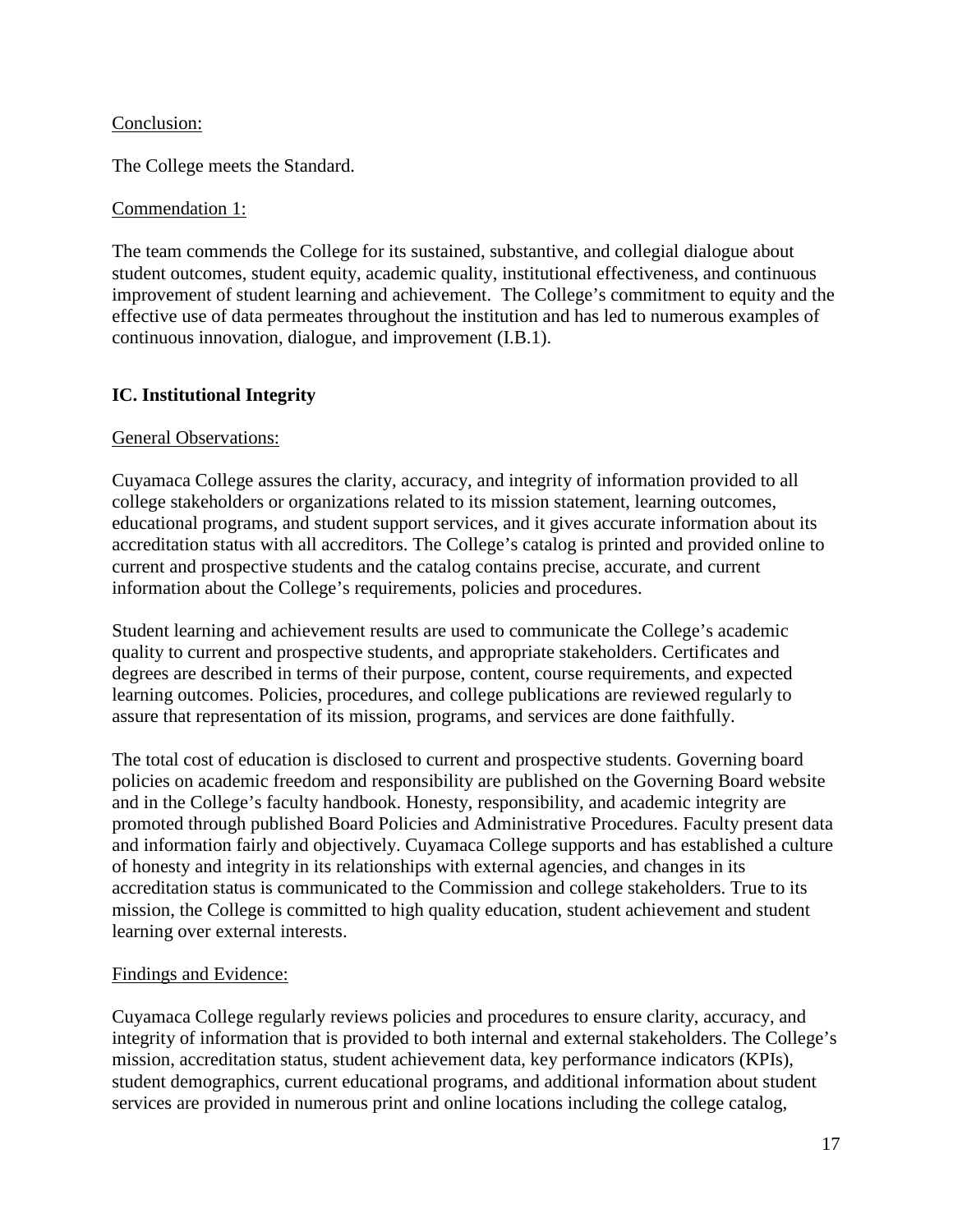schedule of classes, and found on college and district websites. Information regarding KPIs is discussed at the annual Spring Planning and Evaluation Retreat and posted on the College's Institutional Effectiveness, Success, and Equity (IESE) planning and evaluation website. (I.C.1, ER 20).

The College continues to meet ER 20 and the Standard by providing a current online catalog, and as appropriate, college catalog addendums for students and prospective students. Additionally, printed catalogs can be found at departments that service students (e.g., Counseling Service Department).

Information about the College's associate degree programs, certificates, and policies is detailed and accurately presented in the college catalog. To ensure that information in the catalog is current, the College has established a development process that is inclusive, orderly, and requires input from content area experts (I.C.2, ER 20).

The College's Institutional Effectiveness, Success, and Equity (IESE) office documents and publishes annual reports of college-level research findings. Reports and progress updates on strategic priorities in relation to its own institutional-set standards are documented and available for various constituencies as appropriate. Program Review data, student equity, learning outcomes, and other institutional research is publicly available on the IESE's website (I.C.3, ER 19).

The published college catalog lists all degrees (Associate Degrees and Associate Degrees for Transfer), Certificates of Achievement and Certificates of Specializations. The catalog is organized by program offerings with clearly identified program descriptions, requirements, and expected learning outcomes (I.C.4).

Regular review of policies and procedures occurs through the College's participation in district wide governance committees, such as District Executive Council (DEC) and District Coordinating Educational Council (DCEC). Board Policy and Administrative Procedure 2410 have set a six-year review cycle for policies and procedures.

The College regularly reviews all aspects of the college catalog. As affirmed by the team when interviewing the Cuyamaca Curriculum Committee, when updates to curriculum, policies/procedures, or services occur, the updated information is reflected in an annually published catalog addendum. Various handbooks such as the Faculty Handbook, Student Discipline Procedures Handbook, and Governance Handbook are also updated on a regular cycle. District level policies and procedures are reviewed within appropriate district committees, appropriate administrators, faculty, staff, or local governance groups. Although the College meets this Standard, during interviews with various college constituencies there was a selfexpressed recommendation for improvement to develop stronger alignment of review cycles. The College has identified a strategy to meet this self-identified need (I.C.5).

The 2019-2020 College Catalog clearly lists the total cost of education including tuition, fees, and other required expenses and course/instructional material. The College also notes in the class schedule the courses that have elected to use zero-cost instructional material or Open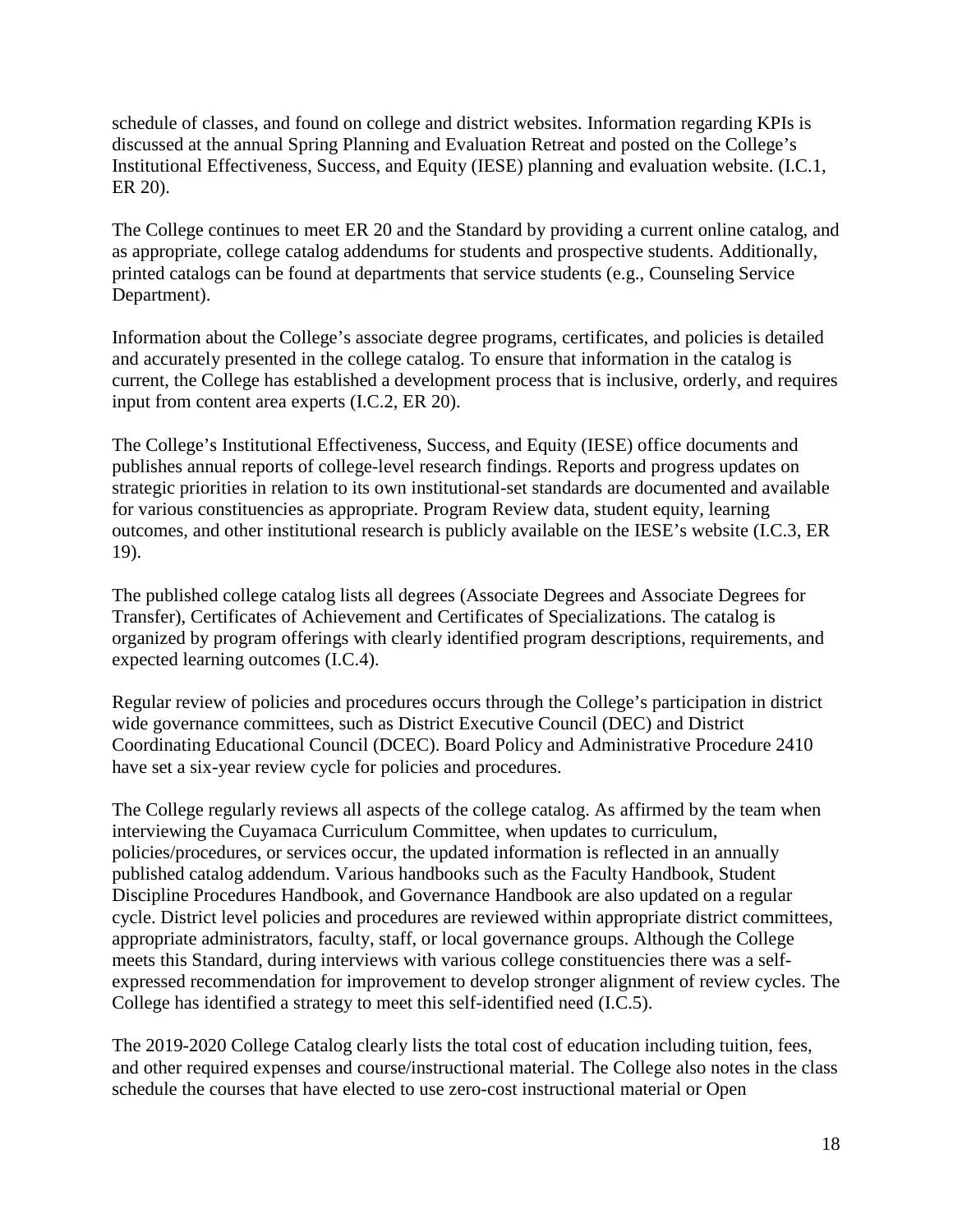Educational Resources (OER). The College's financial aid website also provides additional tools for students to estimate total cost of attendance (I.C.6).

The GCCCD has a clearly active and published Board Policy (BP 4030), accessible via the Governing Board website and the College's Faculty Handbook, that outlines the district's commitment to academic freedom. This policy was updated June 16, 2015 and is on a 6-year review cycle (I.C.7, ER 13).

Board Policy and Administrative Procedure 3060 promote honesty, responsibility, and academic integrity for all constituencies including employees, students, and governing board members. Through Administrative Procedure 5500 and Administrative Procedure 5520, the College sets institutional parameters and processes for student code of conduct. The College's catalog and Student Affairs webpage also disclose information on academic dishonesty and the Student Code of Conduct (I.C.8).

GCCCD's Board Policy 4035 describes the District's expectations for faculty in presenting controversial issues in a fair and object manner. Although faculty can share their personal opinion within the classroom, there is the expectation that the opinion is presented as personal opinion without the intent to persuade students to that point of view (I.C.9).

Cuyamaca College is a public open-access community college that does not promote nor seek to instill specific beliefs or worldviews in students, faculty, classified staff, or administration. GCCCD's publicly published Board Policy 3060 (and AP 3060) documents the institutional code of conduct. The college catalog, Faculty Handbook, Student Conduct Procedures Handbook and various adopted Administrative Procedures and Board Policies communicate to all appropriate constituencies the expected code of conduct (I.C.10).

Standard I.C.11 does not apply to this institution.

The college continues to meet the expectation of ER 21. Board Policy 3200 and Administrative Procedure 3200 ensure and demonstrate a willingness to comply with ACCJC Standards and reporting requirements, commission policies, guidelines, and the various requirements for public disclosure, institutional reporting, team visits, and prior approval of substantive changes. The College has an active and updated accreditation website that also provides information regarding the complaint process. The College's willingness to respond when instructed by the Commission is demonstrated via its accreditation website, which serves as a repository for past college reports, past external evaluation report, the current ISER, past ACCJC action letters, and various official correspondence with ACCJC (I.C.12, ER 21).

The College has demonstrated honesty and integrity with external agencies by continuing to comply with various regulations and statues as the state and federal levels. The College, through the utilization of an accreditation webpage, has been transparent with its ongoing continuous relationship with ACCJC (I.C.13, ER 21).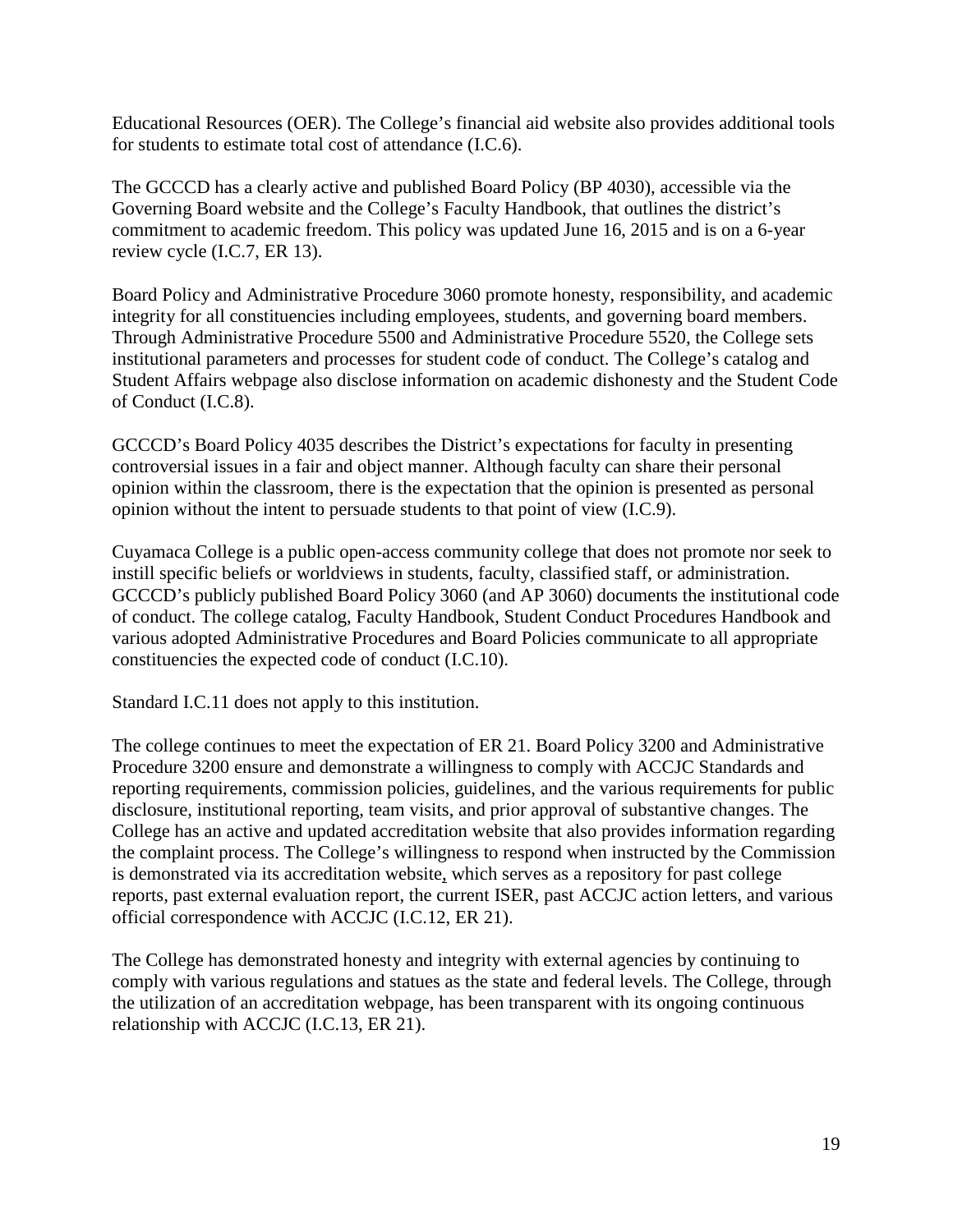Cuyamaca College is a college within a publicly funded district and as such is a not-for-profit institution. The College's mission does not support the generation of financial returns or contributions to a related or parent organizational/external interest (I.C.14).

# Conclusion:

The College meets the Standard and related eligibility requirements.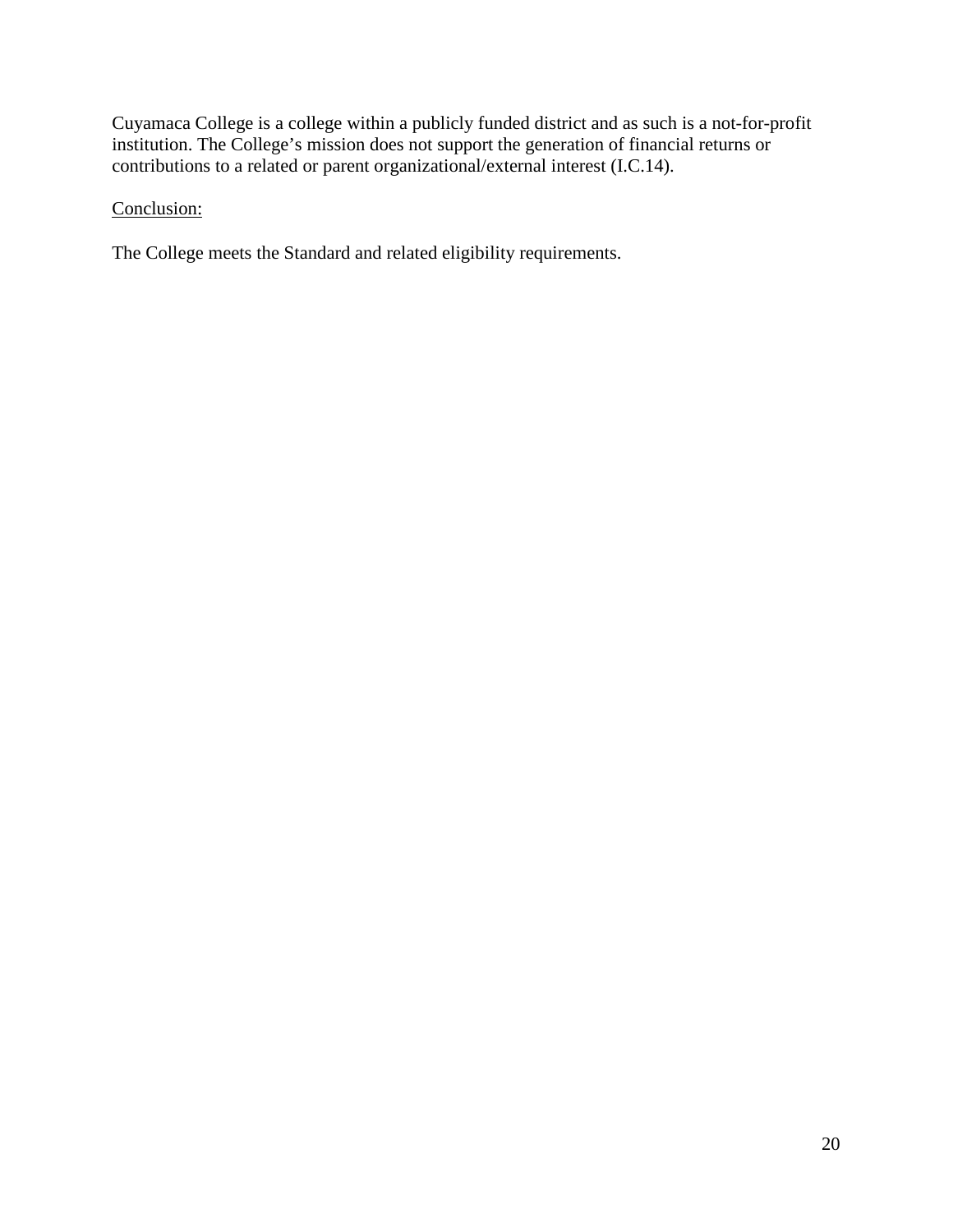# **Standard II**

### **II.A. Instructional Programs**

#### General Observations:

All Cuyamaca College instructional programs are in alignment with the College's mission, which includes the delivery of high-quality educational programs, regardless of location or means of delivery. Courses and instructional programs are regularly assessed and improved through the College's curriculum and program review processes. Faculty ensure that content and methods of instruction meet generally accepted academic and professional standards. Faculty continuously assess and improve programs and courses through the curriculum review, program review, and SLO assessment processes. Institutional planning and improvements occur as a result of the unit-level planning and program review process. Cuyamaca College has a clear process for creating, modifying, and approving curriculum. Additionally, the College has instituted a number of programs which accelerate the successful transition of students from precollegiate to transfer-level course work in math, English, and ESL. Furthermore, a number of support services are in place to help students successfully complete their course work, including tutoring centers and other student support services which significantly increase student achievement and lead to completing certificates, degrees, and transferring to universities. All Cuyamaca College degrees and programs, as listed in the college catalog, follow standard practices for higher education, including the attainment of at least 60 units for an associate degree. As evidenced by district policies and procedures as well as the college catalog, the College's degrees and programs include appropriate length, breadth, depth, rigor, course sequencing, time to completion, and synthesis of learning.

### Findings and Evidence:

The College ensures high-quality programs and courses through its program review and planning process and curriculum review process. Through the program review process, instructional programs link their program-level goals and action plans to college-wide strategic priorities and plans. The new Program Review Steering Committee (PRSC) analyzes each discipline's Student Learning Outcomes (SLO) assessments for both the course and program level on a rotating fouryear cycle, making recommendations for improvement based on the mission and goals of the College. In addition to a robust program review process, which leads to positive institutional changes, the Curriculum Committee reviews each course at the College on a five-year cycle for currency, relevancy, and updated SLOs. The College offers instructional programs that are in alignment with the college mission. Programs are offered in multiple modalities including faceto-face, Distance Education (DE) and in dual enrollment. College curriculum leads to preparation for transfer, associate degrees, various certificates, and pre-collegiate preparation. The College presents DE courses in both fully online and in hybrid modality. All courses and programs (regardless of modality or location) have outcomes identified. The College lists program outcomes within the college catalog by program and on the college website. The College curriculum committee reviews the curriculum in an appropriate cycle. The team reviewed over 50 active Course Outlines of Record (COR) and noted that in this sample all curriculum included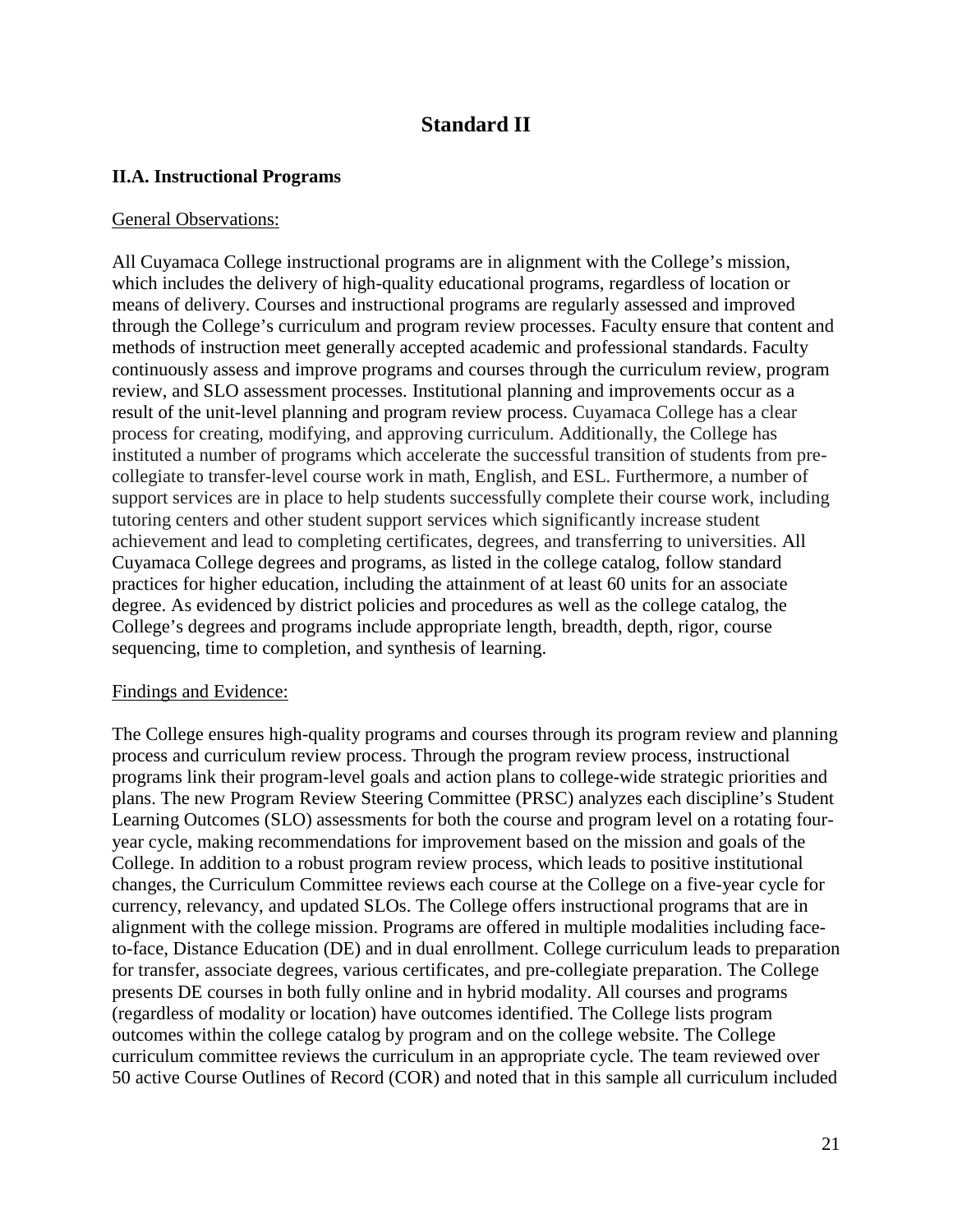SLOs and documented a college curriculum committee approval date within the last 5 years (II.A.1, ER 9, and ER 11).

The College through a curriculum review process, a new integrated comprehensive program review structure, SLO assessment, and various department and college-wide meetings ensure that content and methods of instruction meet generally accepted academic and professional standards and expectations. In July 2018, the California Community Colleges Chancellor's Office officially recognized the College's innovative work on accelerated pathways for transferable English and Math. The College's comprehensive program review process addresses the regular curriculum review of Course Outlines of Record (CORs). All instructional programs are required to prepare regular program reviews using the templates approved by the appropriate participatory governance bodies, including the Academic Senate. The College's 2016-22 Strategic Plan identifies Student Validation and Engagement as one of four main college-wide strategic priorities, and this emphasis has led to the implementation of several initiatives which encourage and train faculty to develop student-centered teaching methods and regularly review Student Learning Outcomes (II.A.2).

As part of the College's program review process and curriculum development process, programs and departments generate learning outcome assessment plans, utilizing SLO Assessment Entry Forms or TracDat data, in order to facilitate course and program developments. All courses and programs have identified learning outcomes, and the program review process requires programs to discuss and share the assessment of those outcomes. The College has initiated a revised program-review cycle that started in spring 2018. The College's program review cycle is a fouryear rotation of comprehensive reviews. The College has not collected full comprehensive program reviews that fully assess all program level outcomes for all programs; however, all programs are scheduled for a full review with the newly revised cycle to be completed by the end of spring 2021. The Instructional Program Review & Planning Committee (IPRPC) provides feedback on program reviews with the annual and comprehensive Program Review Feedback Template. This feedback tool addresses SLO assessment status and quality of data analysis. As mentioned, the College collects learning outcomes data and individuals submit results via TracDat or by using their SLO Assessment Entry Forms. The College curriculum committee approves all active CORs and requires these records to include SLO statements. The College Faculty Handbook, direct communication from deans, and the SLO coordinator instructs faculty that the SLO statements on class syllabi must match the official COR for the course. The deans communicate this expectation to faculty and this is reviewed during faculty evaluations. All courses have syllabi that are distributed to students and list SLOs consistent with those on the COR. The team found that SLOs on syllabi do match active CORs. The team sampled course syllabi for courses offered fall 2019 semester and representing various disciplines. These syllabi were from courses offered in various modalities including multiple face-to-face sections, distance education, and dual enrollment. The SLO Coordinator engages in ongoing work to support faculty with learning outcomes assessment to foster a culture of inquiry and data-driven decision making, and to ensure that learning outcomes and assessments are integrated into institutional processes (II.A.3).

There are a number of services on campus which directly support students in learning the knowledge and skills necessary to advance to and succeed in college level curriculum, including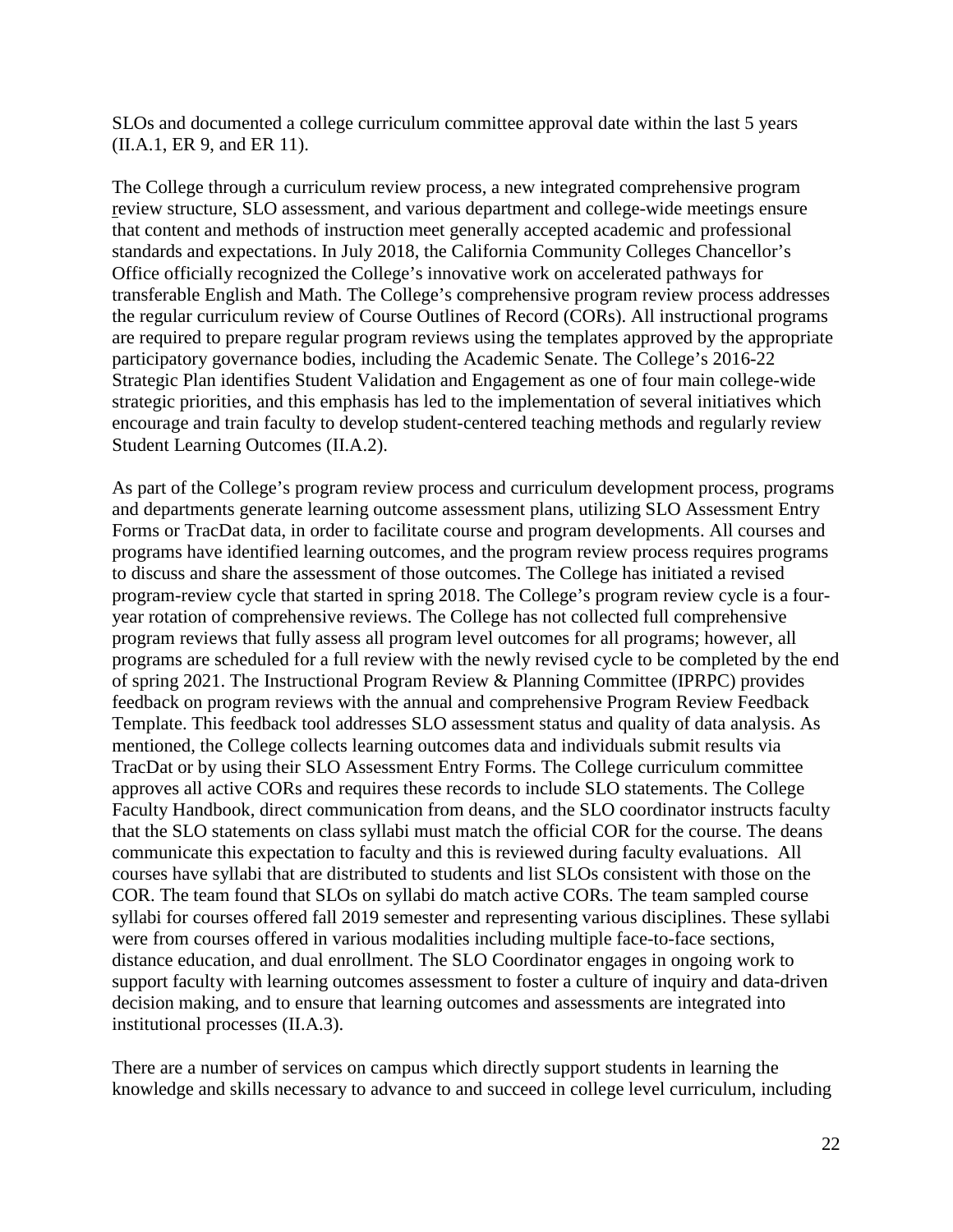the Writing Center, the Academic Resource Center (ARC), the Science Technology Engineering and Math (STEM) Achievement Center, Extended Opportunity Programs and Services (EOPS), Disabled Students Programs and Services (DSPS), CalWORKs, Pathway Academy (formerly First-Year Experience), as well as campus scholar programs such as Umoja with designated coordinators who monitor academic progress and success. The College provides pre-collegiate level curriculum (numbers 0-99 notate pre-collegiate courses in the college catalog). This classification of curriculum is found in English, math, and ESL programs with the College's implementation of AB705 and acceleration efforts. As listed above, the College offers students various support systems to help transition from pre-collegiate to transfer-level course work (II.A.4).

Cuyamaca College demonstrates the quality of its instruction by following practices common to American higher education and has policies and procedures in place to define these practices. The College has a clearly delineated, faculty-driven curriculum process for developing and evaluating degrees at the associate level, as well as, certificates in Career and Technical Education (CTE). The College also follows established criteria to decide the breadth, depth, rigor, sequencing, time to completion, and synthesis of learning in each program it offers. In accordance with Board Policy and Administrative Procedure 4025, all Cuyamaca College associate degree programs have been approved by the California Community Colleges Chancellor's Office (CCCCO), have general education requirements that conform to California regulations, and require a minimum of 60 units completed (II.A.5, ER 12).

The College schedules courses in a manner that allows students to complete their certificate and degree programs within a period of time consistent with established expectations in higher education. SLOs, entrance skills, and exit skills are clearly delineated in Course Outlines of Record. When courses are designed to be taken in sequence, the exit skills of the prerequisite class will match the entrance skills of the subsequent course to ensure the students are prepared for the next course in order to increase student success. The College uses block scheduling patterns to ensure that courses are scheduled in alignment with students' varying needs and availability. Institutional data, such as full-time equivalent faculty (FTEF) expenditures, fill rate, productivity figures, enrollment patterns and student surveys, are continuously analyzed to help build effective schedules which facilitate student completion and optimize resources. As a result of analyzing enrollment management data, as well as course success and degree completion rates over the past two years, the instructional faculty and administrators of Cuyamaca College assessed course offerings. Additionally, the College created an enrollment management philosophy to better address student needs and interests while still maintaining a balance in curriculum. This philosophy resulted in a new allocation formula in which FTEF and full-time equivalent students (FTES) targets are assigned to departments and divisions. This approach was implemented in fall 2018. The College uses a block schedule approach (enforced by division deans) to minimize scheduling overlap. Using data, the College considers student demand, and resource utilization. The College also offers late afternoon/evening and Friday/Saturday flexible scheduling options (II.A.6, ER 9).

The College works to achieve equity in student success through its strategic priorities as well as equity and inclusivity framework. The institution identifies students by subpopulations in order to meet their diverse needs. Through the Student Equity and Integrated Plan development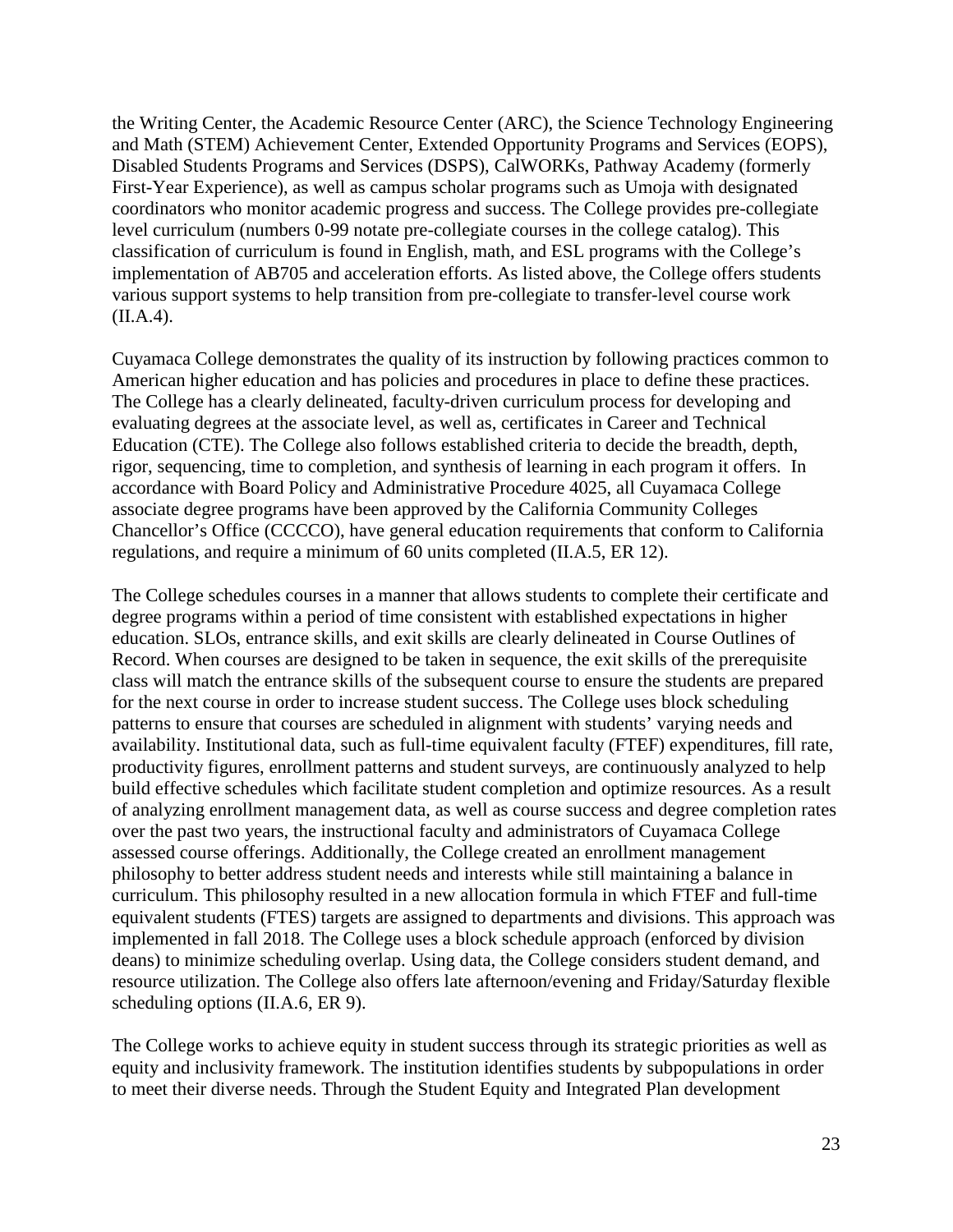process, the College examines equity gaps in student achievement and implements activities to address these gaps. The College uses multiple modes of course delivery, instructional methods, and support services. These include both online, on-campus, and hybrid courses and support services that can be accessed remotely and in-person.

Regular collaborative efforts across the campus take place among Instruction, Student Services, and the Institutional Effectiveness, Success, and Equity (IESE) Office to provide opportunities to the campus at-large, which promote engagement, validation, and equity. The College also demonstrates a strong commitment to equity, student access, and success. Through the College's Online Teaching and Learning Committee (OTLC), the College plans and evaluates the process for their Distance Education course offerings. The College's 2017-2022 DE Plan, Guide to Best Practices in Online Teaching (revised 2012), and other resources on "best practices" are offered for faculty to support effective teaching methodologies for online education. Instructional programs complete program reviews and are expected to disaggregate outcome data based on modality and reflection on the results. The College also considers the needs of first-year students, first-generation college students, low-income students, current and former foster youth, veterans, and students with disabilities (II.A.7).

The College does not use department-wide or program examinations as a requirement for student entry into or exit from a program of study (II.A.8).

Cuyamaca College awards course credit, degrees, and certificates based on student attainment of learning outcomes, in accordance with accepted norms in higher education. Board Policy and Administrative Procedure 4020 outline the credit hour guidelines as part of the College's curriculum development process. Units of credit are based on the Carnegie Unit System, as noted in the Cuyamaca College Catalog, and adhere to applicable state and federal regulations. Units of credit are reflected in both the course description in the Cuyamaca College Catalog and the official course outline of record (II.A.9, ER 10).

Cuyamaca College makes its transfer-of-credit policies readily available to students through the college catalog and website. As stated in the catalog, students who completed coursework at regionally accredited institutions must submit an official transcript to the Admissions and Records Office for formal evaluation. As outlined in Administrative Procedure 4235, the College also provides for transfer of Advanced Placement (AP) credit, International Baccalaureate (IB), College Level Examination Program (CLEP) and military credit. Information on transcript evaluation can be found on the College's Admissions and Records Website. Courses are evaluated to determine if they meet General Education (GE), major, and/or elective credit. Admissions and Records evaluators utilize CORs, course syllabi, and course descriptions to determine equivalencies. In addition, Administrative Procedure 4050 instructs the Articulation Officer to regularly work with four-year university staff and faculty to ensure that a range of course transfer options are available to students. The College's articulation website includes links to articulation agreements for private and out-of-state institutions (II.A. 10, ER 10).

The College has identified five Institutional Learning Outcomes (ILOs): Communication Competency, Information Literacy, Critical Thinking Competency, Cultural Competency, and Academic and Personal Responsibility. Institutional Learning Outcomes are listed on the college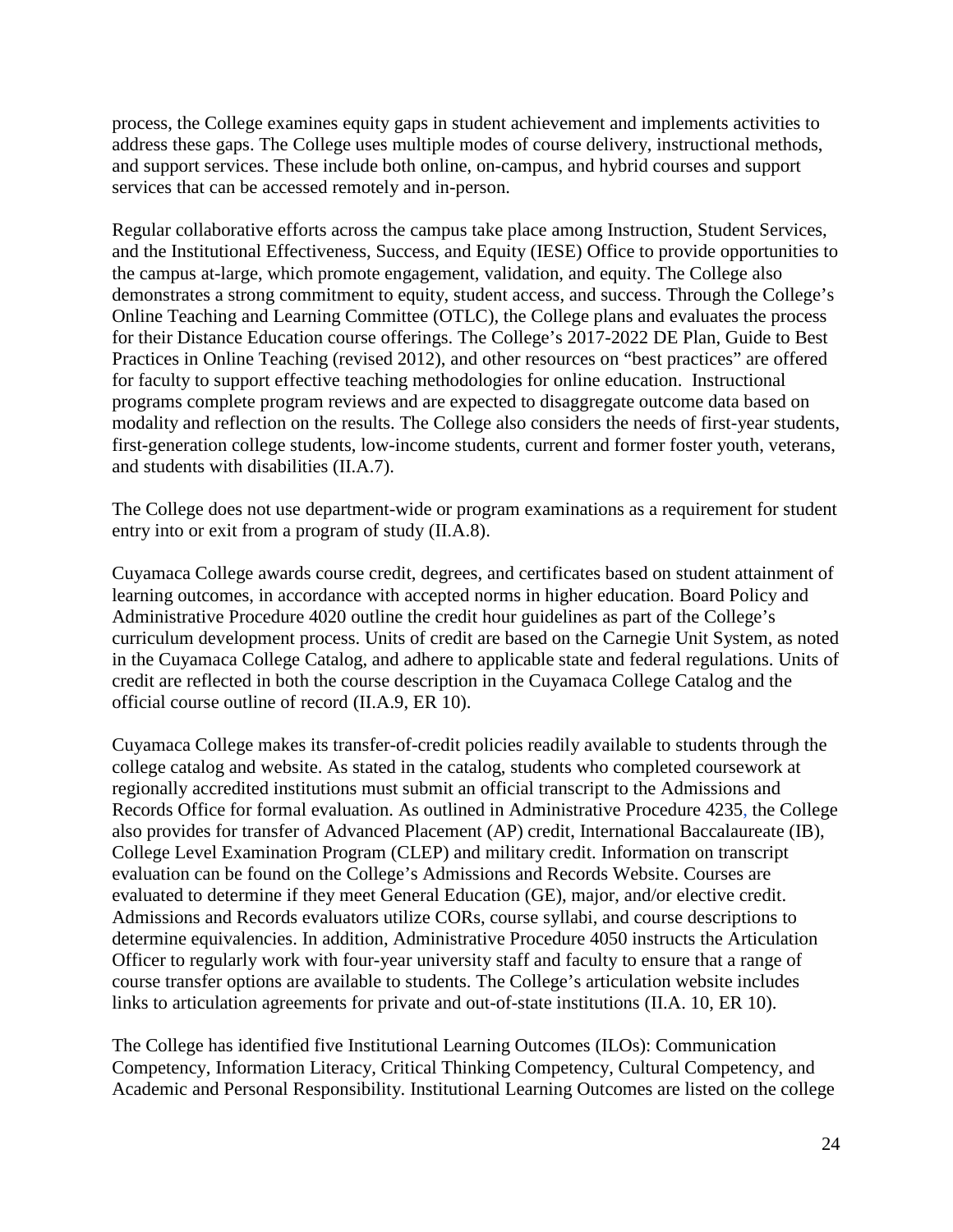website and in the college catalog. During the on-campus interviews, the team was informed that the College is reworking their ILOs to only include four ILOs. The College provided in their ISER an ILO-ACCJC Competency Crosswalk as evidence. In this document, the College indicates that their ILO on Critical Thinking links with the expectation of Quantitative Competency, Analytic Inquiry, and Ethical Reasoning. Although these three competencies are not explicit in the College's ILOs, these competencies can be found in program and course level outcomes. As the team reviewed the college catalog and a sample of active CORS, it is clear to the team that the College does have program and course level outcomes that directly relate to quantitative competency and ethical reasoning. The College has self-identified the opportunity to strengthen assessment of their SLOs at all levels. Currently the College only uses indirect measures of assessing their ILOs, but has a plan to begin direct assessment of ILOs.

Through its curriculum and student learning assessment processes and structures, Cuyamaca College has developed ILOs that align with the following core competencies: communication competency, information competency, quantitative competency, analytic inquiry skills, ethical reasoning, the ability to engage diverse perspectives, and other program-specific learning outcomes. The College has historically assessed these learning outcomes through a student survey but after input from an Institutional Effectiveness Partnership Initiative Partnership Resource Report (IEPE PRT), it is currently exploring other ways to engage in direct and indirect assessment of its revised ILOs (II.A.11).

The College continues to meet ER12. All Cuyamaca College academic and vocational associate degree programs require students to complete a General Education (GE) pattern. The College communicates this requirement in the college catalog, and in Board Policy 4025 and Administrative Procedure 4025. The General Education (GE) philosophy is reflected in the College's degree requirements, and students must complete a GE pattern in order to obtain an associate degree. The College allows students to select their GE pattern from a menu of three choices: 1) the local GE pattern; 2) the IGETC CSU/IGETC UC GE pattern; or 3) the CSU GE pattern. The Cuyamaca College GE associate degree GE pattern consists of a minimum of 22 units across the following GE breadth areas: A) Language and Rationality, B) Natural Sciences, C) Humanities, and D) Social and Behavioral Sciences. The College's GE pattern and associated courses align with its Institutional Learning Outcomes (ILOs), as stated in the college catalog. In addition, the Cuyamaca College Catalog clearly states the course requirements for every academic and vocational degree program. Through active participation on the Curriculum Committee, faculty use learning outcomes to determine the appropriateness of each course for inclusion in the GE curriculum. The curriculum committee forwards curriculum and placement of courses in GE as part of a consent calendar agenda items, which are included in the GCCCD Board packets each month (II.A.12, ER 12).

Cuyamaca College's associate degrees, certificate programs, and certificates of specialization include study in at least one area of focus or an interdisciplinary core. As part of the program review process, faculty discuss and assess the effectiveness of Student Learning Outcomes (SLOs) and Program Learning Outcomes (PLOs) to determine if changes are necessary. Per district policies and procedures, discipline faculty routinely update their SLOs and PLOs as individual programs are modified in order to align with four-year colleges and universities and/or to meet community or industry needs. In addition, per Administrative Procedure 4022, all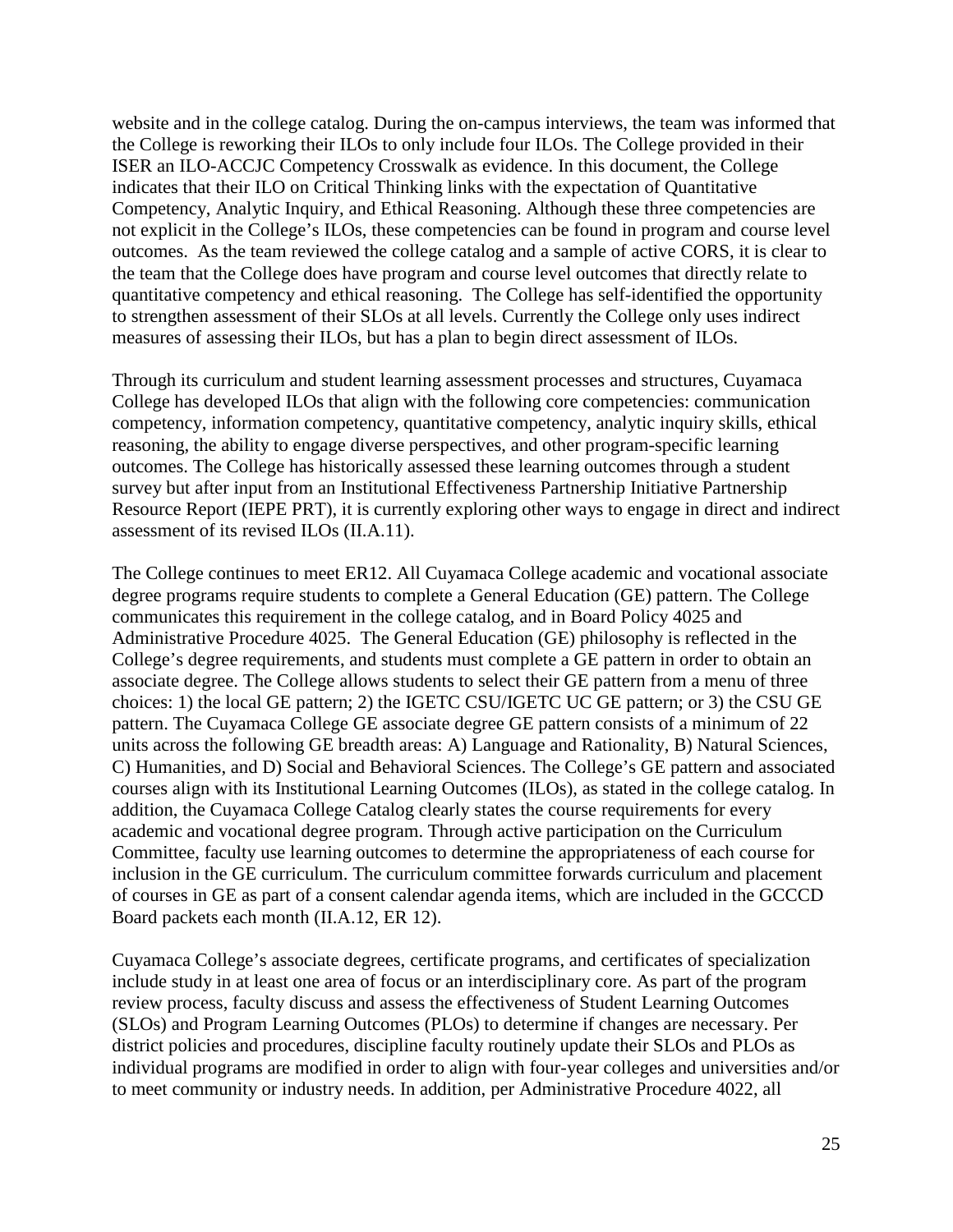courses and programs go through a local curriculum approval process to ensure that they are meeting the goals set forth in the mission and strategic plan. Programs developed by the College meet the standards outlined in the Program and Couse Approval Handbook published by the California Community Colleges Chancellor's Office. The curriculum committee reviews learning outcomes for all degrees, certificates, and courses before approval. In addition, the College offers over 20 Associate Degrees for Transfer (ADTs) with courses that have C-ID approval. The submission for these degrees and courses ensures appropriate degree level, of key theories and practices within the field of study. According to the public records presented from cid.net, Cuyamaca College has over 150 courses with c-id designations (II.A.13).

The institution verifies and maintains currency of employment opportunities and other external factors in all of its career technical disciplines through the Workforce Development Committee (WDC). WDC members engage in discussions of career education-related data for program planning. Numerous state and federal funding initiatives utilize similar outcome metrics for the establishment of performance-based funding expectations through the use of Labor Market Information (LMI) as well as completion and job placement data. Cuyamaca College determines competency levels and measurable Student Learning Outcomes (SLOs) based upon faculty expertise and input from industry representatives. CTE programs are required to meet biannually with external industry advisory committees. These advisory committees support CTE programs in verifying student learning outcomes as technical and professional competencies to meet employment standards and prepare students for external certification. In addition, on a biannual basis, the Governing Board reviews each Career Technical Education (CTE) program to ensure currency and relevance, as well as to discuss program outcomes (II.A.14).

The College has established procedures regarding program elimination, including the process by which enrolled students will be able to complete their education in a timely manner with a minimum of disruption. Cuyamaca College adheres to Board Policy 4021 and Administrative Procedure 4021, the District's program discontinuance policy and procedure, when elimination of a program is required. If necessary, the department chair and the dean develop a modification of the major to ensure that students can complete their educational goals in the event that a program is discontinued (II.A.15).

The College engages in regular evaluation and continuous improvement of its courses and programs through its program review processes. These processes are linked to college-wide planning and resource allocation in order to ensure alignment across the College and to facilitate achievement of the College's strategic goals. The program review process is consistently followed for all college programs, regardless of the type of program, including collegiate and developmental, online and in-person, General Education (GE) and Career Technical Education (CTE) courses and programs. Every instructional program on campus is required to submit fouryear comprehensive program reviews as well as annual updates, and peers who serve on the Program Review Steering Committee or Instructional Program Review & Planning Committee ensure that these reports accurately reflect the necessary criteria. The College has a published rotation of program comprehensive reviews and expected annual updates. Program reviews and annual updates require faculty to consider learning outcomes and discuss improvement plans to support enhancement of outcomes and achievement of students (II.A.16).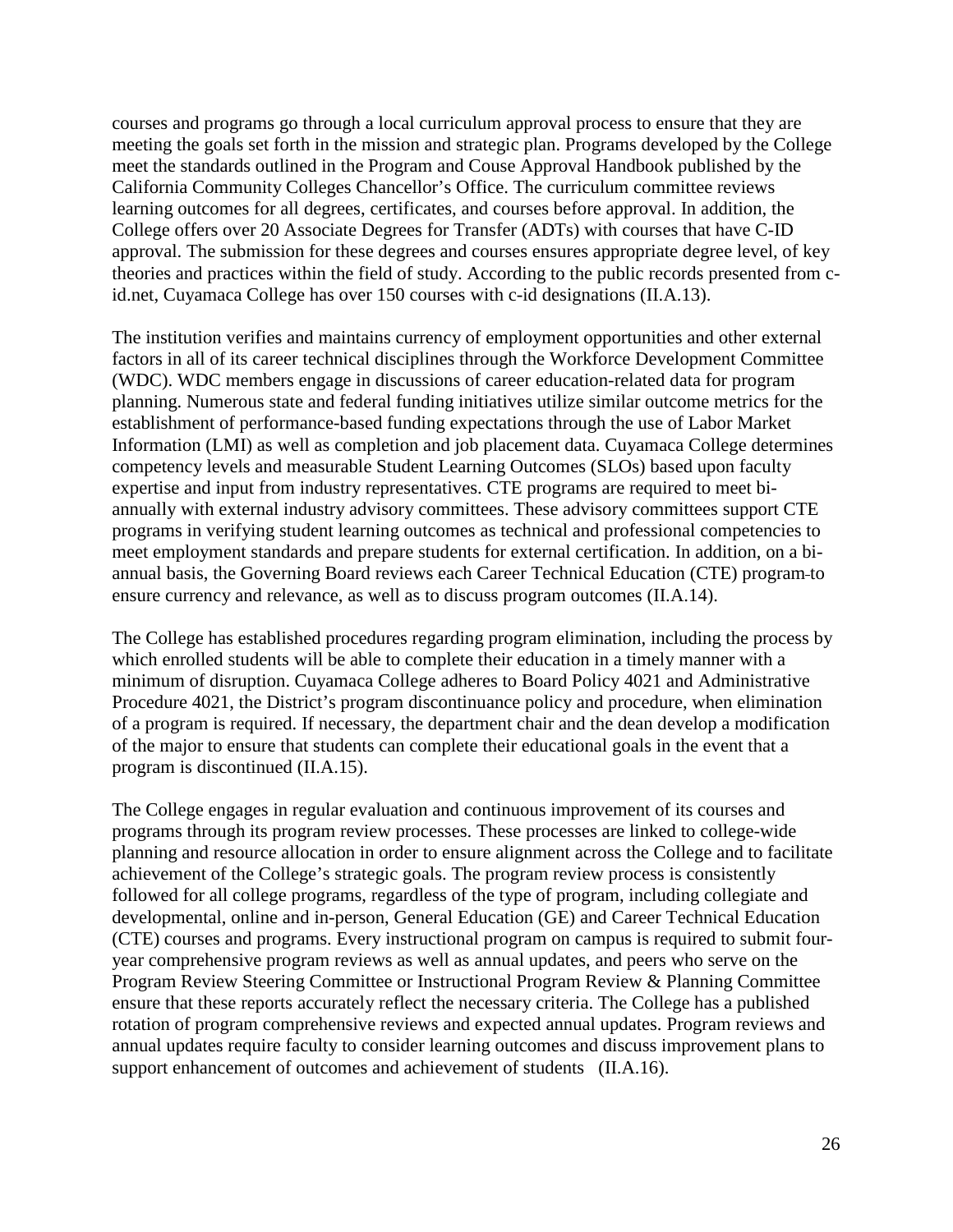### Conclusion:

The College meets the Standard and related eligibility requirements.

# **IIB. Library and Learning Support Services**

### General Observations:

Cuyamaca College offers library and learning support services. The Library, Tutoring Centers, and Computer Labs have high levels of quality appropriate for higher education. The services are assessed, and the results are used to improve educational quality and institutional effectiveness. The Pathways Peer Mentor Program couples students trained in information literacy and Library resources with new students to help them learn the skills they need to do their research. The tutorial centers use quantitative and qualitative data to inform services in meaningful ways.

### Findings and Evidence:

The Library's collections have the quantity, depth, currency, and variety needed to make students successful. To keep the print collection current, the College may wish to analyze the currency of that collection. The Library's hours are sufficient and include Question Point, a 24/7 service that will answer student questions about their research. A strength of the College Library is their partnership with the Pathway Academy Program in which the Pathways Peer Mentor Program trains mentor students in information literacy who later guide new students to develop the skills they need to do their research. The College has three Tutoring Centers to meet the needs of their students that contain computer labs and an additional Tech Mall that contains another computer lab. In addition to the in-person tutoring the College provides access to tutoring with Net Tutor, a 24/7 service for students regardless of location or means of delivery (II.B.1, ER 17).

Through the program review process and intentional partnerships with faculty, the Dean of the Learning Technology and Resources and the Library faculty request equipment and materials necessary to support the students. For the tutoring centers, the needs of students are analyzed to provide the most beneficial materials and equipment, and instructional technology is reviewed and replaced on a regular cycle as evidenced in the technology plan (II.B.2).

The Library maps their Program Learning Outcomes (PLO) to Institutional Learning Outcomes. The PLO's are assessed on a schedule through assessment of library instruction sessions, online embedded sessions, and instruction received by librarians at the reference desk. The library makes changes based on assessments through their program review process. The Tutoring Centers evaluate their SLOs during each tutoring session with a form that summarizes student learning and includes what a student should be prepared to do after the tutoring session. The Tutoring Center also conducts surveys to gather data on retention and success as it relates to tutoring services, which are analyzed and discussed annually during the program review cycle (II.B.3).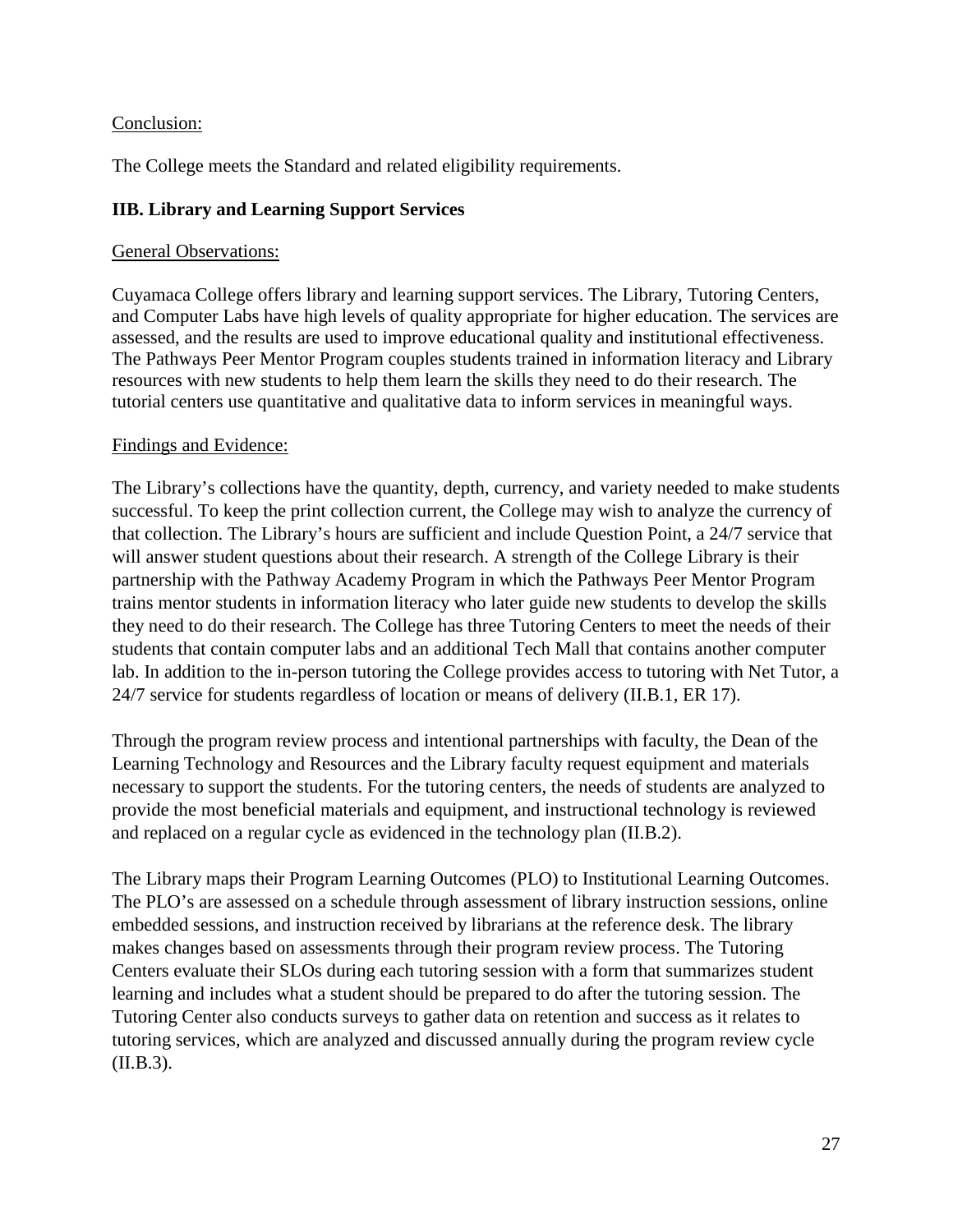The Library documents its substantive formal agreements with SirsiDynix, a web-based catalog system; EZproxy, a service for on-campus/off-campus access to library databases; OCLC, a service for cataloging information; Questionpoint, a 24/7 reference service; and EBSCO, a discovery layer. In addition, the Library provides Interlibrary Loan services to retrieve materials from other institutions. The Tutoring Centers document their formal agreement with NetTutor (II.B.4, ER 17).

### Conclusion:

The College meets the Standard and related eligibility requirements.

### **IIC. Student Support Services**

### General Observations:

Student Support Services at Cuyamaca College are designed to serve students through many delivery methods and to meet the needs of the diverse student population. Many documents and pamphlets are translated into Spanish and Arabic, and a multitude of services are available in multiple formats including in-person, online, and electronic versions. The College has many cocurricular programs with a unique focus on equity, student engagement, access, and inclusivity. A Student Engagement Ambassador program was developed to increase student connection to the campus. Student Affairs offers many cultural and historical events, including Diversity Dialogues, throughout the year to support an understanding of different cultures and promote social justice discussion. The College's commitment to collegial dialogues about student equity are evidenced in the findings and commendation in Standard I.B.1.

### Findings and Evidence:

Program review for Student Services has undergone many changes over the past several years. Prior to spring 2019, the Student Services Program Review and Planning Committee (SSPRPC) was responsible for Student Services review and assessment. Starting in spring 2019 program review for Student Services is now handled by the college-wide Program Review Steering Committee (PRSC), with annual reviews and a comprehensive review every four years (II.C.1, ER 15).

The primary venue for assessing Student Services learning outcomes is through program review. Student Services programs identify Student Learning Outcomes (SLOs) or Student Services Outcomes (SSOs), which are assessed during the four-year cycle and entered into TracDat. The Institutional Effectiveness, Success, and Equity Office (IESE) provides research and training support to develop appropriate assessment methods and review data in order to continuously improve services. The College is working through the Institutional Effectiveness Partnership Initiative Partnership Resource Team (IEPI PRT) process to strengthen assessment in Student Services and across the campus (II.C.2).

Student Services provide resources through in-person or online venues, as well as at local feeder high schools. Steps are taken to authenticate identities in order to serve students through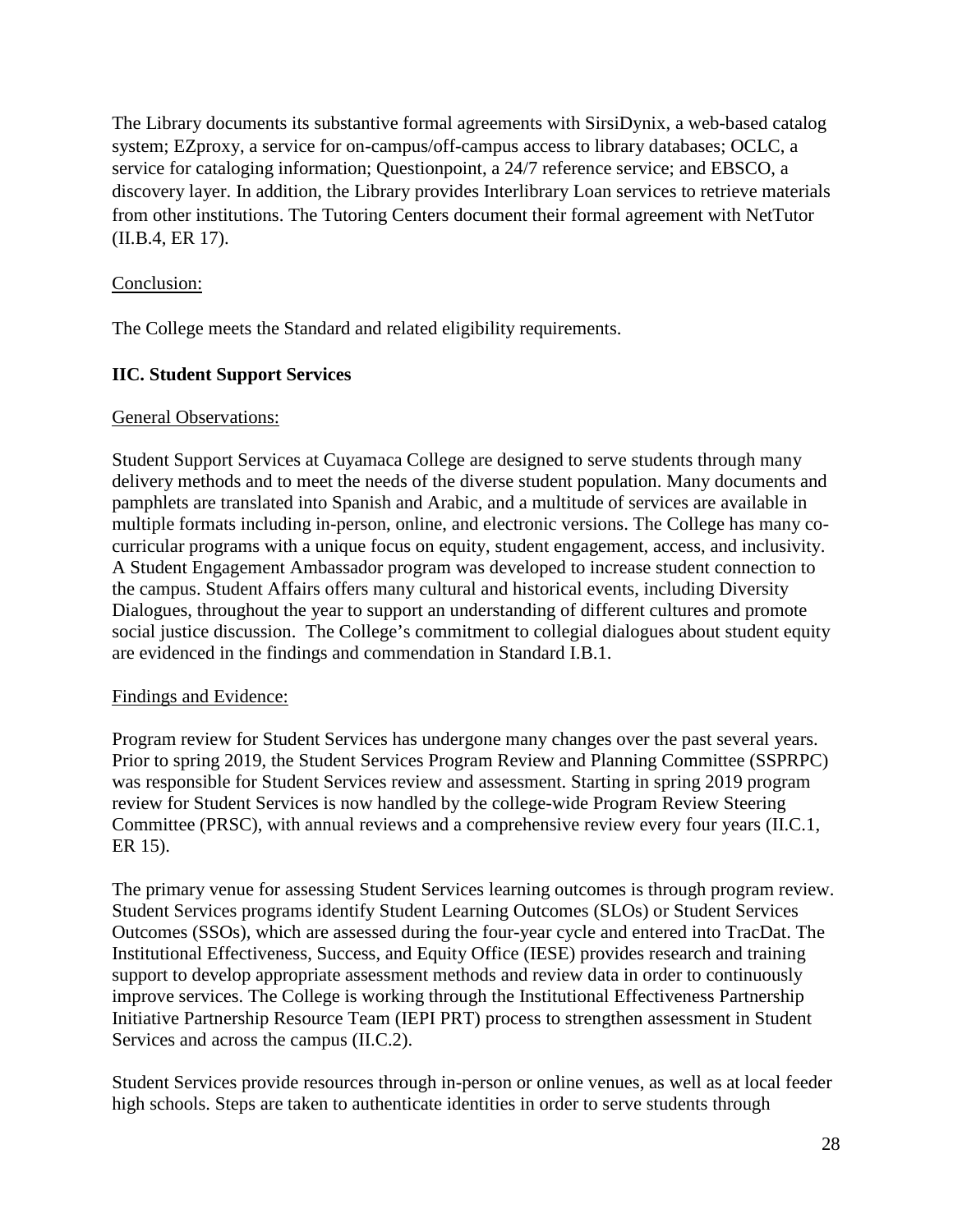telephone and share student-specific information online. In the Admissions and Records Office materials are translated into Spanish and Arabic. Financial Aid TV provides general financial aid information in many languages. Disabled Students Programs and Services (DSPS) provides adaptive equipment, alternate media, assistive technology, ASL interpretation, note-takers, mobility assistance, preferential seating, and testing accommodations. Deaf and Hard of Hearing (Deaf/HOH) students can access video phones through a two-way communication device (Ubi Duo) at several campus locations (II.C.3, ER 15).

The many co-curricular, athletic, and engagement programs on campus are informed by feedback from constituent groups including Student Engagement Ambassadors and Associated Student Government (ASG) leaders. Student Affairs partnered with the Institutional Effectiveness, Success, and Equity (IESE) Office to launch the Student Engagement Ambassador program. Students in the ambassador program assist with coordination of many programs, including Welcome Week and "College Hour" events such as the Martin Luther King Jr. and Malcolm X Celebration, Cesar Chavez Celebration, Black History Month, and Women's History Month events. The Student Affairs Office hosts cultural events including: Latino Heritage Month; the monthly Diversity Dialogues program related to social justice where students earn stamps for attendance and can receive a Diversity and Leadership certificate of recognition at the Student Leaders Reception; and the Cultural Competency Student Institute including SafeZone training to bring awareness to LGBTQIA issues. Through Associated Student Government (ASG) students are appointed to serve on participatory governance committees, and ASG hosts the Cross-Cultural Center on campus. The Athletics Department offers many athletic programs in accordance with the California Community College Athletic Association (CCCAA) Statement of Compliance Title IX Gender Equity form. The College and District accounting departments oversee the finances for athletic and co-curricular programs (II.C.4).

Counseling and advising is done within the Counseling Division, which includes faculty in general counseling and programs for special populations. Academic, career, and personal counseling are done in-person and online, and counseling courses are taught online, in-person, and at local feeder high schools. Services to students are documented in the SARS database. Professional development for counselors includes a modular 60-hour training for all new counselors, attendance at Flex Week activities, and attendance at many counseling, transfer, and equity conferences (II.C.5).

Admissions policies are detailed in the district board policies and administrative procedures. Cuyamaca College uses CCCApply for the admission application, and students can complete an online abbreviated education plan or meet with a counselor to complete a comprehensive education plan. The College is part of the cohort of 20 California Community Colleges who participate in the California Guided Pathways Project (CAGP). To assist students with clear pathways, the College is developing "meta-majors" or Academic and Career Pathways (ACPs). All admissions information is published in the College Catalog and the counseling department serves to assist student with a course of study (II.C.6, ER 16).

Cuyamaca College was using Accuplacer to assess and place incoming students in math and English. As of fall 2018, all entering students are able to enroll in transfer-level math and English courses, with co-requisite support course implementation through a multiple measures process.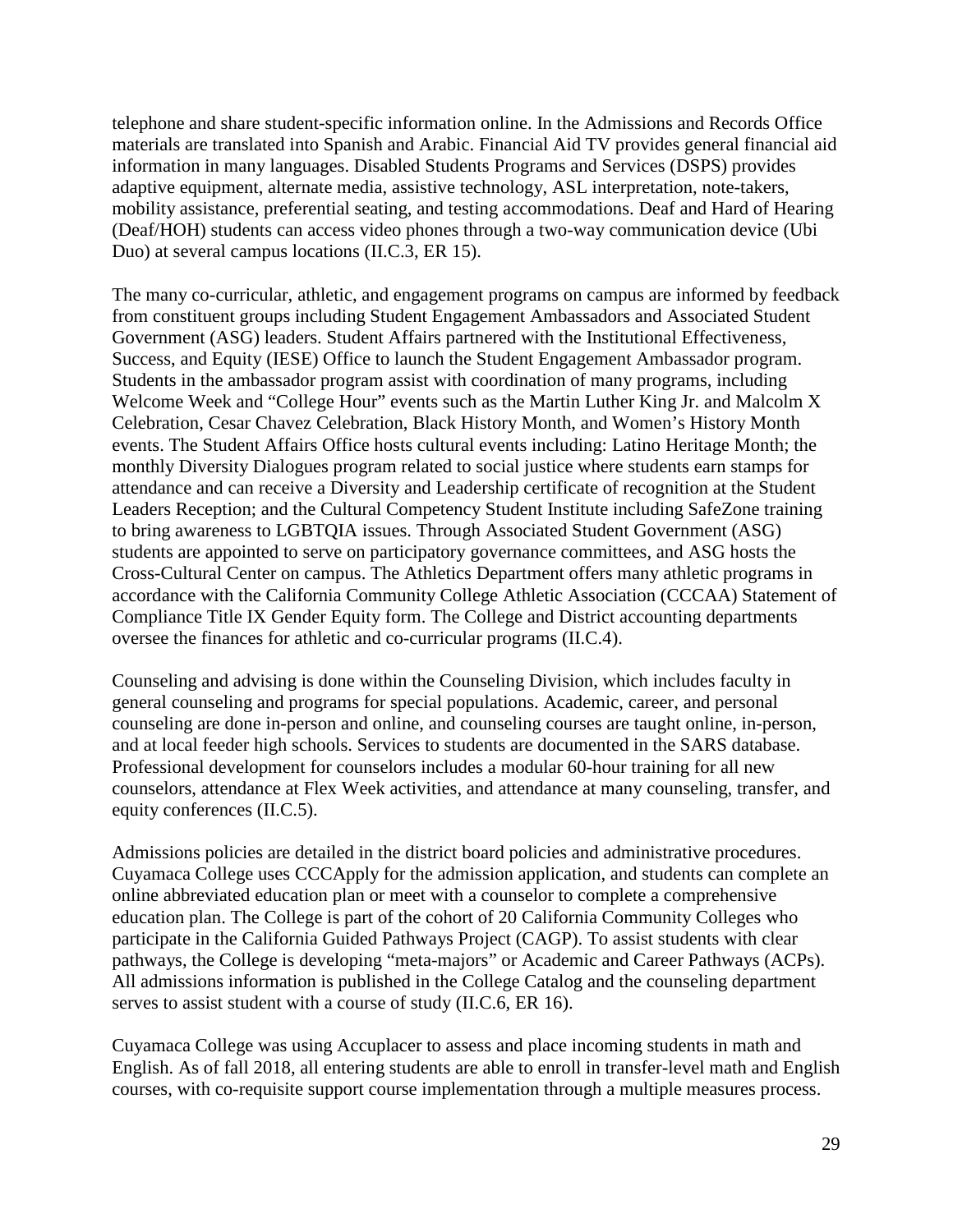Students who may need ESL courses undergo a guided self-placement process. In consultation across the District, an online tool was developed to collect information through the District's WebAdvisor application. The College reviews its placement data annually with the goal of minimizing bias (II.C.7).

The District Information Security Program protects Personally Identifiable Information (PII) and backup systems are kept by District Information Technology (IT). Both physical and digital security measures are used, and electronic records are permanently maintained. Official documents are kept in the Document Imaging System Files with password protection and physical records are kept locked. Student disciplinary records are securely kept in the Student Affairs Office. All employees who use the student information system receive Family Educational Rights and Privacy Act (FERPA) training, including signing a confidentiality agreement. Students must sign an authorization to release information for transcripts and enrollment verification (II.C.8).

### Conclusion:

The College meets the Standard.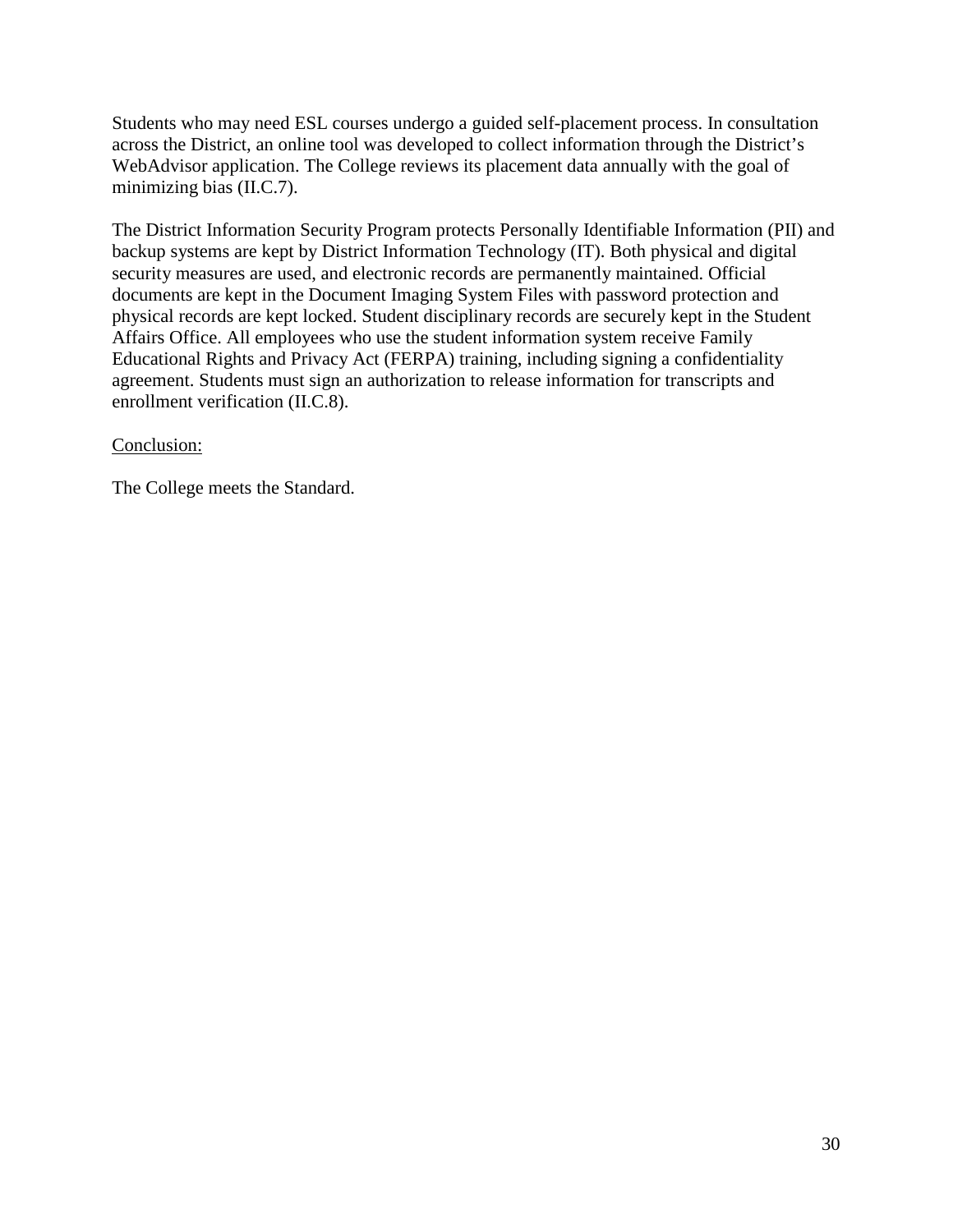# **Standard III**

### **IIIA. Human Resources**

### General Observations:

Cuyamaca College has established and follows its policies and procedures with respect to selection and hiring and ensures administrators, faculty, and staff are qualified for their positions by meeting the education, training, and experience requirements. Hiring practices are aligned to meet the College's mission and strategic goals. The College uses data, reflection, and dialogue to determine human resource needs for programs and services. Employment qualifications are based on criteria that are established in higher education. The hiring procedures are in writing and consistently applied across hiring categories. Administrators and other employees at Cuyamaca College are responsible for sustaining institutional effectiveness and the strategic goals of the College. To assure academic quality, candidates are hired based on meeting stated minimum qualifications that are verified throughout the recruitment process. Official transcripts and employment verifications for educational administrators and personnel are on file in the Human Resources Department. The District Human Resources Office verifies the qualifications of applicants through an established process in accordance with California Community Colleges minimum qualifications for faculty and administrators and district policies and procedures.

### Findings and Evidence:

Cuyamaca College and the District have developed appropriate and effective hiring criteria. The College assures the quality and integrity of its programs and services by hiring appropriate personnel that are sufficiently qualified by education and experience to meet defined programmatic needs. The College consistently follows the hiring criteria that are maintained at the district level. There are administrative procedures in place to ensure that qualified personnel are employed and appropriately assigned (III.A.1).

Cuyamaca College has clear policies and procedures in place to ensure that faculty are wellqualified to contribute to the strategic goals of the institution. During the faculty selection process, applicants are evaluated for subject-area knowledge, appropriate degrees, professional experience, teaching ability, related scholarly activities, and a commitment to student success. Faculty job descriptions also include development and review of curriculum as well as assessment of learning (III.A.2, ER 14).

Administrators and faculty undergo an annual evaluation process as specified in their labor contracts and/or employee handbook (III.A.3).

The District Human Resources Office verifies the qualifications of applicants through an established process in accordance with California Community Colleges minimum qualifications for faculty and administrators and district policies and procedures (III.A.4).

District evaluation criteria, which are included in documents that have been vetted through negotiations, are successfully utilized to measure effectiveness of personnel in performing their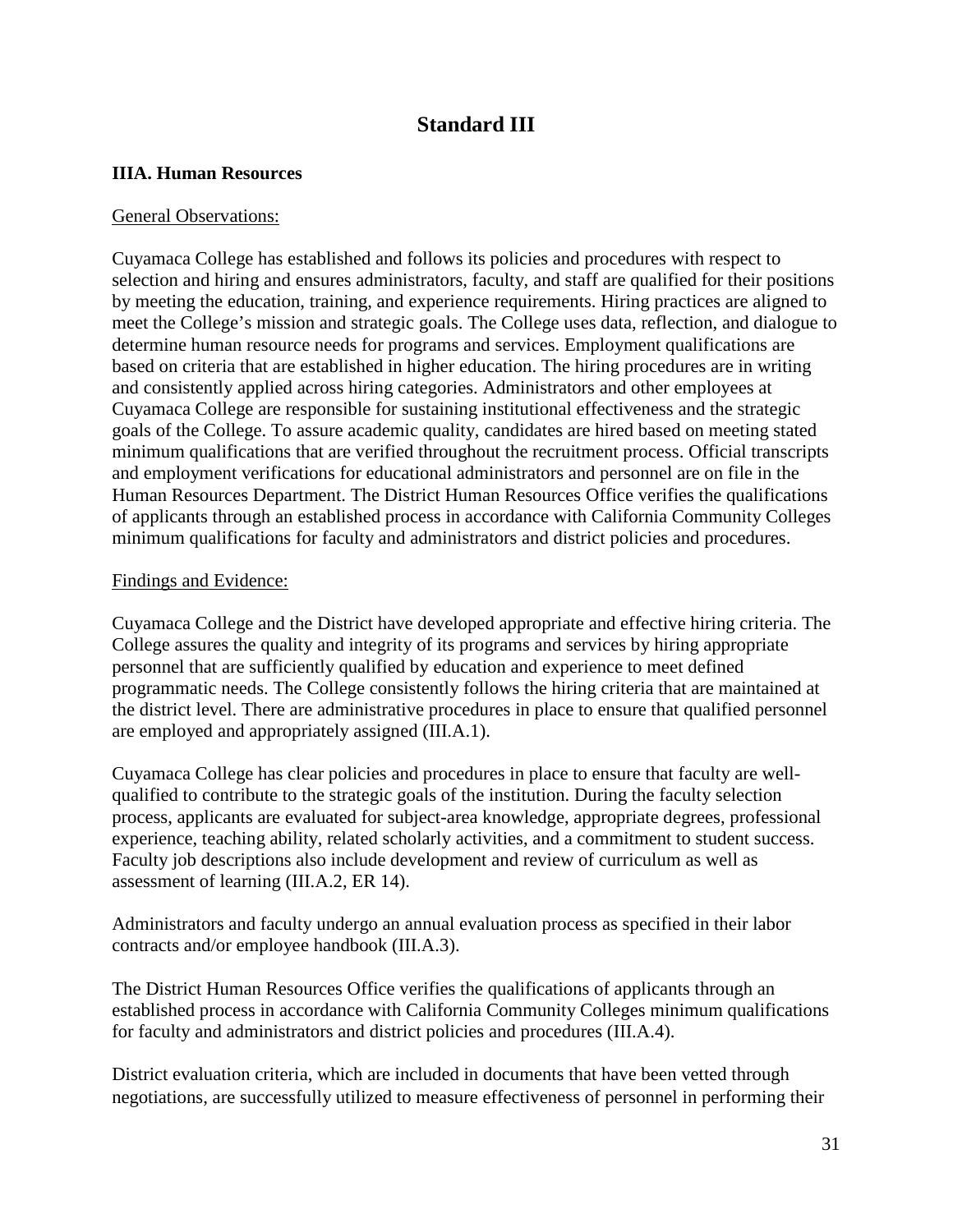duties. Cuyamaca College relies on these processes to ensure that evaluations occur on time and that the results are utilized to improve job performance.

The College is responsible for tracking faculty evaluations, and the team found evidence that the College systematically evaluates full-time and part-time faculty. However, during an interview with Human Resources, the team was informed that the College has completed only thirtypercent of their classified staff and administrator evaluations. Although the College provided additional evidence to the team that it has completed more than thirty-percent, the evidence was insufficient to establish a consistent and timely evaluation cycle for classified staff and administrators (III.A.5).

Standard III.A.6 is no longer applicable.

Cuyamaca College has processes in place to maintain a sufficient number of qualified full-time and part-time faculty in order to ensure the fulfillment of faculty responsibilities, which are essential to the quality of educational programs and services. While the College experienced a hiring freeze during a previous recession, with the return of the state budget, steps have been taken to replace all full-time faculty retirement and separation positions, following the Staffing Prioritization Task Force recommendations in order to maintain the quality of instructional programs (III.A.7. ER 14).

Cuyamaca College has employment policies and practices which provide for the orientation, oversight, evaluation, and professional development of part-time and adjunct faculty. All fulltime and part-time faculty are required to complete professional development pursuant to state regulations, which is overseen by a full-time faculty member who serves as the Professional Development Coordinator with 1.0 reassigned time to ensure quality offerings align with the mission (III.A.8).

Program review data, goal setting, and connections to institutional planning serve as the foundation for prioritizing faculty and classified staffing, facilities improvements, professional development needs, curriculum planning, and budget allocation. Processes are in place to ensure that the educational, technological, physical, and administrative operational needs of the institution are met. These processes have been vetted by various constituency groups and are evaluated each year in order to create continuous improvement (III.A.9, ER 8).

Cuyamaca College maintains a sufficient number of administrators with appropriate preparation and expertise to advance the College's mission. Through established processes, including program review, the President's Cabinet evaluates and prioritizes requests for new or additional administrative positions and follows district processes for organizational modification. New administrative positions are subject to President, Chancellor, and Governing Board approval. The District follows California Community Colleges' minimum qualifications to ensure educational administrators have appropriate levels of education and experience to serve as effective leaders in advancing the college and district missions (III.A.10, ER 8).

The College and District consistently and equitably administer its personnel policies and procedures, ensuring fairness and equity in hiring. The Human Resources Department regularly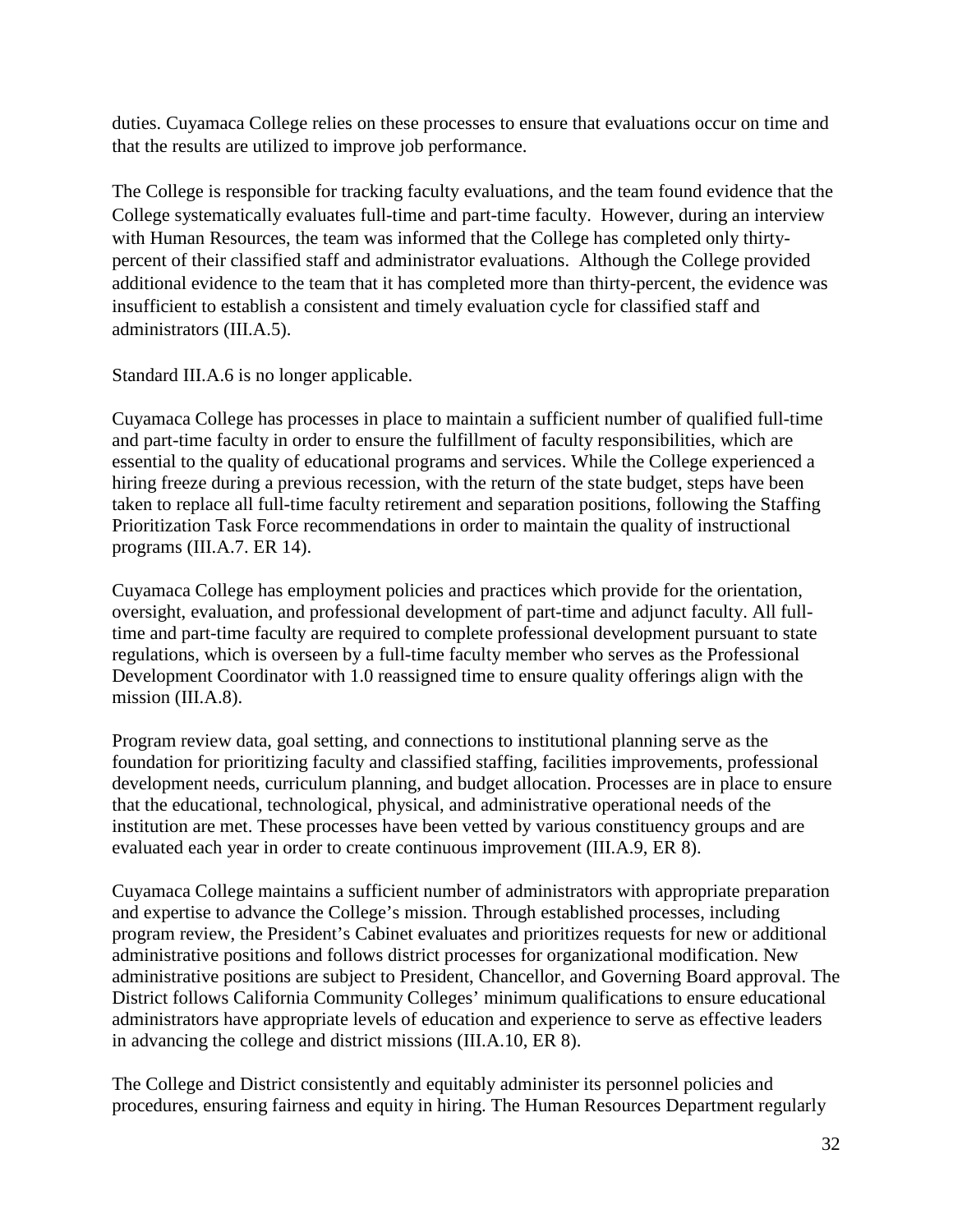develops and reviews policies, which are then discussed and evaluated by the District Governance Council and Chancellor's Cabinet. Policies and documents are made available to district and college employees on the College's website (III.A.11).

Cuyamaca College works diligently to foster an understanding of equity and diversity. This is especially highlighted in the College's hiring practices, beginning with the application and interview process and continuing throughout employees' tenure with the College. Furthermore, the College works to create an awareness of policies and procedures that support its diverse personnel, and continually informs the campus community of resources available to assist them. Through surveys and available training, the College receives feedback on the needs of its employees and works to address specific and diverse personnel needs. The College regularly analyzes its record on employment equity and diversity in the EEO Plan and makes adjustments accordingly to ensure that recruitment practices are in place to attract diverse applicants for available positions. In addition, the College ensures that there are programs available which promote cross-cultural understanding for employees. The College and District regularly evaluate these policies and practices to assure they are effective (III.A.12).

The College and District uphold a written code of professional ethics for all employees. The Governing Board and administration consistently enforce established codes of conduct as well as consequences for any violations, which are clearly stated in board policies and administrative procedures (III.A.13).

The College has resources in place to support professional development for its employees. The Professional Development Committee performs needs assessments for faculty and staff. The team saw evidence that the professional development activities require an evaluation form to be submitted to assess the effectiveness and relevance (III.A.14).

The District maintains, secures, and keeps confidential personnel records. All personnel files follow the mandates outlined in California Education Code and California Labor Code (III.A.15: III.A-83). The District has board policies in place to assure the security and confidentiality of personnel records (III.A.15).

### Conclusion:

The College meets the Standard and eligibility requirements except for Standard III.A.5.

### District Recommendation 1:

In order to the meet the Standard, the team recommends that the District ensures that all classified and management employees are systematically evaluated at stated intervals (III.A.5).

### **IIIB. Physical Resources**

General Observations: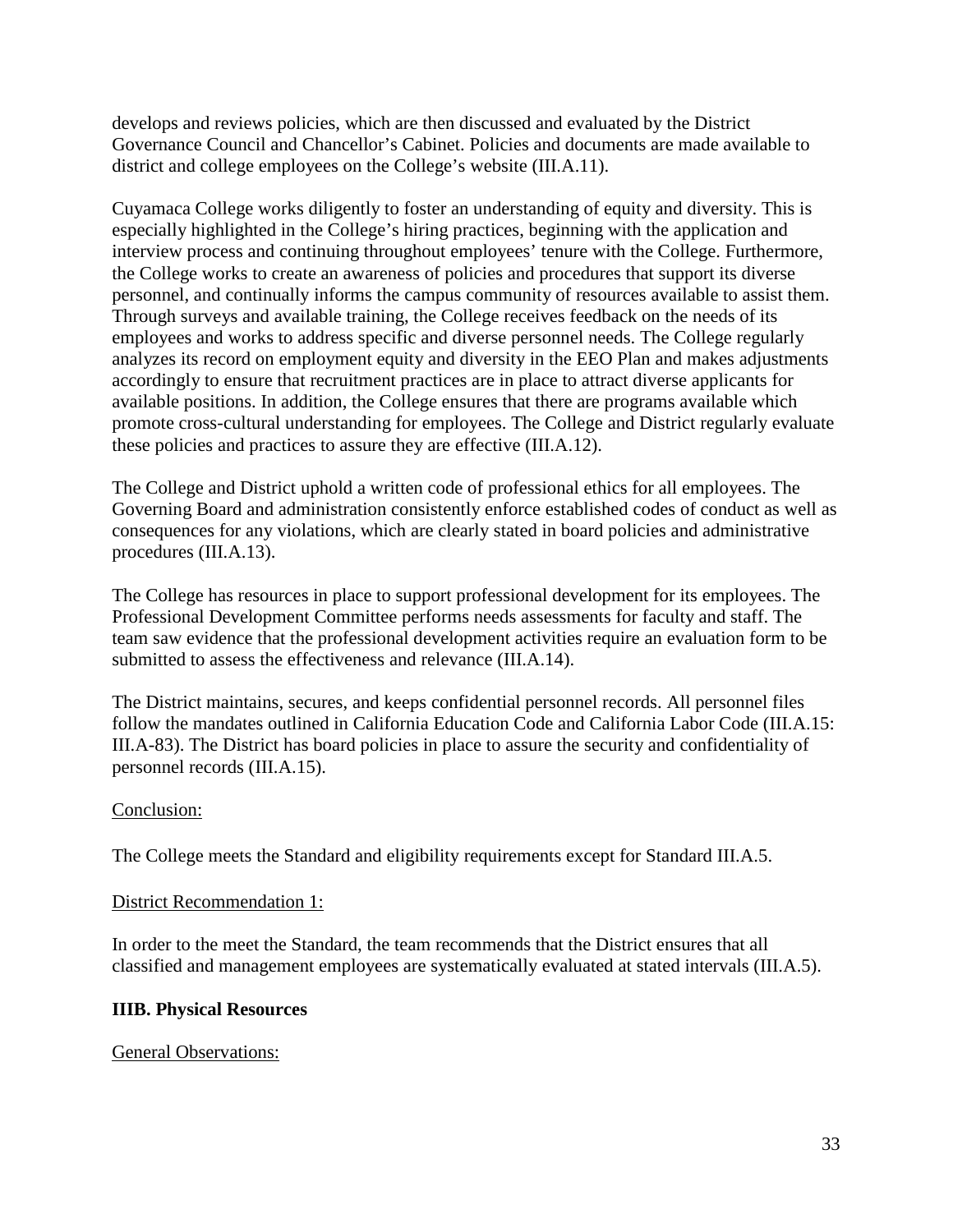The College assures its facilities are safe and sufficient and they are constructed and maintained to assure access, safety, and security. The College plans, acquires or builds, maintains, and upgrades or replaces its physical resources which includes facilities, equipment, land, and other assets, in a manner that assures effective utilization and continuing quality necessary to support its programs and services. To assure the feasibility and effectiveness of physical resources in supporting College programs and services, the College plans and evaluates its facilities and equipment on a regular basis, taking utilization and other relevant data into account.

### Findings and Evidence:

The College determines the sufficiency of its physical resources and assures access, safety, and security by analyzing the data in the California Community College Space Inventory Report, 2013 Facilities Master Plan, Educational Master Plan, and Five-Year Construction Plan. The College's Facilities and Sustainability Planning Committee (FSPC) meets regularly and monitors physical resources. FSPC is responsible for the safety and security of the campus and facilities and to improve the environmental sustainability. Although there is an active charge statement in the College's governance handbook, the current membership has only recently been assigned. The District prepares and posts an Annual Security Report that discloses campus security policies and three years' worth of specific crime and arrest statistics. The College's facilities webpage has a link allowing anyone to report a facilities issues or concern. Appropriate staff are notified of these reports by e-mail. In addition, the team reviewed evidence including a GCCCD Governing board presentation regarding the collaboration of the District Public Safety Department working with the San Diego Law Enforcement Coordinator Center to create a virtual walkthrough of campus buildings for law enforcement to use during training or emergencies  $(III.B.1).$ 

The College plans, acquires or builds, maintains, and upgrades or replaces physical resources to assure effective utilization and continuing quality by utilizing the District Facilities Master Plan, which summarizes the College's priorities for student learning and success translated into recommendations for facility development. The College's 2016 Master Plan Refresh was generated from the College's 2016-2022 Strategic Plan. The College identifies needs for major facilities repairs, minor modifications, furniture and equipment through the program review process. The collected requests are prioritized by the FSPC (III.B.2).

The College plans and evaluates physical resources to assure feasibility and effectiveness in supporting institutional programs and services by integrating facility needs requests into the program review process which are then submitted to the Facilities and Sustainability Planning committee (FSPC) for prioritization. The College also analyzes data regarding effective use of physical resources, safety, energy, and information technology to complete its Five-Year Construction Plan. The College develops, reviews, and updates its Facilities Master Plan. Construction projects are listed in the ISER with individual information about each project and project descriptions are provided publicly on the college website. The College provided a current FUSION space inventory report 2018-2019 as evidence (III.B.3).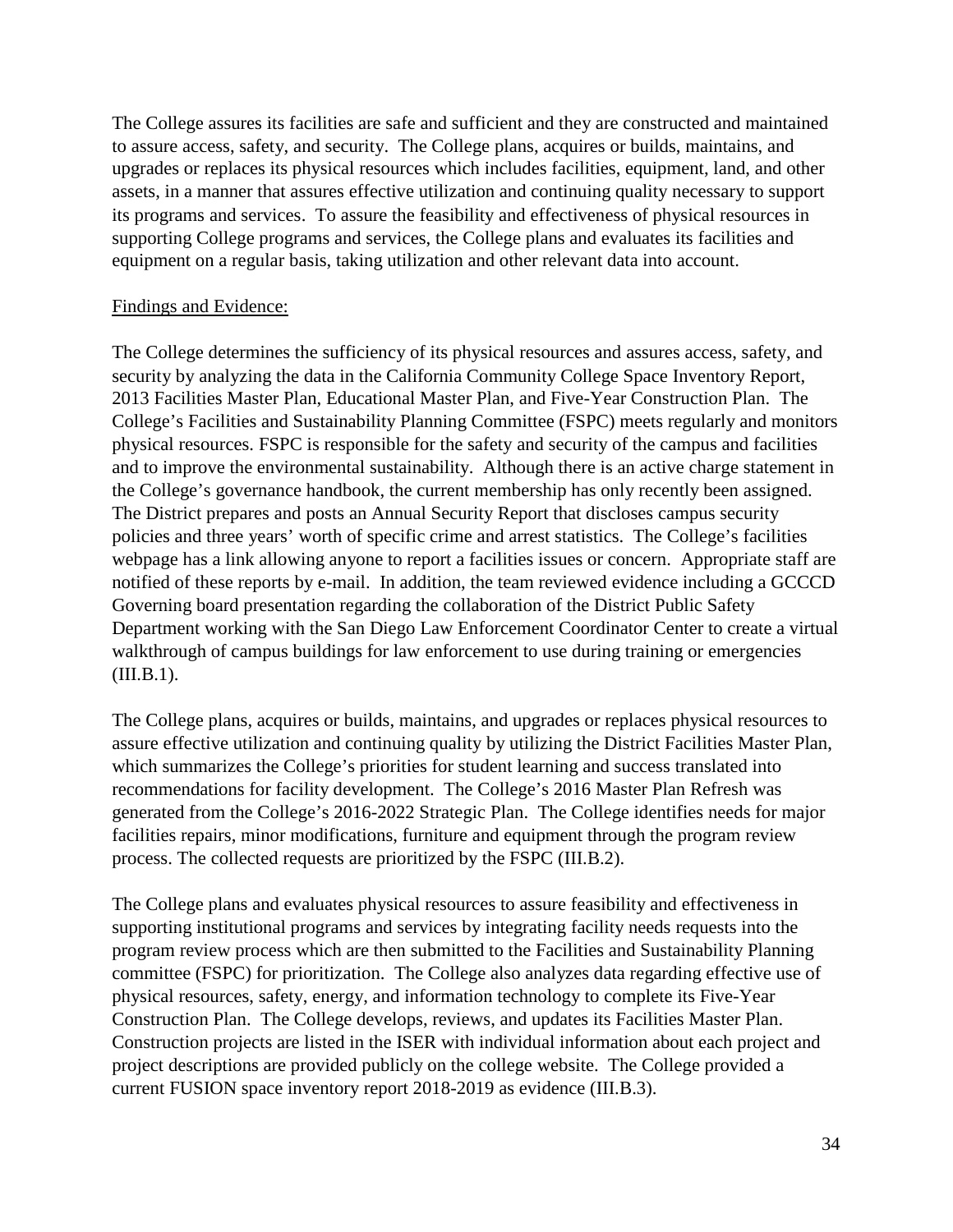The College maintains a Five-Year Construction Plan, which is submitted to the California Community College Chancellor's Office. This plan includes program and facility needs, costs, schedules, and temporary relocation plans of faculty and staff with building secondary effect facilities during construction. Long-range capital projects are linked to various institutional planning including: the GCCCD strategic plan, Cuyamaca College Strategic Plan, Five-Year Construction Plan, 2016 Facilities Master Plan Refresh, 2013 Facilities Master Plan, the GCCCD 2012 Educational Master Plan, and College's Technology Plan. The team conducted interviews with key campus and district individuals and reviewed plans, processes, and documents that contained various elements of a total cost of ownership; however, the College was unable to provide a comprehensive total cost of ownership plan which includes identifying staffing, technology and equipment, and on-going operational costs for new facilities (III.B.4).

### Conclusion:

The College meets the Standard.

### College Improvement Recommendation 1:

In order to improve institutional effectiveness, the team recommends that the College updates its long-range capital plans to include comprehensive total cost of ownership projections for new facilities and equipment (III.B.4).

### **IIIC. Technology Resources**

### General Observations:

The College's technology resources are sufficient to support student programs and services. Responsibility for technology maintenance and allocation of technology resources is shared between the District and the College to leverage the College's technology infrastructure to achieve its mission and to improve academic quality and institutional effectiveness.

Cuyamaca College has demonstrated an awareness of technology challenges and the need to meet them in a timely manner. The College continues to adapt to changes in technology for support of student success with input from both the District and College staff.

The College identifies potential instructional technology challenges and implements improvements through its program review process. These improvements include new technologies projects such as the implementation of WorkDay, a Colleague upgrade, and server and wireless router replacements. Training is provided to support the new technology and upgrades.

### Findings and Evidence: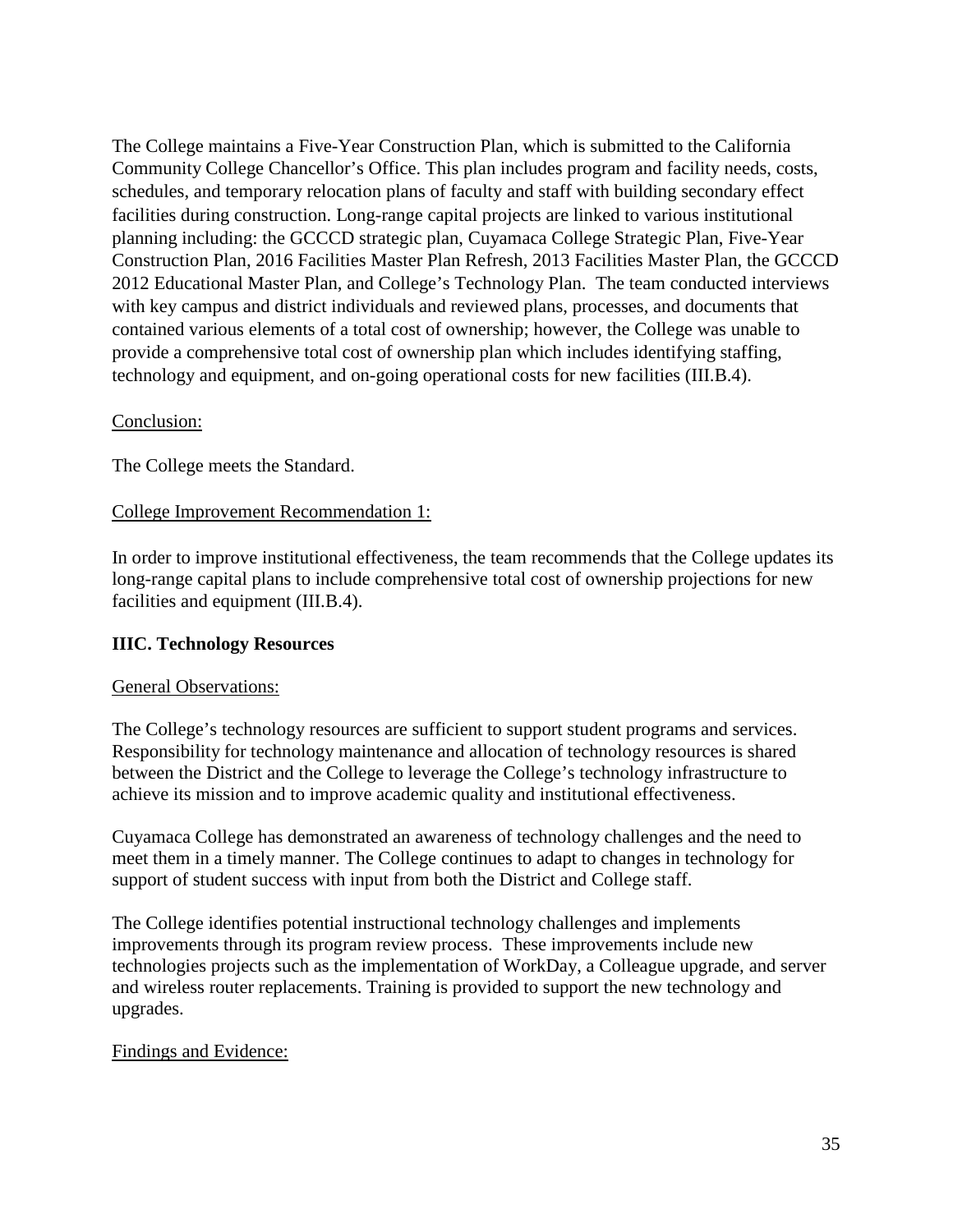The College self-disclosed that its current five-year technology plan is out of date and is in the process of rewriting the plan. The College provided evidence of this process via documentation and interviews with District and college personnel. The updated technology plan is scheduled to be presented to the Board of Trustees at its November 2019 meeting. The College and District have incorporated new technologies like WorkDay, upgraded existing systems like Colleague, servers, wired routers and wireless router replacements. Training has been provided to support the new technology and upgrades. An upgrade of the wireless network (Aruba Switch project) was completed to assure reliable access and increase the network's performance and enable the use of the network for instruction (III.C.1).

Cuyamaca College has worked systematically on improving institutional planning and resource allocations incorporating technology resources. Based on the evidence provided, the College is committed to providing a full range of technology resources in support of its instructional programs, student services, and administrative operations. As was verified by an interview with the College IT staff, the College has a five-year plan for the replacement of employee computers to support faculty, staff, and managers. Technology requests are solicited through the Program Review and an Out-of-Cycle request process. The College has a five-year computer replacement process that allows systems designated for computer labs and classrooms to be updated on a systematic scheduled timeline. In addition, the College is developing a process to address the issue of computer systems purchased via one-time funds like grants and how to incorporate or exclude them from the five-year replacement cycle. The College facilities department works with the District Office IT staff in completing technology infrastructure upgrades or new installations. Infrastructure standards for classroom technology are detailed in the Grossmont Cuyamaca Community College District – District Guidelines and Standards.

GCCCD secured two bonds measures that provided funds to support the technology needs of the College. In 2012 voters approved the Proposition V bond measure, and a portion of those funds were used to support new and replacement technology. The College prioritizes technology requests that support and align with its mission, which was evidenced in thirteen proposals reviewed by the team.

The College, in cooperation with the District, maintains a disaster recovery plan. The plan utilizes a cross-site redundant backup system that leverages the two campus locations as colocation sites. In addition, the system utilizes incremental and full backups scheduled on a daily, weekly, and monthly basis. The backups are stored on tape and moved offsite. The College provided evidence that the tape restoration system has been tested for the ability to retrieve data from the backup tapes.

The District Information Security Program protects Personally Identifiable Information (PII) and backup systems are kept by District Information Technology (IT). Both physical and digital security measures are used, and electronic records are permanently maintained. Official documents are kept in the Document Imaging System Files with password protection and physical records are kept locked. Student disciplinary records are securely kept in the Student Affairs Office. All employees who use the student information system receive Family Educational Rights and Privacy Act (FERPA) training, including signing a confidentiality agreement (III.C.2).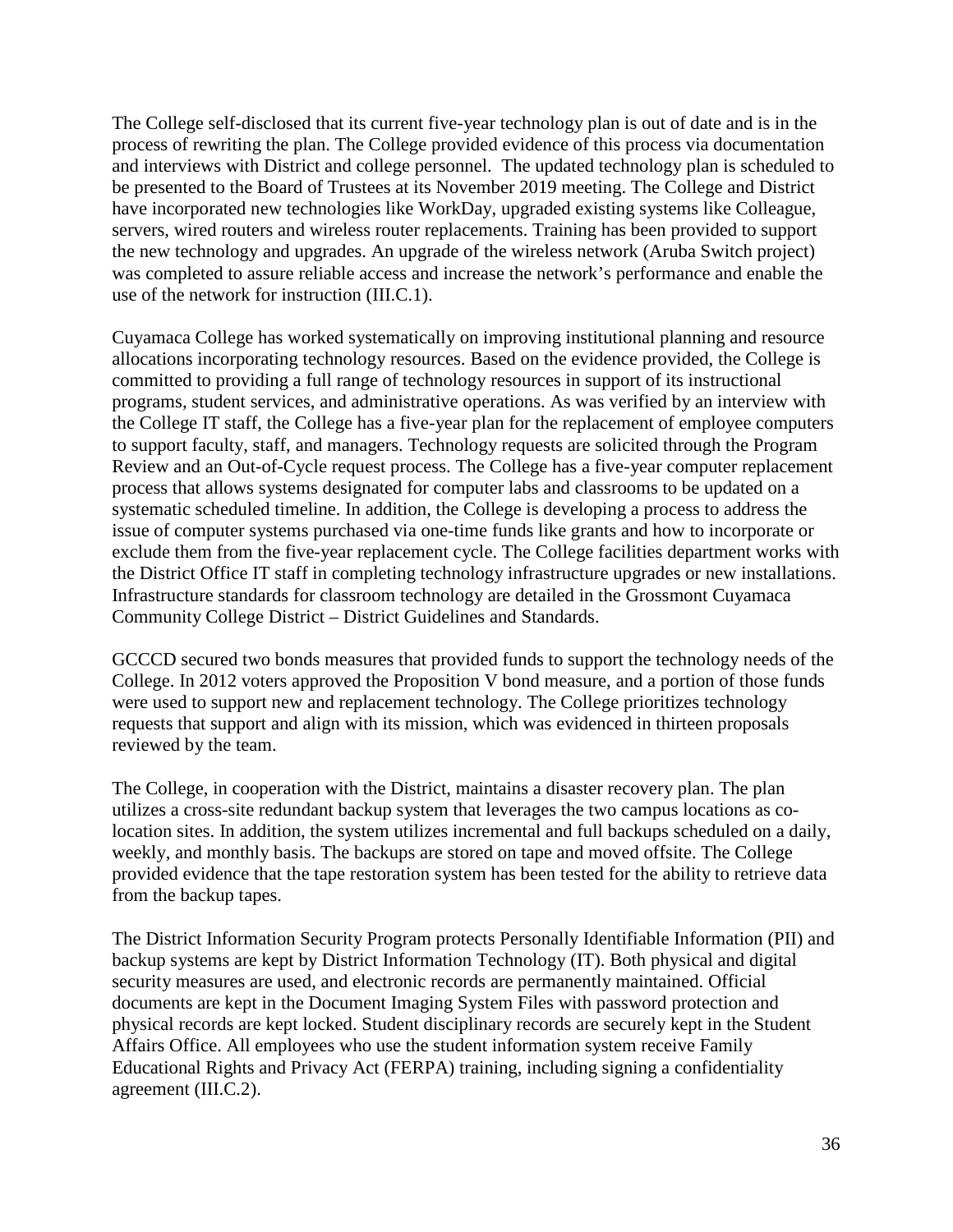As evidenced in the ISER and in interviews, the College continues to upgrade and maintain reliable access, safety, and security of technology resources. The College ensures that students must provide a College issued username and password in order to access the Canvas Learning Management System (LMS). Canvas connects to the Student Information System and verifies the student's identity with their login credentials. The team verified that online students have comparable student support services and resources needed to support online learning (III.C.3)

The College provides a variety of resources to faculty, staff, and students on technology training. The College analyzes the need for information technology training for students and personnel through surveys, as well as the results of professional development workshop evaluations each semester.

Technology services and support are currently evaluated through surveys, such as the College's Institutional Effectiveness (IE) Survey, as well as the District Services Satisfaction Survey. The Instructional Computing Services (ICS) department conducted a survey in spring 2017 to assess the instructional equipment, software, and support needs and survey results are used to improve services.

Students receive personal assistance in the open computer labs on campus and are offered a free course to orient students to Canvas. In addition, faculty and students can call the College's help desk and the 24/7 Canvas help desk is also available for both faculty and students. The College provided survey data indicating that faculty and students rate the availability of technology and technology support services as sufficient.

The College Instructional Design Technology Specialist provides seven to ten workshops each semester, as well as online courses and individual training on a variety of technology topics. Teaching and learning resources are provided to instructional faculty in the use of Canvas.  $(III.C.4).$ 

Cuyamaca College has clear policies and procedures in place which are publicly posted on the district website. These policies and procedures guide the appropriate use of technology in the teaching and learning process. Cuyamaca College follows established policies and procedures that outline the appropriate use of technology in the teaching and learning process (III.C.5)

### Conclusion:

The College meets the Standard.

### **IIID. Financial Resources**

### General Observations:

The College's financial resources are sufficient to support and sustain student programs and services and are distributed in a manner that allows for all constituencies to participate in the resource development and allocation process. The College's mission and goals are the guiding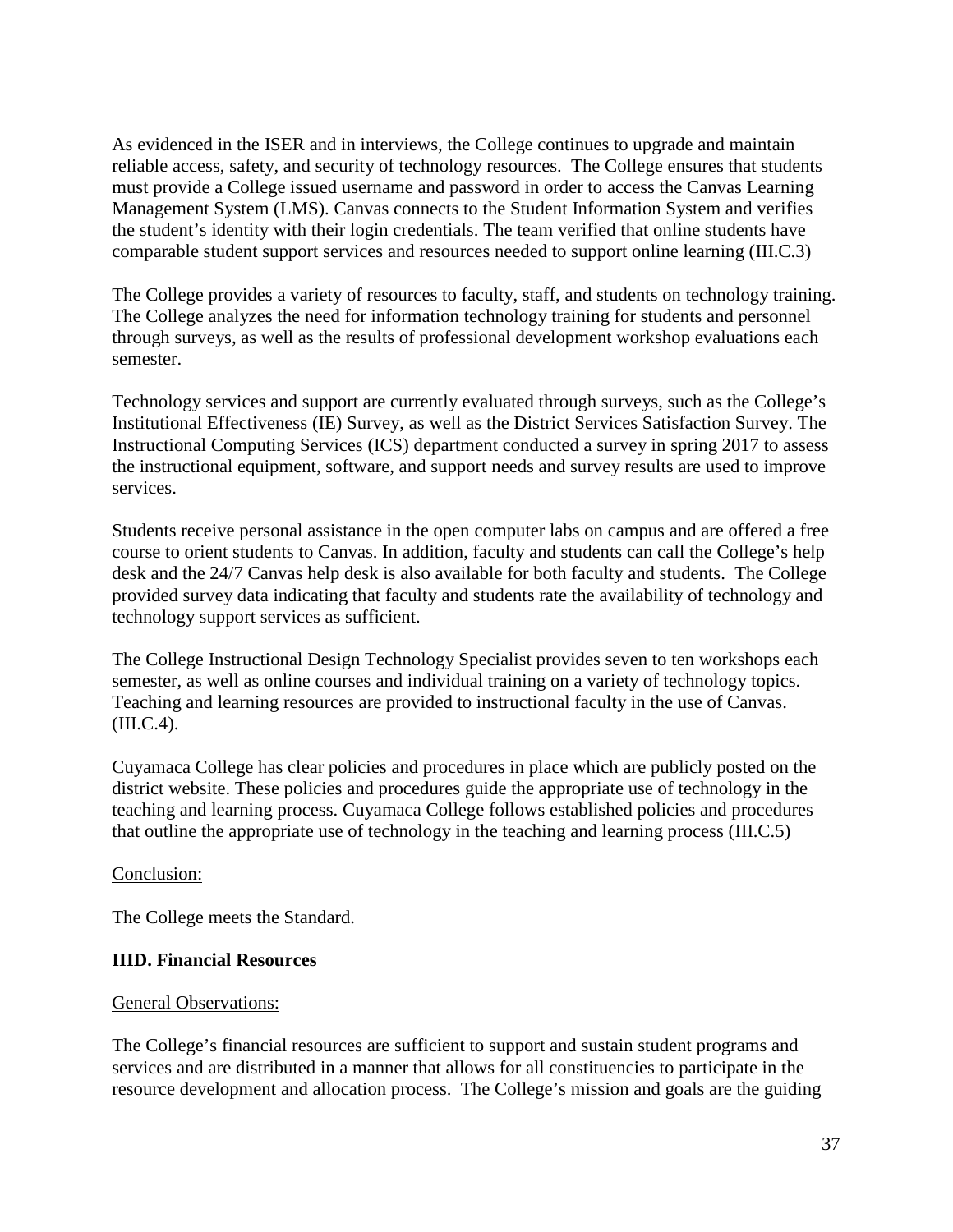force behind financial planning, which is integrated and supports institutional planning. The internal control structure is evaluated both internally and externally as part of the external audit conducted by an independent certified public accounting firm. The College continues to ensure sufficient reserves to maintain fiscal stability and funding for liabilities and future obligations. The College ensures compliance with federal compliance requirements including Title IV of the Higher Education Act.

### Findings and Evidence:

The College process for distributing financial resources supports the development, maintenance, allocation and reallocation, and enhancement of programs and services. It also plans and manages its financial resources to ensure financial stability. The College has created a new Resource and Operations Council (ROC), which is responsible for developing integrated budget priorities, procedures, and processes and additional resources can be requested through the program review process. The College has received several grants to supplement the unrestricted general fund revenues they receive to support its education programs (III.D.1, ER 18).

The College's mission and goals are the foundation for integrating financial planning that supports all institutional planning. The College has appropriate board policies and procedures in place that allow for sound financial practices and financial stability. Financial information is disseminated throughout the campus in a timely manner (III.D.2).

The College has clearly defined guidelines and processes for financial planning and development that it follows that provides for broad participation of faculty, staff, and students in the development process. The district-wide budget development process begins with the District Strategic and Planning Budget Council and works through the development process at the College in the Resource and Operations Council. Both councils are participatory governance councils (III.D.3).

The College's planning reflects a realistic assessment of financial resource availability, development of financial resources, partnerships, and expenditure requirements. Board Policy and administrative procedures require that the annual budget support the District's master and educational plans which reflect the College's planning and processes. New budget requests support the mission, with endorsement from various committees and councils, such as the Resource and Operations Council (III.D.4).

The College has an internal control structure with appropriate control mechanisms and widely disseminates dependable and timely information for sound financial decision making. The team confirmed that the College has a Board Policy that specifically addresses the need to maintain internal controls in the administration of district financial resources and requires that an external audit firm conduct a comprehensive annual audit of its financial statement. Financial information is widely disseminated across the campus various channels, including Board meetings, College meetings, newsletters, and presentations (III.D.5).

The College's financial documents have a high degree of credibility and reflect appropriate allocation and use of financial resources. The District's internal auditor conducts regular internal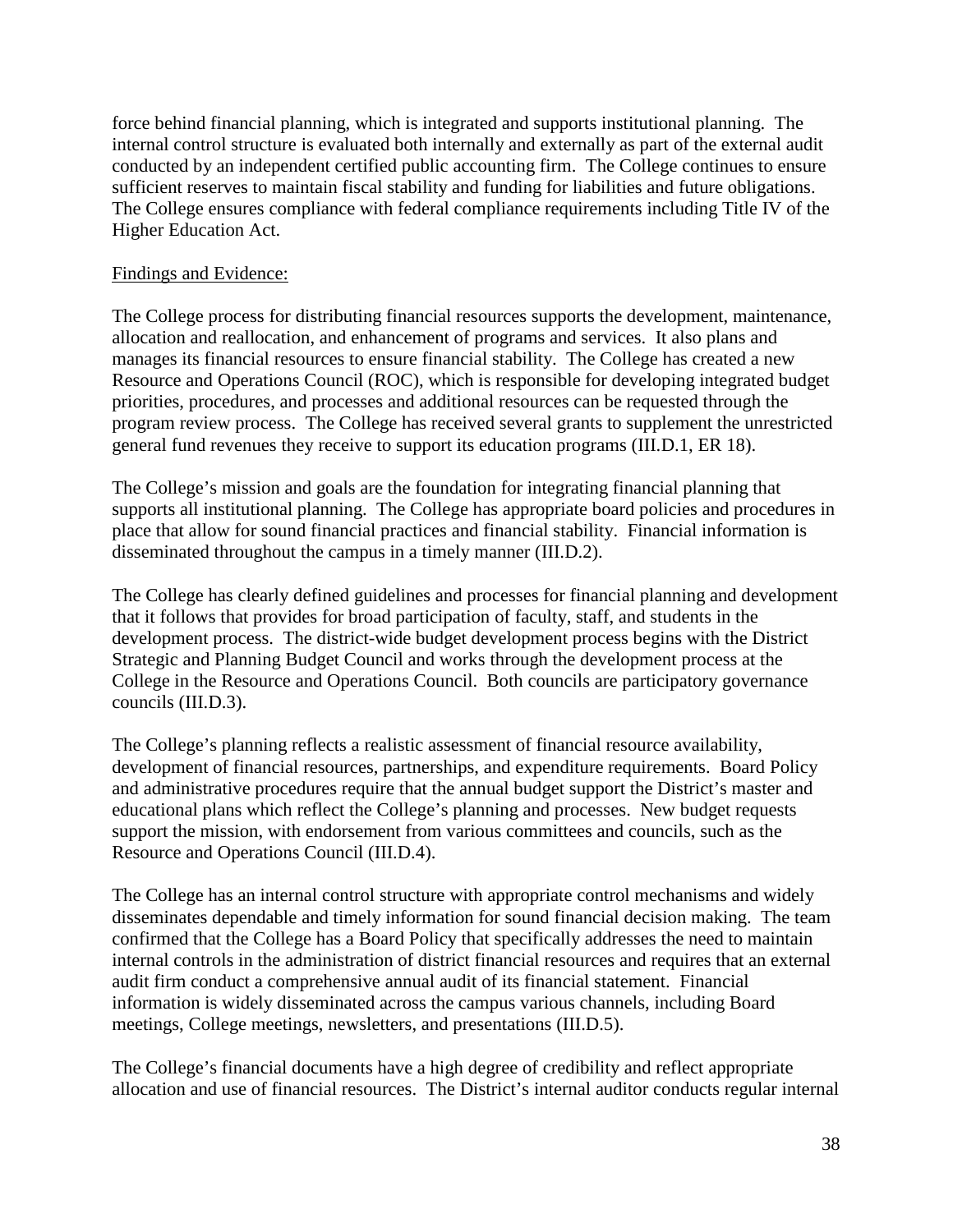audit and provides advice to management on financial control issues. External audit records reviewed do not contain audit adjustments, material weaknesses or significant deficiencies (III.D.6).

Through interviews with staff, the team confirmed that when there are audit findings, the findings are communicated to appropriate institutional leadership and constituents at the Governing Board meetings and are posted online. In addition, District response to audit findings are discussed in the District Strategic Planning and Budget Council as well as the specific department impacted by the finding (III.D.7).

The College's financial and internal control systems are evaluated and assessed for validity and effectiveness. The College's control systems are evaluated through internal audits, external audits, bond audits, and periodic audits from outside entities (III.D.8).

The College has sufficient cash flow and reserves to maintain stability. Board Policy 6250 was updated in October 2018 to increase the reserve level each year toward a goal of covering at least one month's operating cost. The College maintains a campus contingency reserve which is used to address unanticipated emergencies and college commitments during economic recessions (III.D.9).

The College practices effective oversight of finances and college investments and assets. Financial oversight occurs at the college and district level with grant requirements being monitored by the designated grant coordinator, the college business office, and district business services office. Annual audits performed by an external auditor include the review of student loan default rates, revenues and related matters to ensure compliance with federal regulation (III.D.10).

The College identifies, plans, and allocates resources for payment of liabilities and future obligations. Board Policy ensures budget management practices that align with Education Code and maintain an appropriate reserve of at least five percent, with the reserve increasing each year toward a goal of covering at least one month's operating costs. All short and long-term liabilities are identified in the external audit report. They include bonds payable, compensated absences, other post-employment benefits, and pension liability (III.D.11).

The College plans and allocates resources for the payment of liabilities and obligations, including Other Post-Employment Benefits (OPEB). The District has been putting retiree health benefit funds into the County Office of Education since 2006-07, and the Governing Board approved an irrevocable trust for the OPEB in February 2016 to transfer funds to the Public Agency Retirement Services (PARS). The District budgets appropriately for OPEB funds to cover liabilities for current employees. The District also sets aside 10% of its uncommitted ending balances for the Unrestricted General Fund for unfunded prior liabilities (III.D.12).

The College assesses and allocates resources for repayment of any locally incurred debt instruments that can affect the financial condition of the college. The College allocates the appropriate resources for its annual lease revenue bonds and capital and operating leases (III.D.13).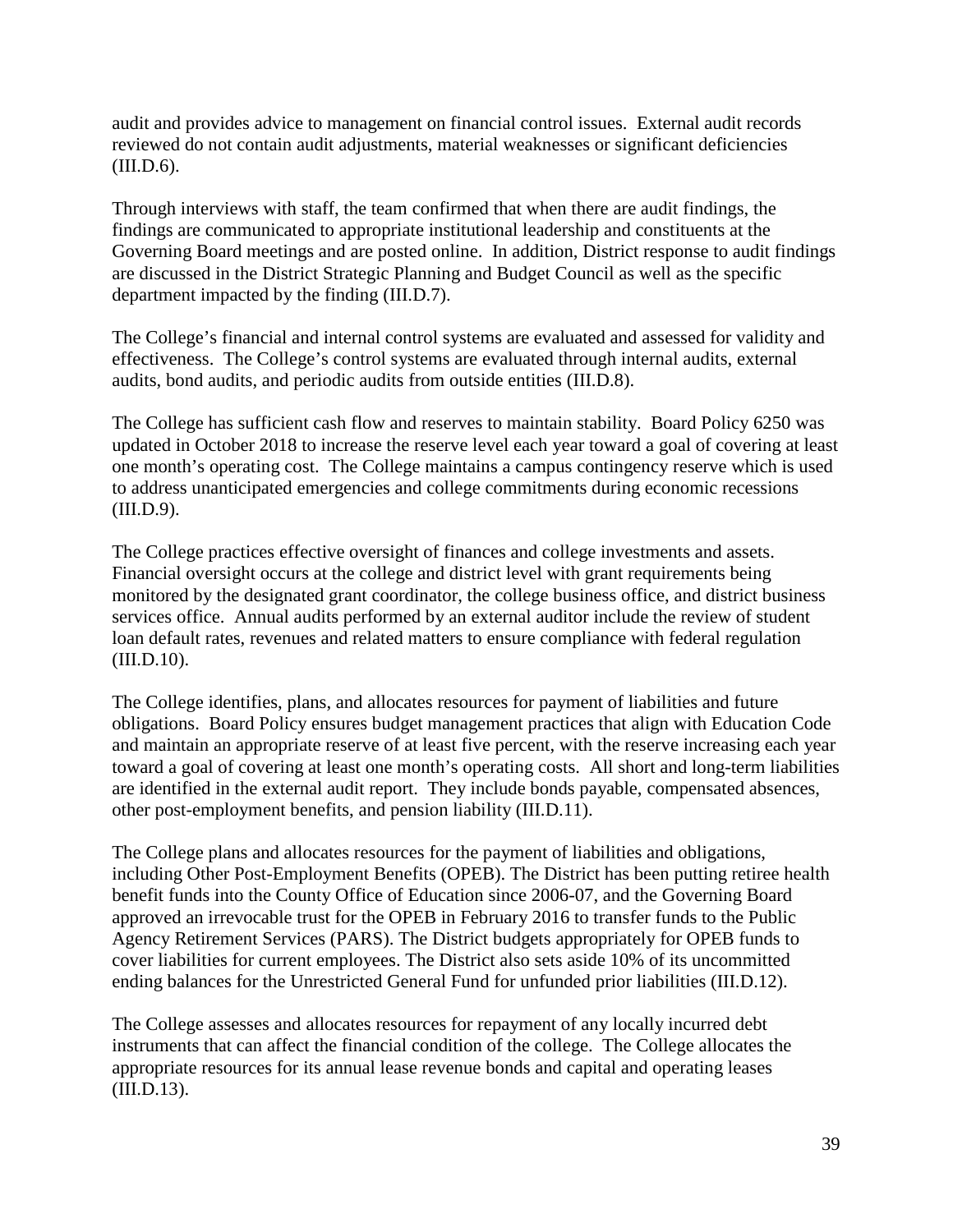The College ensures all financial resources are used with integrity in a manner consistent with the intended purpose of the funding source. Board policies and administrative procedures have been adopted to ensure effective oversight and adequate internal controls exist. External audits are performed for the District bond and Foundation. Financial oversight occurs at the college and district level with grant requirements being monitored by the designated grant coordinator, the college business office, and district business services office (III.D.14).

The College monitors and manages student loan default rates, revenue streams, and assets to ensure compliance with federal requirements. The College's student loan default rates fall within federal guidelines and there have been no material weaknesses or significant deficiencies related to federal awards identified during external audits in recent years. The financial aid department for the College and its sister college meet annually in the spring to review and update financial aid policies and procedures to address changes in regulations and processes for the upcoming year (ER5) (III.D.15).

The College maintains the integrity of the institution by ensuring contractual agreements with external entities are consistent with its mission and goals and governed by institutional policies. Board policies and administrative procedures establish the criteria for when a contract is enforceable and who may contractually execute a contract. Requests for a service contract are routed through the College for appropriate approves and subsequently reviewed by the Purchasing and Contracts Department for legality prior to execution (III.D.16).

### Conclusion:

The College meets the Standard.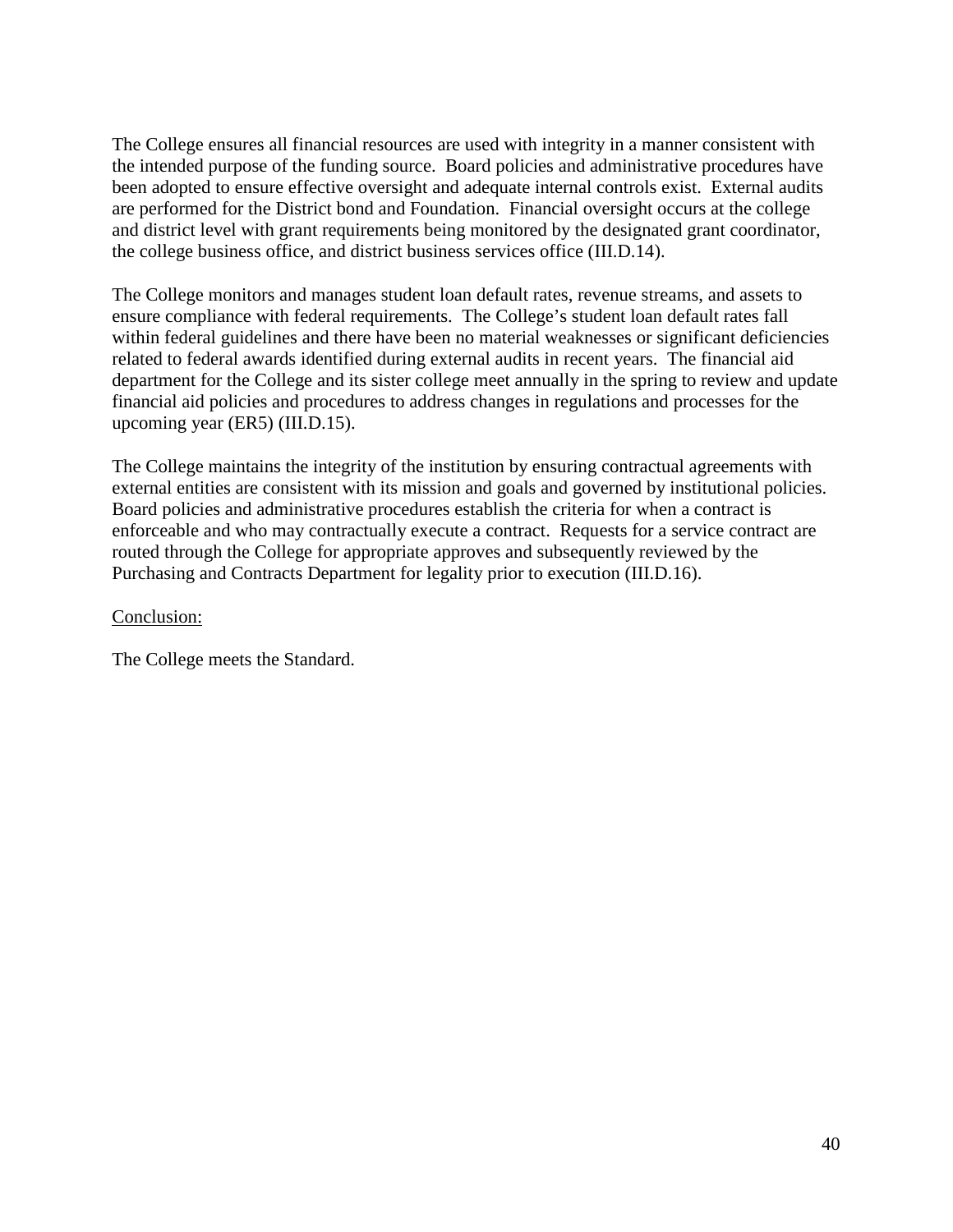# **Standard IV**

### **IVA. Decision-Making Roles and Processes**

### General Observations:

Cuyamaca College recognizes and uses the contributions of students, faculty, staff, and administrators throughout the organization for promoting student success, sustaining academic quality, integrity, fiscal stability, and continuous improvement of the institution. The College clearly defines the participatory governance roles for constituent groups in policies and procedures; and they are designed to facilitate decision-making that supports student learning and achievement and the improvement of institutional effectiveness, while clearly defining the responsibilities of the governing board and the chief executive officer.

The redesigned governance structures, processes, and practices support the governing board, administrators, faculty, staff, and students in their work to monitor and improve the institution. The roles within the GCCCD are clearly delineated in Governance Handbooks. Many policies, procedures, and goals are aligned across the District to ensure that resources are allocated in adequately to support and sustain the colleges.

Innovation leading to institutional excellence is encouraged and created. The institution supports constituent groups taking initiative for improvement of practices, programs, and services. Established policies and procedures authorize constituent groups to participate in decisionmaking processes and direction for how individuals can bring forward ideas are specified therein. A substantial voice is given to administrators, faculty, classified staff, and students in the review, revision, and development of institutional policies, planning, and budget processes. The responsibility for recommendations related to curriculum and student learning programs and services is with faculty and academic administrators. The institution ensures that the right individuals are aligned in terms of their expertise and responsibility; and that relevant perspectives are considered; and that timely action is enacted on matters related to institutional plans, policies, and curricular change. The institution regularly evaluates, documents, and widely communicates decision-making policies, procedures, and outcomes to college stakeholders.

### Findings and Evidence:

Through Board Policy and Administrative Procedure 3250, the institution supports administrators, faculty, and staff in taking initiative for improvement of practices, programs and services; especially when significant institution-wide implications exist. The District and College have aligned and integrated their planning processes resulting in shared planning cycles, student performance indicators, and overarching goals. Through the 2019 Governing Board Goals, three districtwide goals were created in support of program, service, and practice improvement. Those goals serve as the main framework for college planning and resource allocation.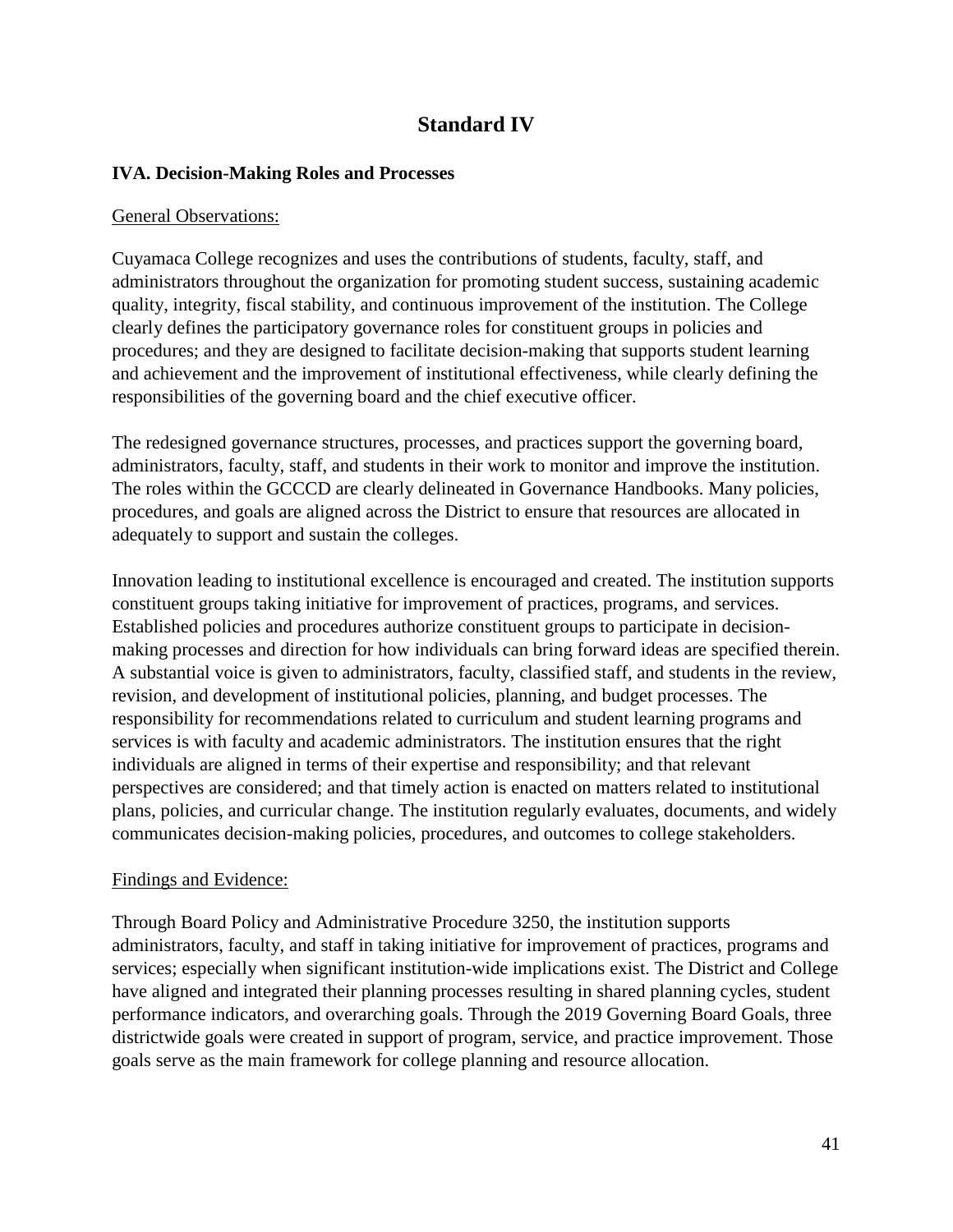The College's participation in the Achieving the Dream (ATD) network led to development of the 2016-2022 Strategic Plan. From that work, key priorities that focus on accelerating basic skills, creating guided pathways for students, improving practices to engage students, and the effective use of human, physical, technological, and financial resources. Through its Cuyamaca College Council, the College allows for a systematic participative process that assures effective planning and implementation. (IV.A.1).

Board Policy and Administrative Procedure 2510 establish and describe participatory roles for students, faculty, staff, and administrators. The Shared Governance Handbook provides an overview of how participatory governance occurs at the College, describes the role of each constituent group, and defines which individuals or groups can appoint members to governance bodies. Additionally, the handbook lists the charge, membership structure, and reporting responsibility for every college council and standing committee.

The Associated Student Government (ASG) is the representative body for Cuyamaca College students and it appoints student representatives to participatory governance groups. In addition, student focus groups and surveys are used to capture the student voice. (IV.A.2).

Board Policy and Administrative Procedure 2510, along with the College's Governance Handbook, define participatory roles for administrators and faculty. For institutional policies and procedures associated to curriculum, degree and certificate programs, grading policies, and other related policies and procedures, the College mainly relies on the voice of the Academic Senate. Administrative Procedure 3250 also specifies the roles that administrators and faculty play in the governance process. (IV.A.3).

The College primarily relies on the Academic Senate for decision-making about recommendations related to curriculum and student learning programs and services. Board Policy and Administrative Procedure 4020 also describe the role of the Academic Senate "in academic and professional matters." As noted in the Shared Governance Handbook, administrators have a clear role in the decision-making process as well. The College also relies on its reporting committees to help with making decisions related to curriculum and student learning programs and services. (IV.A.4).

The College ensures appropriate consideration of relevant perspectives; it also ensures that decision-making is aligned with expertise and responsibility; and that timely action is taken on institutional plans, policies, curricular change, and other key considerations through its college and district policies on governance. The College and District governance handbooks clearly define the roles of all constituent groups. Board Policy 2015, for example, describes the responsibilities of the Student Trustee in decision-making and communicates the Board's commitment to providing opportunities for administrators to participate in the development of district policies and procedures that may impact staff.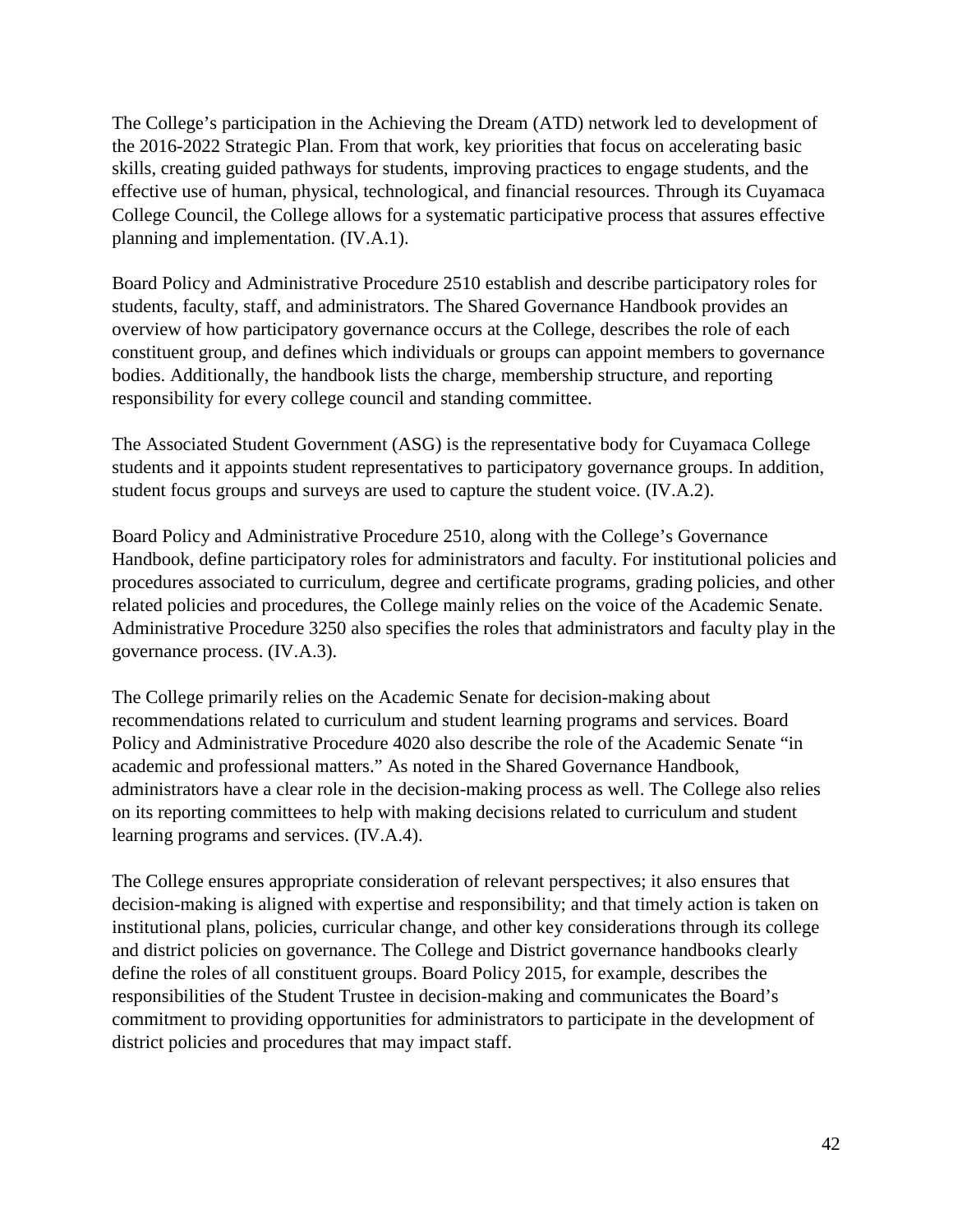The College's council and committee structure, program review process, college website, and social media presence and other forms of communication ensure that timely action is taken in matters related to institutional plans, policies, curricular changes and other key considerations. (IV.A.5).

The College provides intranet sites to all participatory governance committees and councils for the documentation and wide dissemination of decision-making processes and decisions made across the institution. Websites, such as the Academic and Classified Senate and the Institutional Effectiveness, Success, and Equity Office (IESE) webpages, are also used by the College to document and widely communicate decision-making processes and resulting decisions. In addition, sharing of decision-making processes and outcomes occurs via various college councils and committees. (IV.A.6).

The College assessed the effectiveness of its governance structure as part of the IEPI PRT. Through this process, the College determined a need to make changes to its governance structure. The new governance structure is expected to better facilitate the College's ability to regularly evaluate policies and procedures and includes the use of a Governance Group Evaluation and Governance Goal-Reporting Form, which will be completed annually. In addition, the College makes use of surveys, retreats, and feedback forms administered by IESE to regularly evaluate policies and procedures.

Results of evaluations are widely communicated through the College's councils and committees, through its intranet and internet sites. The College has shown that it uses evaluation results as the basis for improvement; such as, in the redesign of the governance process, student learning outcomes assessment and integrated planning, and its Innovation and Effectiveness Plan. (IV.A.7).

### Conclusion:

The College meets the Standard.

# **IVB. Chief Executive Officer**

### General Observations:

The CEO has the primary responsibility for the College and provides effective leadership for maintaining quality of the institution. The CEO facilitated planning efforts that led to the College's three "Big Bets", which are the foundation of the institution's strategic plan. The CEO establishes a culture of institutional inquiry, dialogue, planning, decision-making, and inclusivity with input from various constituents. The CEO has experience serving on several accreditation peer review teams and has a clear understanding of the regulations and policies.

### Findings and Evidence: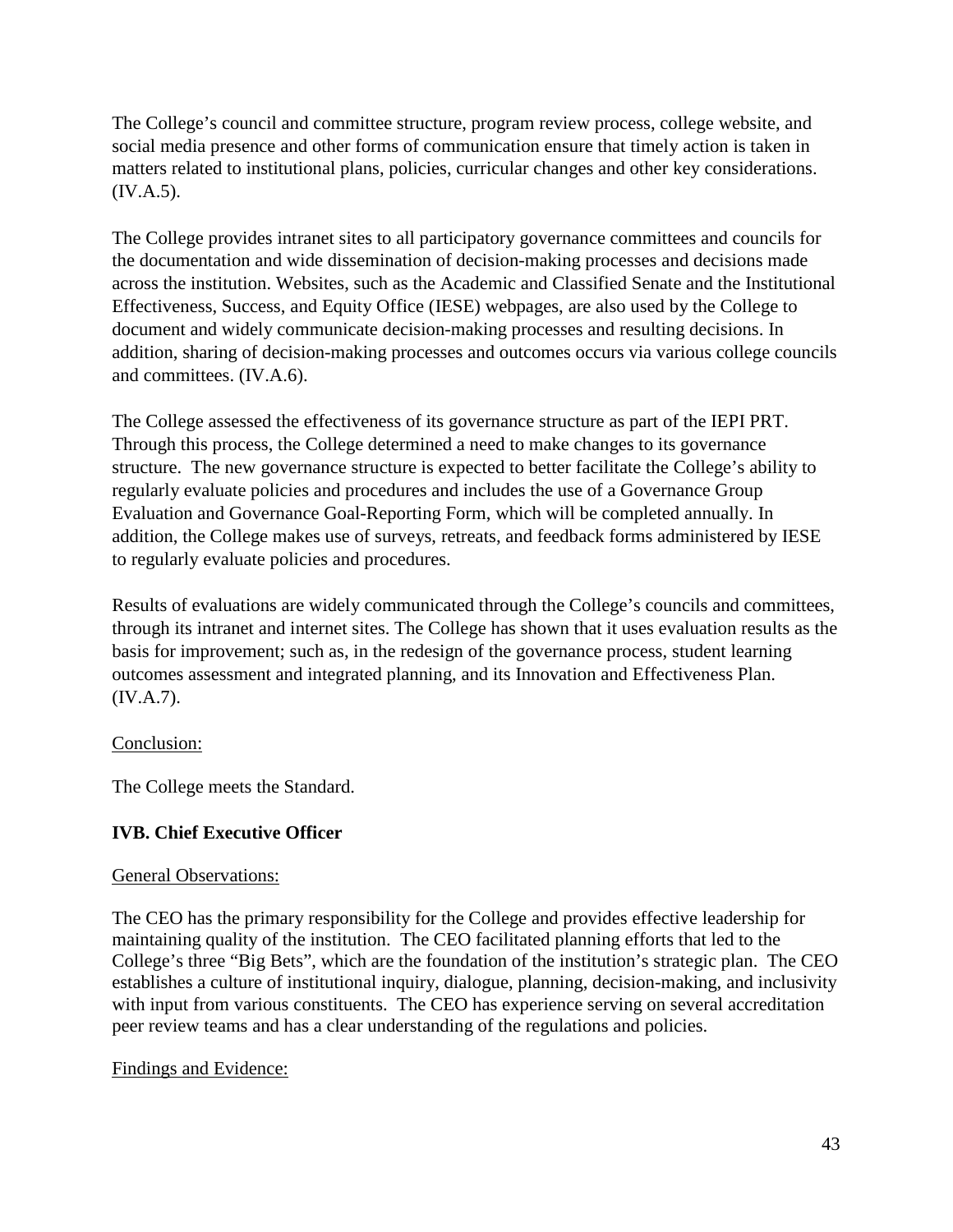Board Policy 7113-Delegation of Authority to College establishes the CEO's delegated authority and responsibility for leading and directing the College. Interviews with staff indicate that the CEO has effectively led planning and organizing efforts to advance quality through the development of the College's most recent strategic plan. The CEO makes final budgetary decisions in consultation with the Cuyamaca College Council (CCC) and President's Cabinet. In consultation with hiring committees, the CEO makes final hiring decisions and participates in all second-round administrative and full-time faculty interviews. The College has a process for prioritizing requests for new positions, which is utilized by the CEO to make final staffing decisions. The CEO effectively supports the development of personnel by dedicating a full-time position to professional development. The CEO established the Institutional Effectiveness, Success, and Equity (IESE) Office and hired a Senior Dean of IESE to support the College's ongoing assessment of institutional effectiveness (IV.B.1).

The CEO has responsibility for overseeing and evaluating the College's organizational structure, which is sufficiently sized to effectively operate the College. The College embraces participatory governance as outlined in the Governance Handbook, and the CEO delegates authority to members of the President's Cabinet as appropriate (IV.B.2).

As evidenced in the College's planning documents, the CEO guides institutional improvement of the teaching and learning environment. The CEO led institution-wide dialogue to develop the College's strategic plan, which resulted in the establishment of four goals: Accelerated Basic Skills, Guided Student Pathways, Student Validation and Engagement, and Organizational Health. The College has key performance standards, which are assessed each year. The CEO established a new Institutional Effectiveness, Success, and Equity Office to ensure access to high-quality data and to strengthen the College's analysis of its data. The College uses program review as a primary source for all unit-level planning, evaluation, improvement, and resource allocation. The College's Budget Criteria, which outlines the process for allocating resources, is directly tied to program review, the strategic plan, and the College's mission. The CEO holds an annual planning and evaluation retreat to review key performance indicators and led efforts to bring in an Institutional Effectiveness Partnership Initiative (IEPI) Partnership Resource Team (PRT) to help the College improve processes and structures including learning outcome assessment, integrated planning, and effective participatory governance (IV.B.3).

The CEO has the oversight and authority for ensuring that the College meets all Eligibility Requirements, Accreditation Standards, and Commission polices. The CEO encourages faculty, staff, and administrators to participate on peer review teams, and ensures participation and shared responsibility for accreditation through the College's Accreditation Steering Committee (ASC) (IV.B.4).

As evidenced in the ISER, meeting minutes, and interviews with staff, the CEO assures the implementation of statutes, regulations, and governing board policies that are consistent with the College's mission through participation on various governance committees and by actively participating in the development and revision of board polices and administrative procedures (IV.B.5).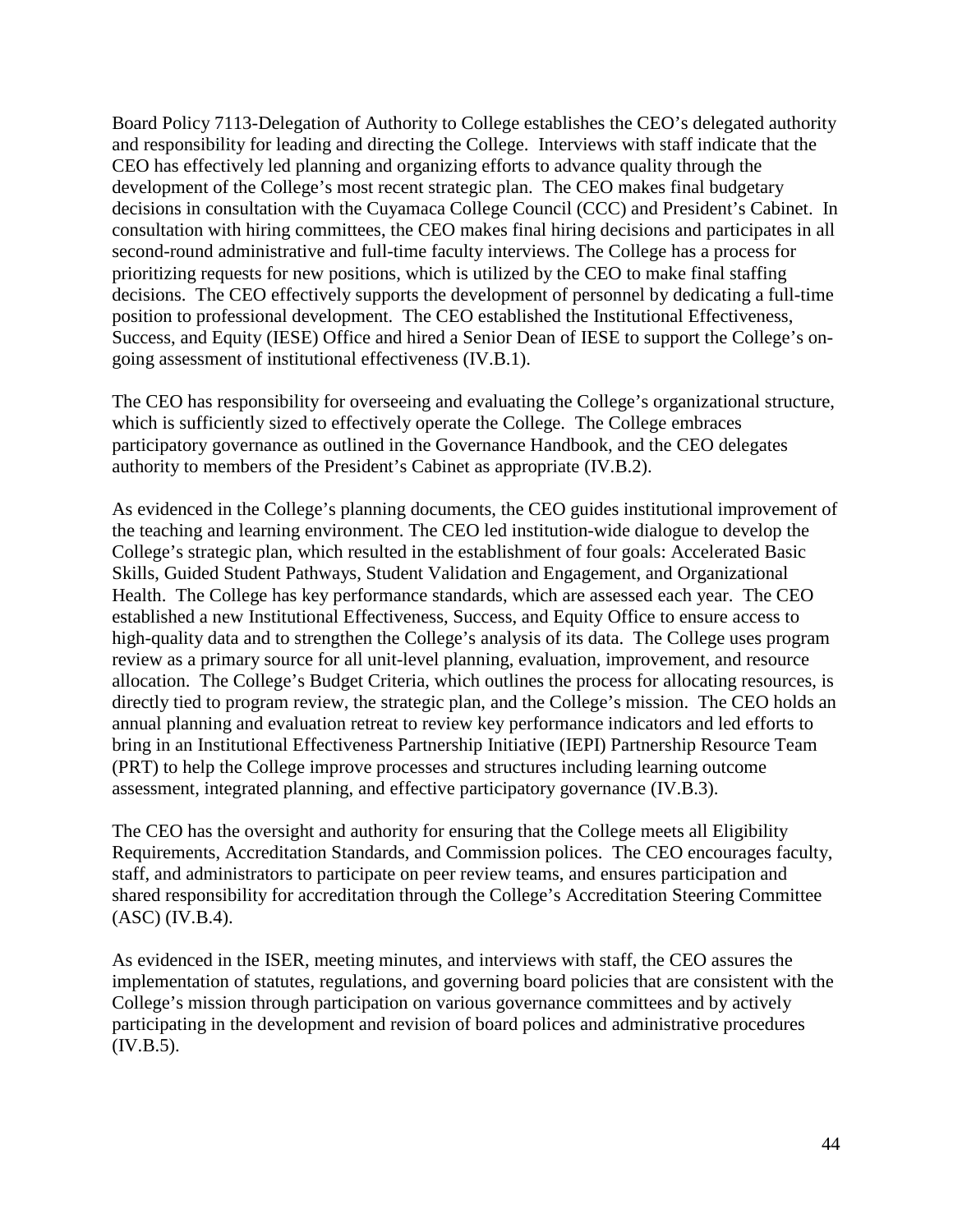The CEO works with the College's internal community through various participatory governance committees, the College's Intranet Page, regular meetings with various constituents, and a Weekly Digest email. Previously, the College contracted with a public information professional and recently hired a full-time position to assist the CEO with external communications including social media, press releases, and other communications. The CEO participates on several local, regional, state, and national committees and has served on peer review teams (IV.B.6).

### Conclusion:

The College meets the Standard.

# **IV.C. Governing Board**

### General Observations:

The GCCCD is governed by a five member elected board that oversees Grossmont College, an independently accredited college within the district. Through their involvement at the local, regional and state level, the Governing Board stays informed and updated about issues relevant to the District. Through establishing Board policies that are aligned to the College's mission and values, the Governing Board has authority over and responsibility for policies that assure academic quality, integrity, and effectiveness of the student learning programs it serves and the financial stability of the institution.

The Governing Board acts as a collective entity. Once it reaches a decision, all members act in support of the decision. The Governing Board adheres to a clearly defined policy for selecting and evaluating the CEO of the District and the College. It reflects the public's interest in the institution's educational quality and protects the College from undue influence or political pressure. It establishes policies consistent with the College's mission to ensure the educational quality, legal matters and financial integrity and stability. The Governing Board publishes its bylaws, acts consistent with its policies and bylaws and regularly assesses them and revises as necessary.

The Governing Board regularly reviews key indicators of student learning and achievement and completes ongoing Board development, including new member orientation. It establishes a clear process for evaluation of its efficacy and regularly uses the results of those evaluations to make improvements. It upholds a code of ethics and conflict of interest policy. The Board is informed about Accreditation Standards and supports the College's efforts to improve and excel.

### Findings and Evidence:

The GCCCD's governing board is responsible for assuring academic quality, integrity, and effectiveness of student learning programs as well as the College's financial stability. The board's duties are outlined in Board Policy 2005 and Board Policy 2200 policies and the chief CEO (chancellor) issues administrative procedures to guide the implementation of board policies. Board policies and procedures are reviewed on a six-year cycle as indicated in Administrative Procedure 2410 (IV.C.1, ER 7).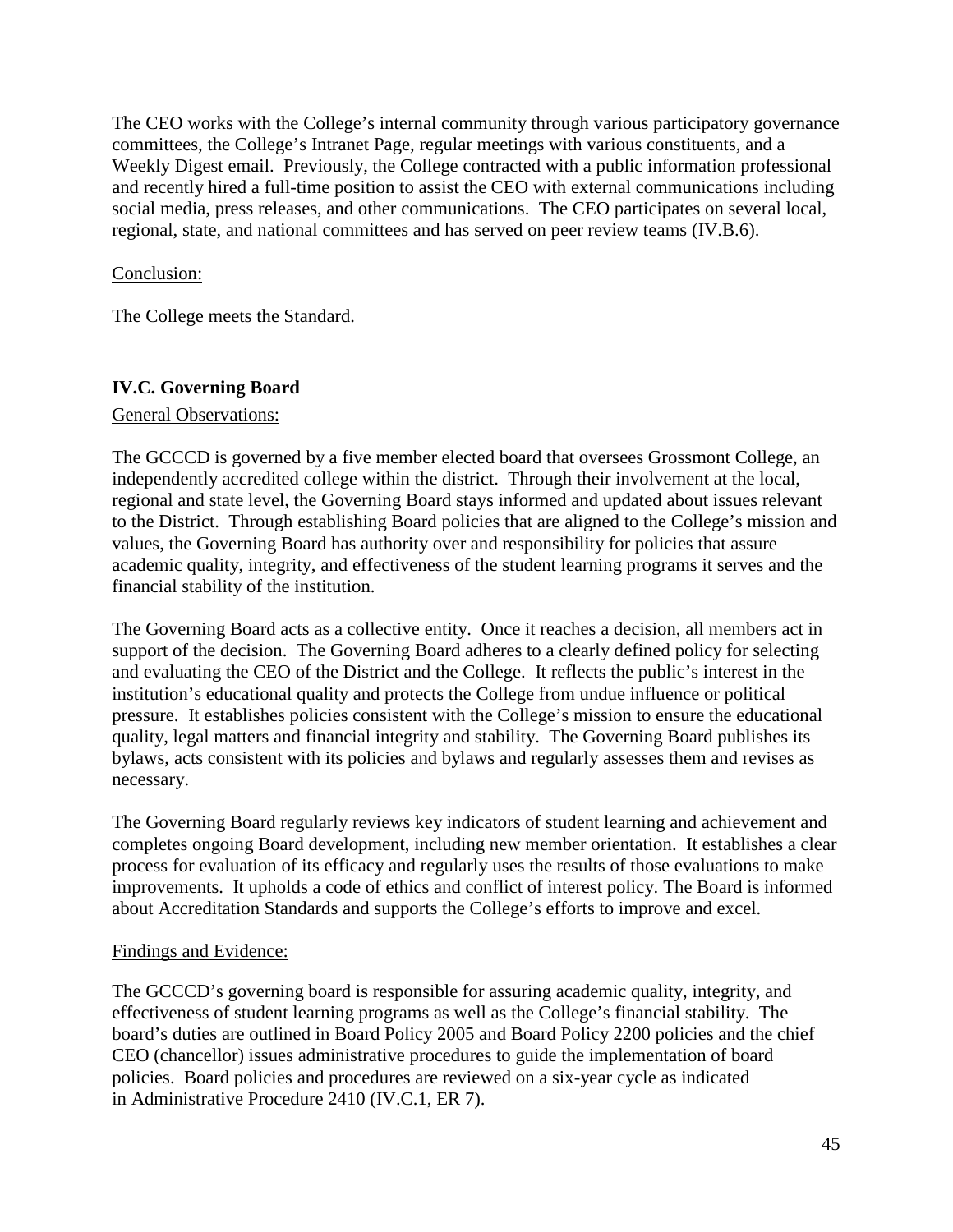Board Policy 2715 establishes that the board will act as a unit and not as individuals when making decisions and that once the majority has made a decision, all members will act in support of the decision and speak with one voice. Board members provided an example of this in practice during interviews with team members (IV.C.2).

The GCCCD Governing Board has a clearly defined policy for selecting and evaluating the Chancellor (IV.C.3).

The GCCCD Governing Board is an elected body with responsibilities for supporting the colleges and representing community constituents by their service area or trustee areas. Board Policy 2100 establishes the parameters for trustee area representation. The District's Board Policy and administrative procedures outline conflict of interest for board members and employees. All board members are required to annually file a Statement of Economic Interests report (IV.C.4, ER 7).

Board Policy 2710 and Administrative Procedure 2710 outline the governing board's responsibilities, which address leadership on student success, equity, and access and monitoring progress, differences in student success and achievement, and high-quality curricula. Board policies also address the board's role in strategic planning, goal setting, and assurance of sound fiscal management. The board receives regular reports throughout the year on progress made towards strategic goals and improvement of instructional and student support programs (IV.C.5).

Board policies and administrative procedures are published on the GCCCD Policies and Procedures website and are available to the public. Board Policy 2010 includes the board's size, duties, responsibilities, structure, and operating procedures (IV.C.6).

Board members engage in discussions, act on items, and review information consistent with the GCCCD board policies and bylaws, as reflected in board meeting minutes. The board reviews its policies on a six-year cycle, which is tracked in the Chancellor's Office (IV.C.7).

In addition to reviewing indicators of student learning at regular board meetings, the GCCCD Governance Board holds an annual evaluation and goal-setting workshop to discuss the College's student learning and achievement metrics, key performance indicators, institution-set standards, and aspirational targets. The College presents updates on the implementation of the strategic plan including action steps and priorities for improving academic quality in the subsequent year (IV.C.8).

GCCCD's Administrative Procedure 2740 on board education outlines the Board's commitment to its development, improvement, and continuity of membership. New trustees are oriented by the Chancellor and all board members attend study sessions and conferences including the National Association of Community College Trustees (ACCT) and the Community College League of California (CCLC). The Chancellor maintains records of participation in these activities and the information is reviewed in the Board's annual evaluation and goal-setting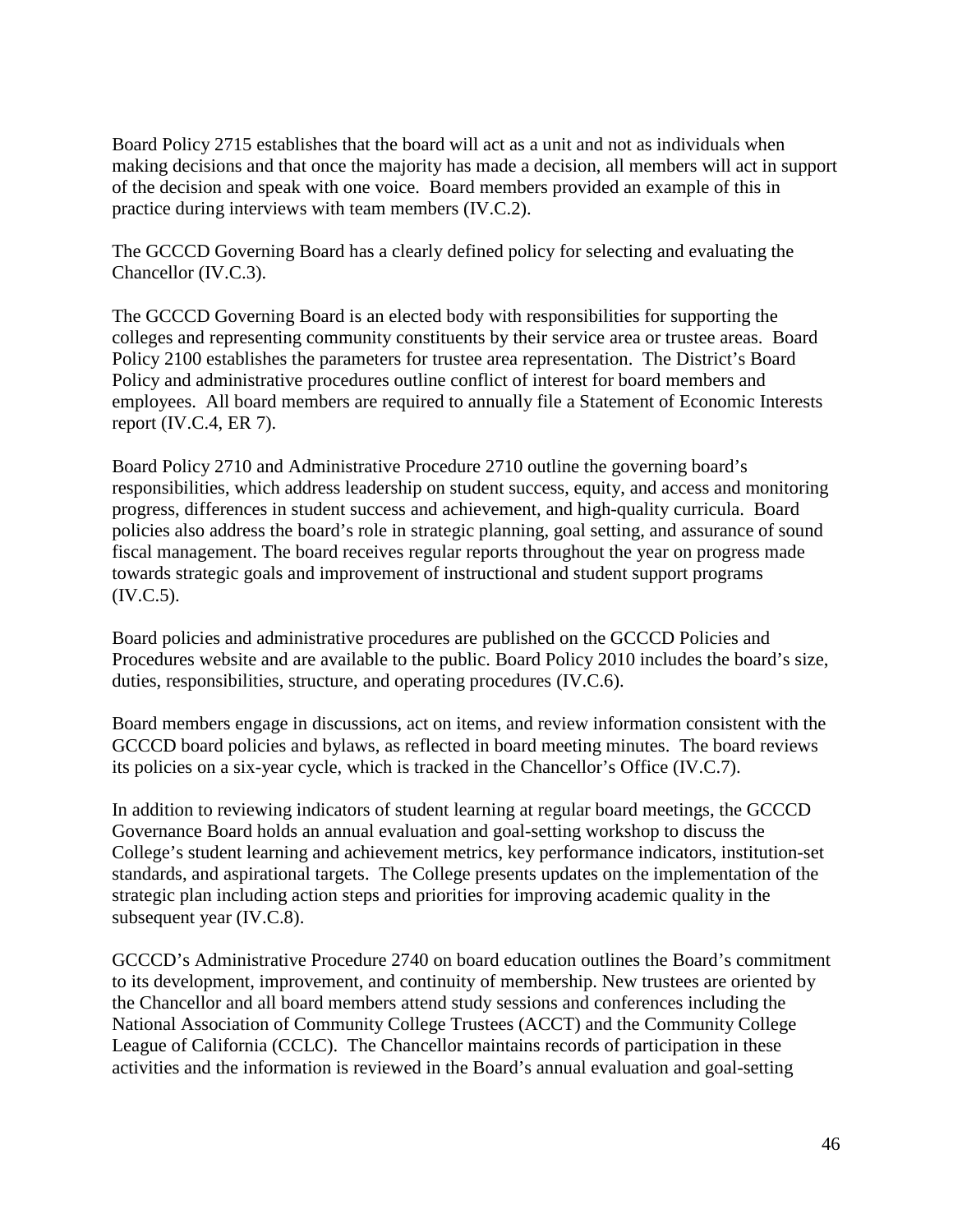retreat. Board Policy 2100 provides for the continuity of board membership including staggered terms of office (IV.C.9).

Board Policy 2745 and Administrative Procedure 2745 outline the Board's requirement to conduct a comprehensive evaluation a minimum of every other year. The evaluation includes a self-assessment, feedback from college and community stakeholders, and analysis of board goal achievement. Governing Board Quality and Effectiveness Goals are updated annually as a result of the evaluation process. Minutes from the evaluation are public via the Governing Board webpage (IV.C.10).

The GCCCD Governing Board establishes ethical practices including specific violations in areas of financial interest, fair and open decision-making, use of public funds, and illegal or unethical behavior during board meetings. Board Policy 2710 indicates that board members may not have a financial interest in contracts made in their capacity as board members, and specific parameters require the disclosure of financial interest in a decision. If there appears to be a conflict of interest, or there is a conflict of interest, trustees abstain from voting during board meetings (IV.C.11, ER 11).

Board Policy 2430 delegates full authority to the Chancellor and holds the Chancellor accountable for the operation of the District. Through interviews with members of the Board, the team was able to verify that the Governing Board sets clear expectations and holds the Chancellor accountable for the operations of the District. The team noted a few inconsistencies related to the delegation of authority to the Chancellor without board interference (IV.C.12). There may be opportunities for further clarification and board professional development in this area (IV.C.12).

As evidenced in meeting minutes and in interviews, the GCCCD Governing Board is informed about Eligibility Requirements, the Accreditation Standards, Commission policies, accreditation processes, and the College's accreditation status. A special workshop on accreditation was conducted in 2018 to help inform the board of their role in the accreditation process, and board members receive accreditation training at annual conferences. The Governing Board holds an annual evaluation and goal-setting workshop. District wide goals and strategic priorities include a reference to the advancement of accreditation standards that guide quality, ethics, and prudence with student success as an important goal. Accreditation issues, including ACCJC reports, are presented at Governing Board meetings (IV.C.13).

### Conclusion:

The College meets the Standard.

# **IV.D. Multi-College Districts or Systems**

### General Observations:

The GCCCD Chancellor provides leadership in setting and communicating expectations for educational excellence and establishes clearly defined roles, authority and responsibility between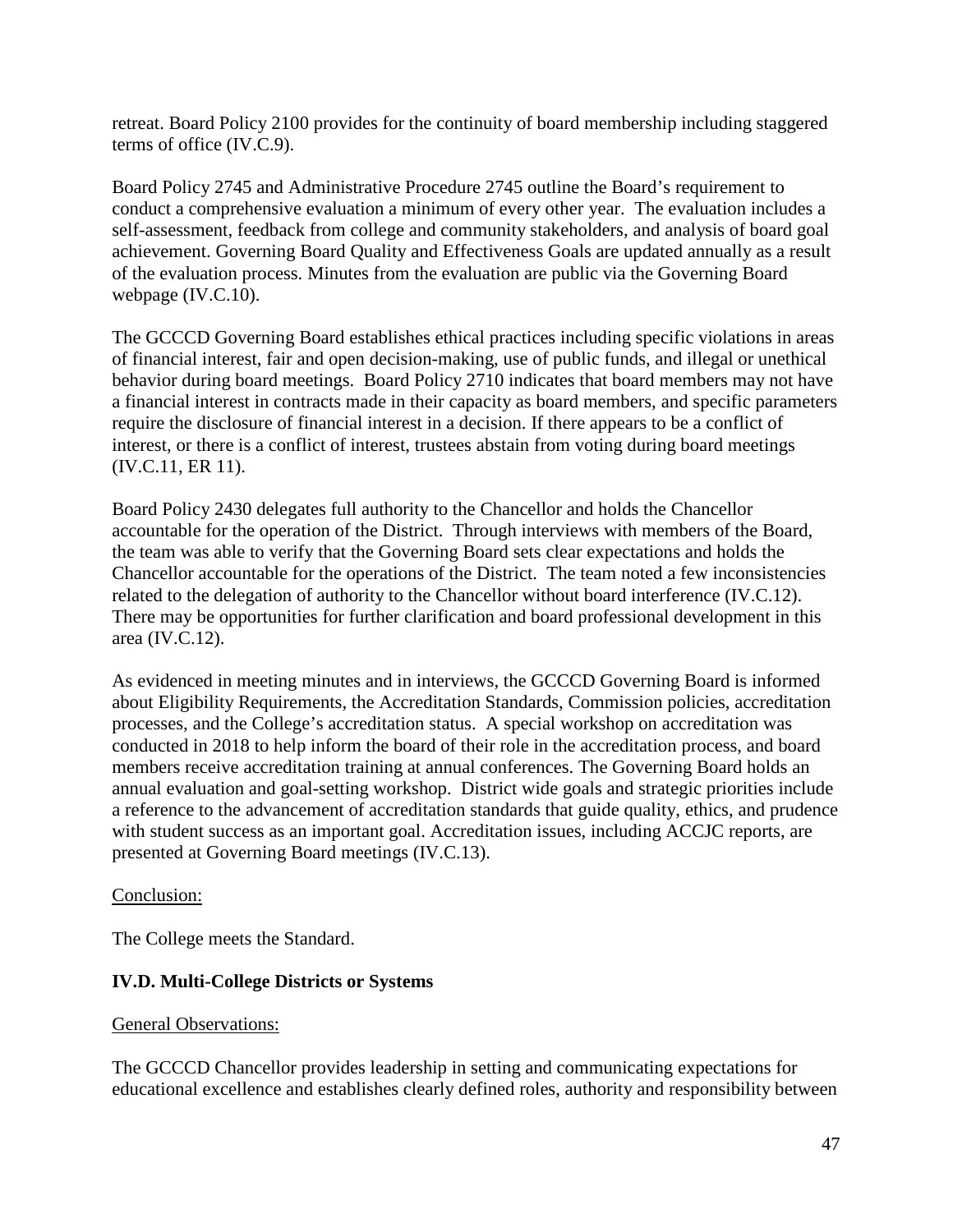the Colleges to the District. The Chancellor ensures that the Colleges receive effective and adequate District services. The District has a policy for the allocation of resources to support effective operations and the Chancellor delegates full responsibility to the College Presidents to implement district policies without interference and holds them responsible for the operation of the Colleges. Where the District has responsibility for the resources, it evaluates itself against ACCJC standards.

The District has a model for the allocation of resources and that model provides adequate resources to effectively support the Colleges. Effective control of expenditures is being exercised by the District Chancellor.

Communication between the Colleges and District is effective and timely.

The Chancellor regularly evaluates the District and College role in ensuring educational goals for student achievement and communicates the results of this to use as a basis for improvement.

### Findings and Evidence:

The *GCCCD Governance Structure Handbook* details the District and College reporting structure and outlines operational responsibilities. It details roles and how the operations of the District and College work together toward achieving educational excellence. The District and Colleges have worked hard to revise their governance structure and completed a comprehensive re-vamp of the process which includes all employee groups in the governance process. Interviews with constituency groups indicate positivity about the process and enthusiasm about the new model. The Chancellor works with the Governing Board to set priorities which are communicated to the Colleges and Board Policy 2200 outlines the Governing Board's roles. Organizational charts provided via Workday, a software tool, indicates the distribution of responsibilities (IV.D.1).

The Chancellor communicates with the College Presidents through regular meetings including the Chancellor's Cabinet, Chancellor's Extended Cabinet, District Executive Council, District Coordinating Educational Council, Student Equity and Success Council, and the District Strategic Planning and Budgeting Council. The minutes of the District Executive Council provide evidence that the process is evaluated for efficacy and updated accordingly. As lead of the District Coordinating Educational Council, the Chancellor reviews and evaluates educational initiatives to drive student success. The District Strategic Planning and Budgeting Council advises the Chancellor on budget priorities which are then communicated to the College Presidents. Survey instruments and minutes were reviewed that showed the evaluation of the efficacy of services. Biennial surveys reviewed evaluate the efficacy of services provided and improvements are made as needed (IV.D.2).

The GCCCD Chancellor provides procedures and a budget calendar that outline how the budget is to be developed. The Chancellor, Vice Chancellors and Governing Board review expenditures against budget over the course of the year through Quarterly 311 financial reports and annual budget documents. Annual audits are reviewed and have been consistent and stable. Board Policy 6250 delineates how the District handles its budget and reserve management and an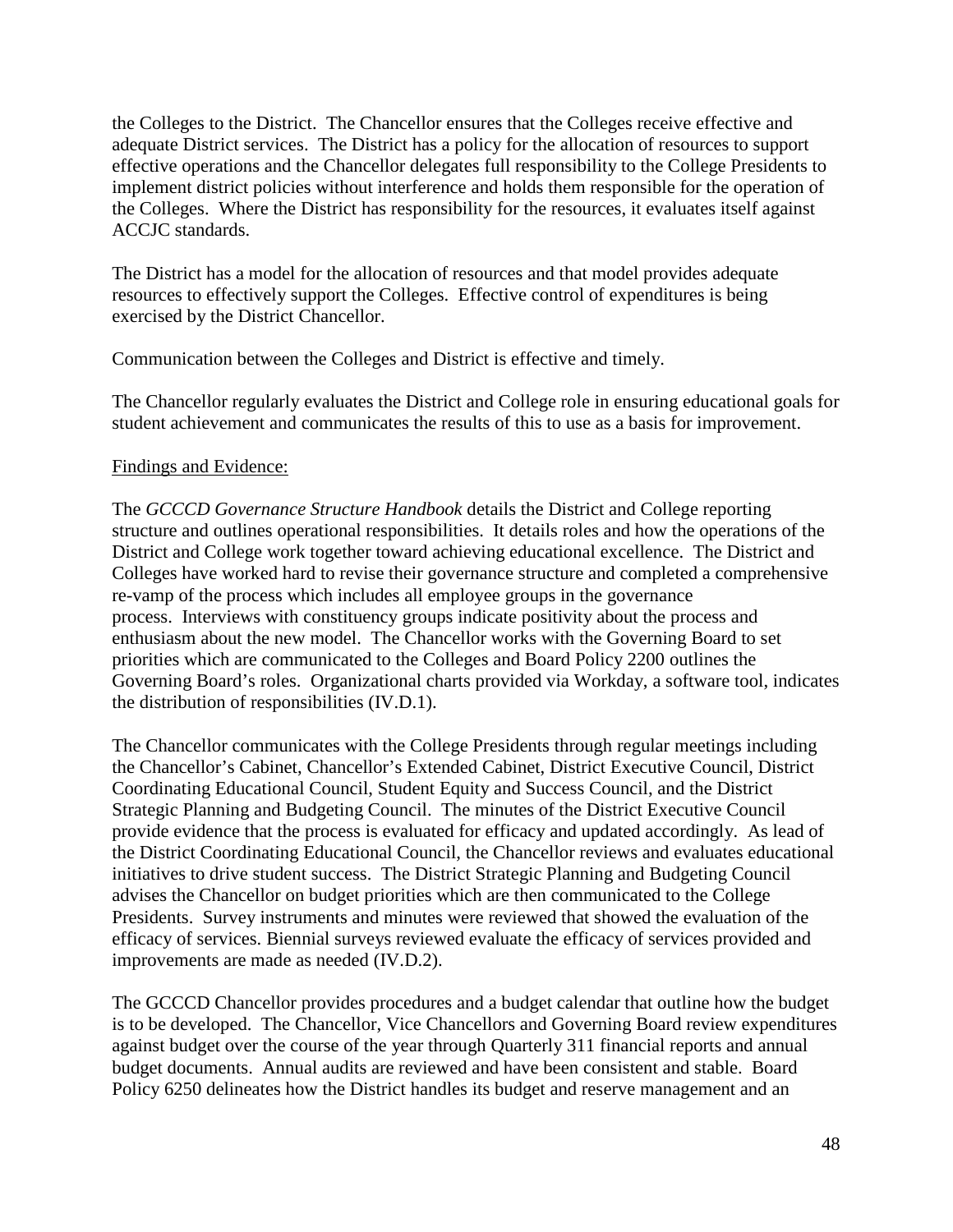Income Allocation Model (IAM) outlines how the District's revenues will be allocated to the Colleges. Considerations for Full Time Equivalent Student (FTES) targets for the Colleges are considered in this model. Colleges use the dollars allocated to fund their respective priorities (IV.D.3).

The two College Presidents are responsible for policy implementation and are fully responsible for the operations of the Colleges. Board Policy 7113 cites the methodology for delegation of authority.

The GCCCD Chancellor holds the College Presidents accountable for the operations of the Colleges, a process which is outlined in Board Policy 7112 on performance evaluation. As evidenced in both policy and interviews, the Chancellor evaluates the Presidents annually. (IV.D.4).

District planning is integrated with College planning and is set on six-year strategies to achieve priorities established in the Educational Master Plan. The GCCCD Educational Master Plan outlines how Human Resources, Facilities, Technology and Diversity/Equity/Inclusion plans guide college-level plans. Research data provides information that is used to measure academic achievement and financial resources against key performance indicators. The Governing Board regularly reviews key performance indicators and how the Colleges are performing against them (IV.D.5).

Communication between the District and the Colleges is timely and accurate such that the Colleges may make decisions effectively. Regular communication from the Chancellor to the District was reviewed, which contained information about personnel hires, state and college budgets, construction updates and student achievement. Bi-monthly Chancellor's Cabinet meetings are held and a variety of participatory governance councils work to communicate information District-wide. The District Executive Council, District Coordinating Education Council, Student Equity and Success Council, and District Strategic Planning and Budget Council communicate information effectively through the posting of agendas and minutes which were examined. An electronic newsletter called *The Courier* highlights District and College business and is circulated district-wide (IV.D.6).

The District, under the Chancellor's leadership, evaluates role delineations on a triennial basis. Documentation of the review, last performed in May of 2016, was reviewed and the District Executive Council discussed the results and provided recommendations for improvement, which are reflected in the new *GCCCD Governance Structure Handbook*. The recommendations were also presented to and supported by the Board (IV.D.7).

### Conclusions:

The College meets the Standard.